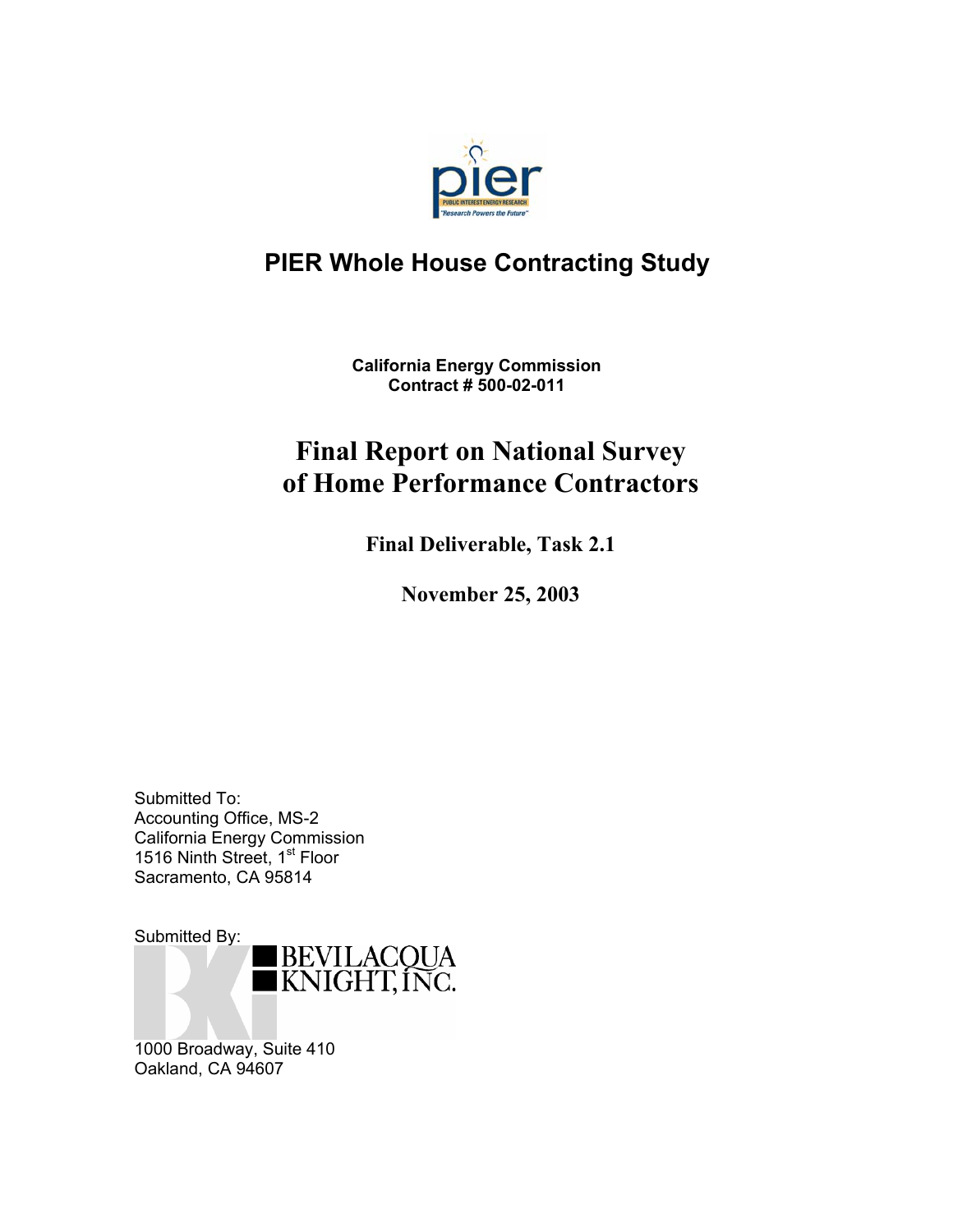#### **Table of Contents**

|                                                                                                 | $1 - I$ |
|-------------------------------------------------------------------------------------------------|---------|
|                                                                                                 |         |
|                                                                                                 |         |
|                                                                                                 |         |
| $\sum$ Online Screening Survey                                                                  | $2 - 1$ |
|                                                                                                 | $2 - 1$ |
|                                                                                                 |         |
|                                                                                                 |         |
|                                                                                                 |         |
| Business Size 3-1                                                                               |         |
|                                                                                                 |         |
|                                                                                                 |         |
|                                                                                                 |         |
|                                                                                                 |         |
|                                                                                                 |         |
|                                                                                                 |         |
|                                                                                                 | $4-1$   |
|                                                                                                 | $4-2$   |
|                                                                                                 |         |
| $\sum$ Transitions to Whole House Contracting                                                   | $5 - 1$ |
| <b>Increasing Job Size by Taking on Broader Workscopes</b>                                      | $5-1$   |
| Comparing Opportunities for Startups with Those for Existing Businesses ____________________5-2 |         |
| Using Inspection Fees to Screen for Serious Customers __________________________                | $5-2$   |
| Building Relationships During the Sales and Inspection Process __________________________5-4    |         |
|                                                                                                 |         |
| Managing Cash Flows with Commodity Bids<br><u>15-5</u> 5-5                                      |         |
|                                                                                                 |         |
| Ensuring Profitability through Higher Closing Rates and Managing Cost-of-Sales                  | $5 - 7$ |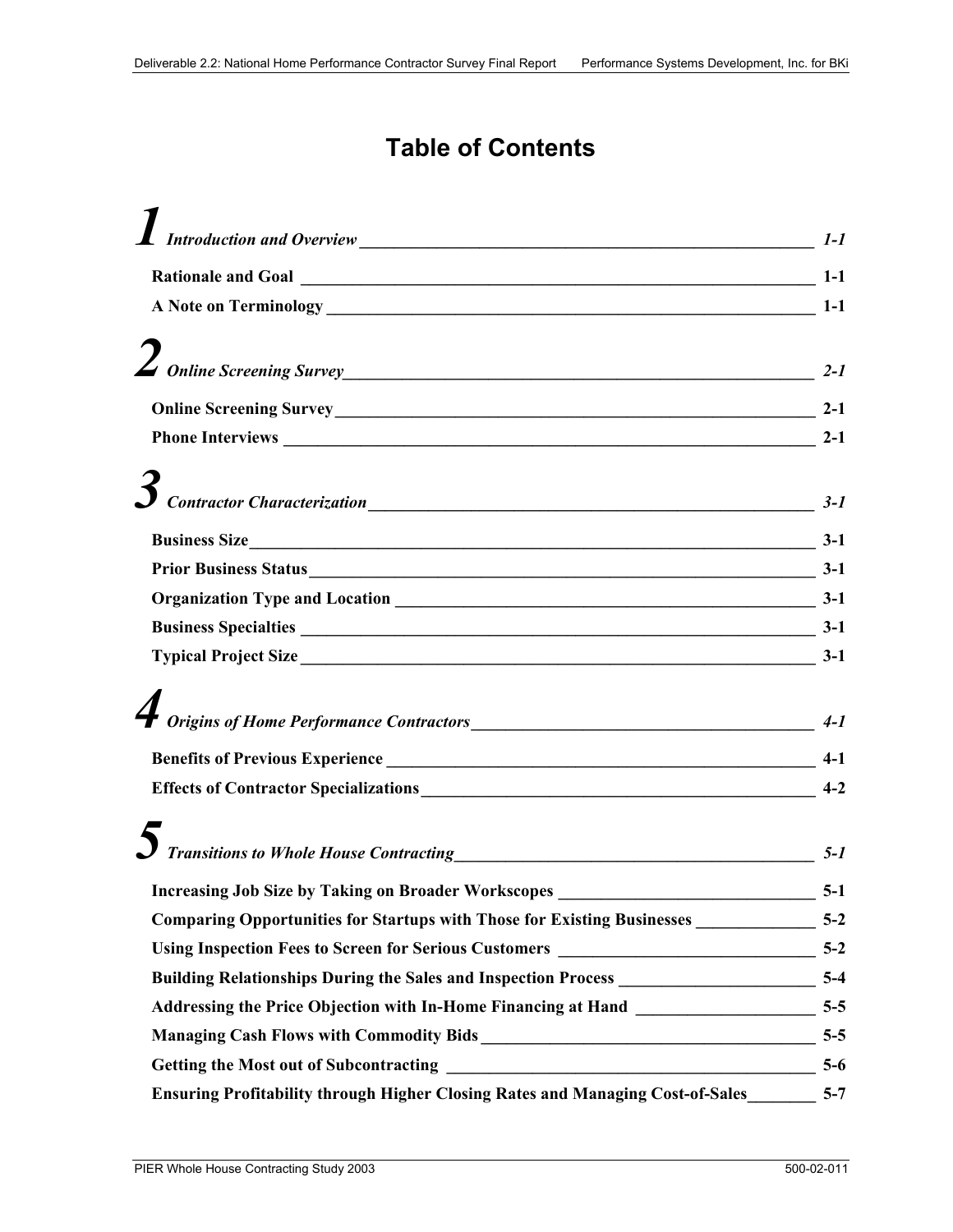| Activities Falling Outside the Scope of Home Performance ________________________ 6-5 |         |
|---------------------------------------------------------------------------------------|---------|
|                                                                                       | $7 - 1$ |
|                                                                                       |         |
|                                                                                       |         |
| Enhancing 7-1                                                                         |         |
| <i>A</i> Results of Online Survey <u>A</u> A-1                                        |         |
|                                                                                       |         |
|                                                                                       |         |
|                                                                                       |         |
| $P$ Phone Survey Form $\qquad \qquad$                                                 | $C-1$   |
| $\boldsymbol{U}$ Summary Information on Contractors Interviewed                       | $D-1$   |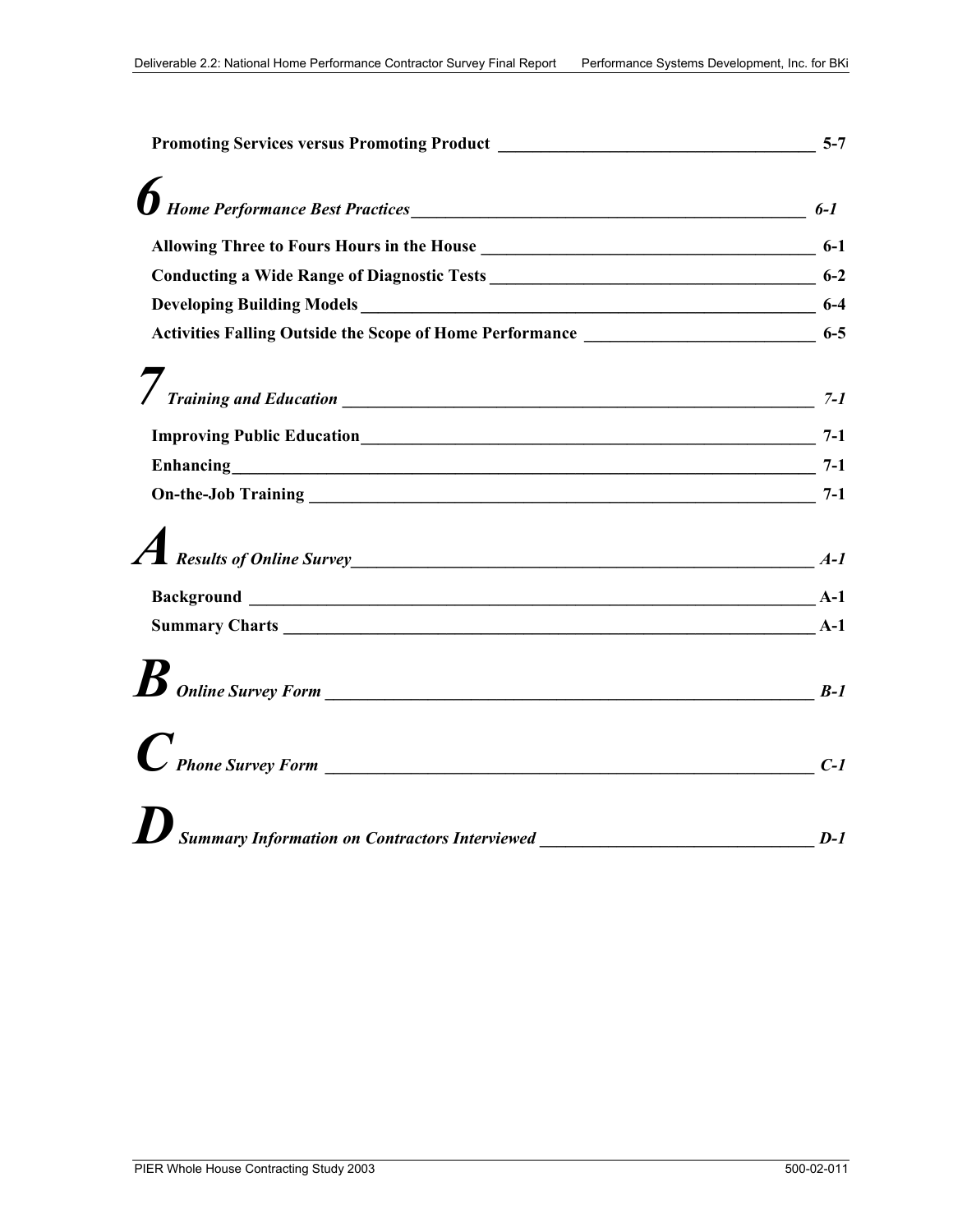Contact Information:

#### **Project Manager Subcontractor:**

Robert Knight Bevilacqua-Knight, Inc. 1000 Broadway, Ste. 410 Oakland, CA 94607 Phone: 510/444-8707 x223 Fax: 510/463-2690 rknight@bki.com

 Gregory Thomas Robert Kahabka Performance Systems Development, Inc. 120 Brindley St., Ste. 5 Ithaca, NY 14850 Phone: 607/277-6240 x201 Fax: 607/277-6224 gthomas@psdconsulting.com

THIS REPORT WAS PREPARED AS A RESULT OF WORK SPONSORED BY THE CALIFORNIA ENERGY COMMISSION (COMMISSION). THE SURVEY AND ITS RESULTS AS REPORTED HEREIN DO NOT NECESSARILY REPRESENT THE VIEWS OF THE COMMISSION, ITS EMPLOYEES, OR THE STATE OF CALIFORNIA. THE COMMISSION, THE STATE OF CALIFORNIA, ITS EMPLOYEES, CONTRACTORS, AND SUBCONTRACTORS MAKE NO WARRANTY, EXPRESS OR IMPLIED, AND ASSUME NO LEGAL LIABILITY FOR THE INFORMATION IN THIS REPORT; NOR DOES ANY PARTY REPRESENT THAT THE USE OF THIS INFORMATION WILL NOT INFRINGE UPON PRIVATELY OWNED RIGHTS. THIS REPORT HAS NOT BEEN APPROVED OR DISAPPROVED BY THE COMMISSION NOR HAS THE COMMISSION PASSED UPON THE ACCURACY OR ADEQUACY OF THE INFORMATION IN THIS REPORT.

2003, BEVILACQUA-KNIGHT, INC. AND PERFORMANCE SYSTEMS DEVELOPMENT, INC. ALL RIGHTS RESERVED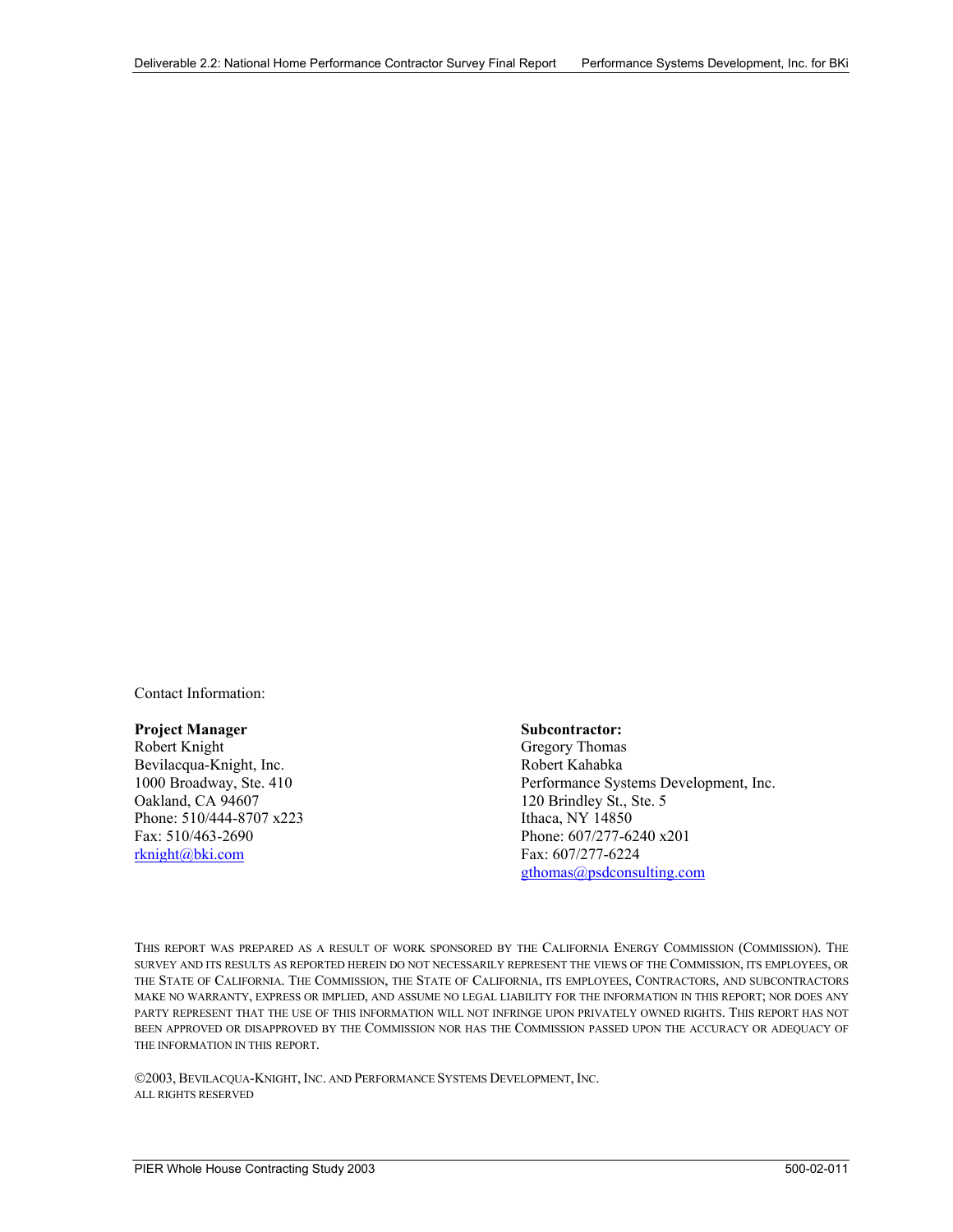*This research was sponsored by the California Energy Commission through the Public Interest Energy Research (PIER) Buildings Program under contract #500-02-011. The Buildings Program includes new and existing buildings in both the residential and the non-residential sectors. The program seeks to decrease building energy use through research that will develop or improve energy efficient technologies, strategies, tools, and building performance evaluation methods.* 

*The Public Interest Energy Research (PIER) Program supports public interest energy research and development that will help improve the quality of life in California by bringing environmentally safe, affordable, and reliable energy services and products to the marketplace.* 

*The PIER Program annually awards up to \$62 million to conduct the most promising public interest energy research by partnering with Research, Development, and Demonstration (RD&D) organizations, including individuals, businesses, utilities, and public or private research institutions.* 

*PIER funding efforts are focused on the following six RD&D program areas:* 

- *Buildings End-Use Energy Efficiency*
- *Industrial/Agricultural/Water End-Use Energy Efficiency*
- *Renewable Energy*
- *Environmentally-Preferred Advanced Generation*
- *Energy-Related Environmental Research*
- *Strategic Energy Research.*

*To obtain more information on the PIER Program, please visit www.energy.ca.gov/pier/buildings or contact the Commission's Publications Unit at 916-654-5200.*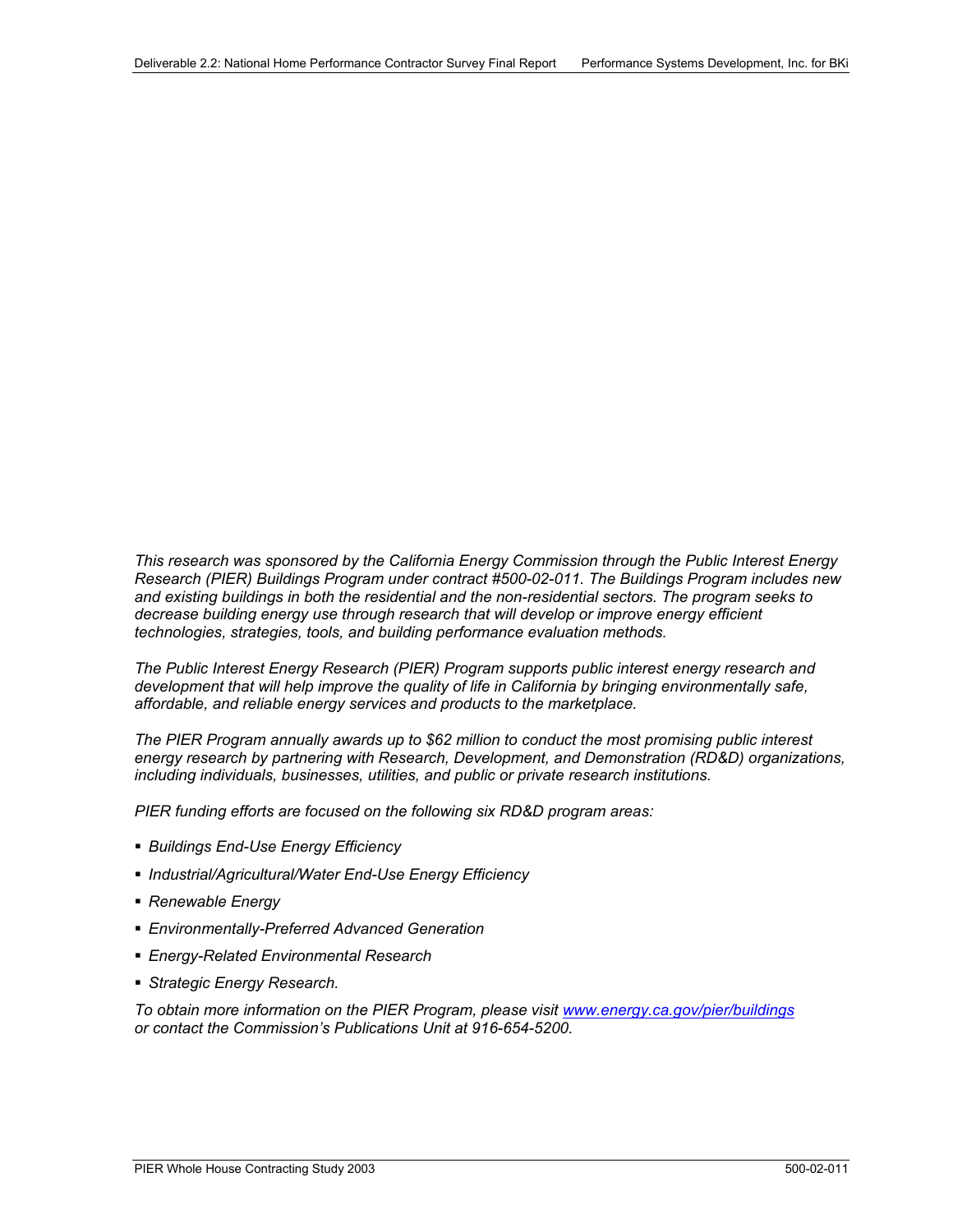### *1* **INTRODUCTION AND OVERVIEW**

This report provides the results of a national survey of home performance contractors designed to identify home retrofit best practices. The survey was initiated in mid-2003 as a part of a project funded by the California Energy Commission's PIER (Public Interest Energy Research) program to (1) determine best practices for retrofits and (2) suggest approaches for encouraging retrofit home performance contracting in California.

#### **Rationale and Goal**

The goal of this report is to document the business and technical practices of successful whole house and home performance contractors, thereby helping contractors attempting to adopt whole house and home performance business models become more successful. The survey results contained in this report are applicable to both to publicly funded programs (e.g., weatherization, energy efficiency) and private contractors. For public programs, success means promoting consumer investment in home retrofits and improving the resulting energy savings. For private contractors, success means obtaining a good profit in a business with high growth potential and delivering superior results.

#### **A Note on Terminology**

As used in this report, the terms "home performance" and "whole house" are closely related but have distinct differences in meaning intended to convey the benefits of moving beyond performance testing to offer comprehensive workscopes.

*Home performance* is the more inclusive term. It refers to contractors who use performance testing but without *necessarily* doing comprehensive workscopes that include both shell and HVAC improvements. Home performance contractors providing comprehensive workscopes include contractors who use subcontractors for some of the work as well as contractors who deliver both shell and HVAC improvements using their own crews.

*Whole house* is a more exclusive term. It refers specifically to contractors who focus on implementing comprehensive solutions for performance problems with a combination of HVAC and insulation work. The result of this distinction is that whole house contractors do home performance work, and are home performance contractors; in contrast, home performance contractors may not be doing whole house work.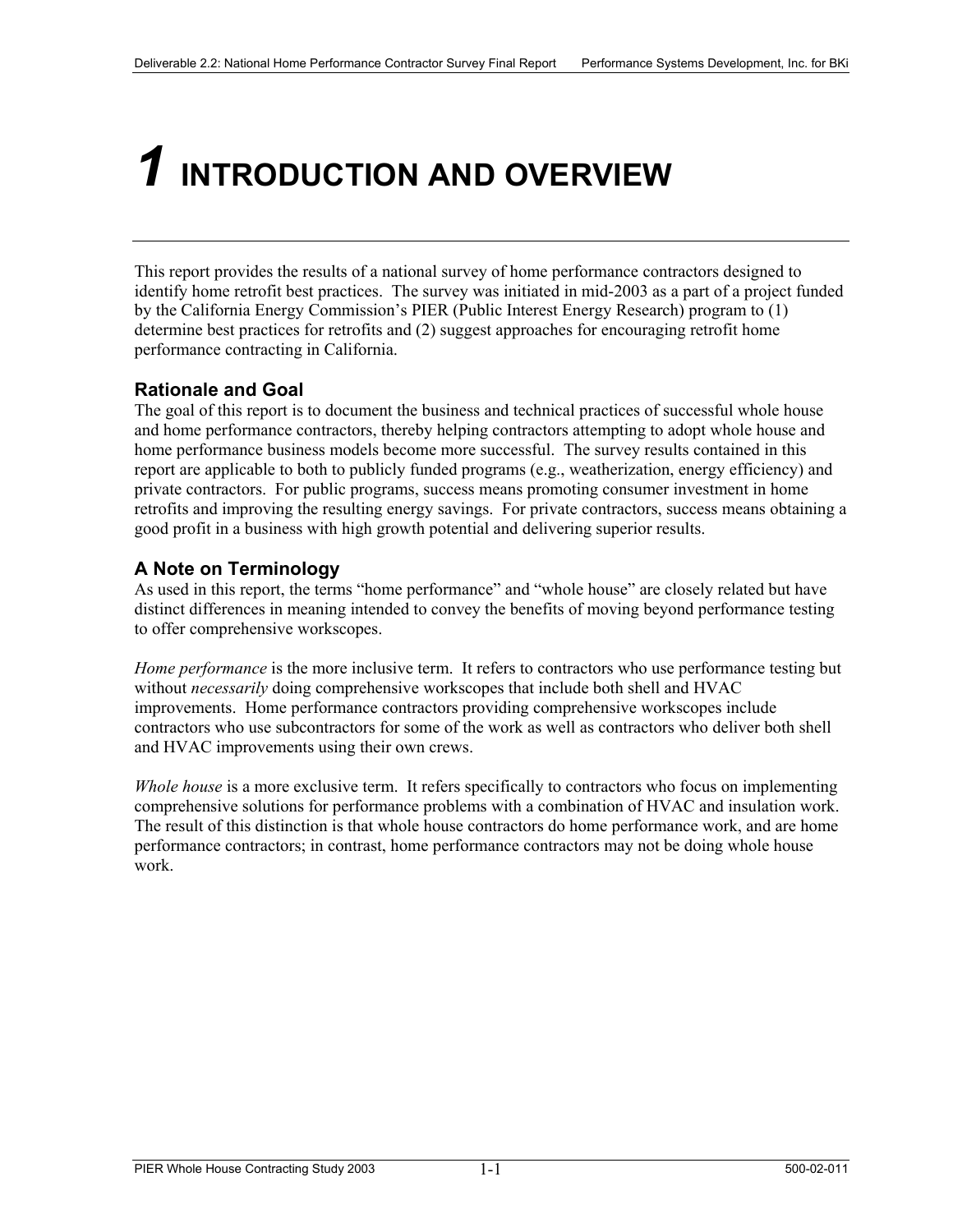## *2* **ONLINE SCREENING SURVEY**

The survey was conducted in two stages: (1) a broad-based, online screening survey, followed by (2) detailed phone interviews with selected contractors.

#### **Online Screening Survey**

The screening survey was designed to identify contractors who had incorporated performance testing into a high percentage of their business and to provide a better understanding of the basic testing techniques they use. The screening survey also distinguished between not-for-profit providers of home performance services and for-profit private contractors. Detailed results from this survey and a sample of the instrument are available in Appendix A and B respectively.

The screening survey was promoted to approximately 2000 contractors whose e-mail addresses were obtained from (1) the lists of Affordable Comfort event attendees and (2) approximately 500 user registrations at www.buildingperformance.net. The initial survey e-mail had a response rate of about 6% (over120 responses). After eliminating incomplete replies and the occasional curious energy efficiency program manager, 118 contractors remained. This is a surprisingly geographically diverse group that includes representatives from 35 states, the District of Columbia, and Canada.

#### **Phone Interviews**

 $\overline{a}$ 

The screening survey was followed by detailed phone interviews and discussions<sup>1</sup> with the 16 contractors deemed most clearly successful and committed to building science-based methods. The contractors interviewed were also selected to provide representation across a range of company sizes, business models, and geographic locations. Two not-for-profits providing fee-for-service home performance services were also included. (A copy of the survey instrument is provided in Appendix C.)

These interviews collected information on business, marketing, and technical practices; contractor perception of consumer concerns; and sources of training information. Each interview was, on average, more than one hour long. All contractors agreed to participate without subsidy. More information on these contractors appears in Chapter 3.

<sup>&</sup>lt;sup>1</sup> Information on one of the sixteen contractors was obtained from a workshop presentation on October 15, 2003 for new and potential Home Performance with Energy Star© programs and resulting follow-up discussions. The business model for that successful contractor was deemed unique enough to merit coverage by the study.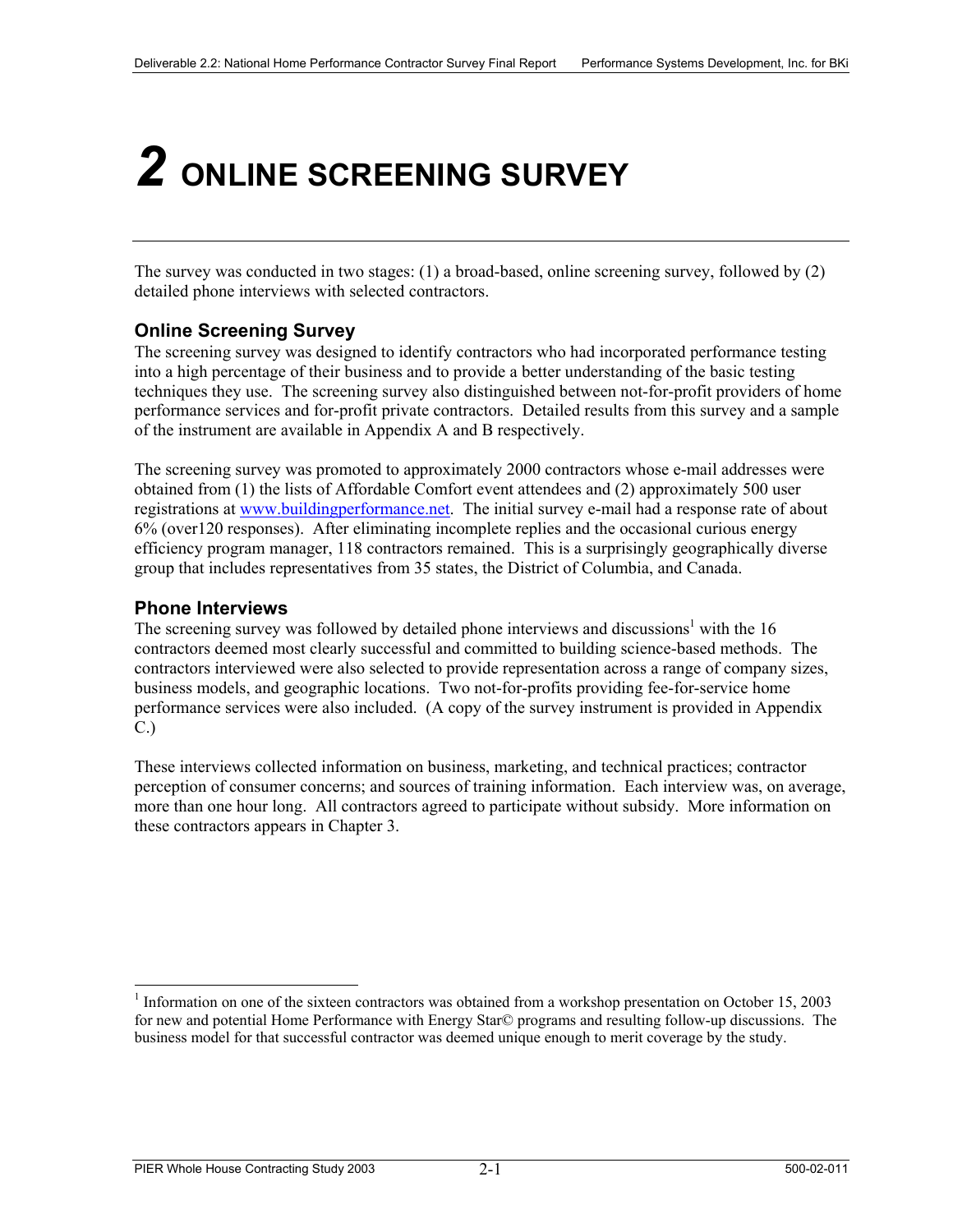### *3* **CONTRACTOR CHARACTERIZATION**

Contractors to be interviewed in detail were chosen according to their success in creating a viable home performance business. The primary selection criterion was operating for at least two years as a home performance contractor with the majority of their income coming from performance tested work. The one exception was a large California based contractor actively working with the California Building Performance Contractors Association program and rapidly transitioning into a whole house home performance business.

Business characteristics of the organizations selected to participate in the detailed survey are shown in Appendix D. Key descriptors of the selected contractors are as follows:

#### **Business Size**

By usual standards, virtually all the respondents were small contractors. However, there was substantial variation among them, so we divided them into three size categories. Ten of the successful contractors chosen for the survey were considered "large" with estimated annual sales of approximately \$500,000 and above. Two contractors were considered "medium" with annual sales between \$100,000 and \$500,000. Two contractors were considered "small," with sales of under \$100,000. These smallest contractors provided little or no direct installation and primarily offered diagnostic and construction management services without becoming the general contractor.

#### **Prior Business Status**

Ten of the contractors were established in a conventional specialty. The remaining six were home performance startups. That is, they did not have an existing contracting business prior to adopting home performance testing as an integral part of contracting. Of those, two of the startups were now considered large and both had experienced rapid growth. Both combined a focus on HVAC installations with in-house shell work.

#### **Organization Type and Location**

Fourteen of the sixteen contractors were private sector companies. The remaining two were not-forprofits (NFP's) doing fee for service work. Eleven of the sixteen were from heating climates, such as New York, Wisconsin, and Vermont. (New York and Wisconsin have longstanding public sector support for home performance and, therefore, have more contractors who have gotten over some of the bumps in the road.) The remaining five contractors are from Texas, Arkansas, North Carolina, and California.

#### **Business Specialties**

Seven of the contractors selected are whole house or full service contractors, offering some combination of HVAC and shell work with their own employees. Four of the contractors are specialty shell contractors offering performance tested HVAC installation services using subcontractors. Five of the contractors do no direct installation work themselves, instead acting either as general contractors using subcontractors or as customer's representatives and supervisors, with the customers signing installation contracts with independent installation contractors.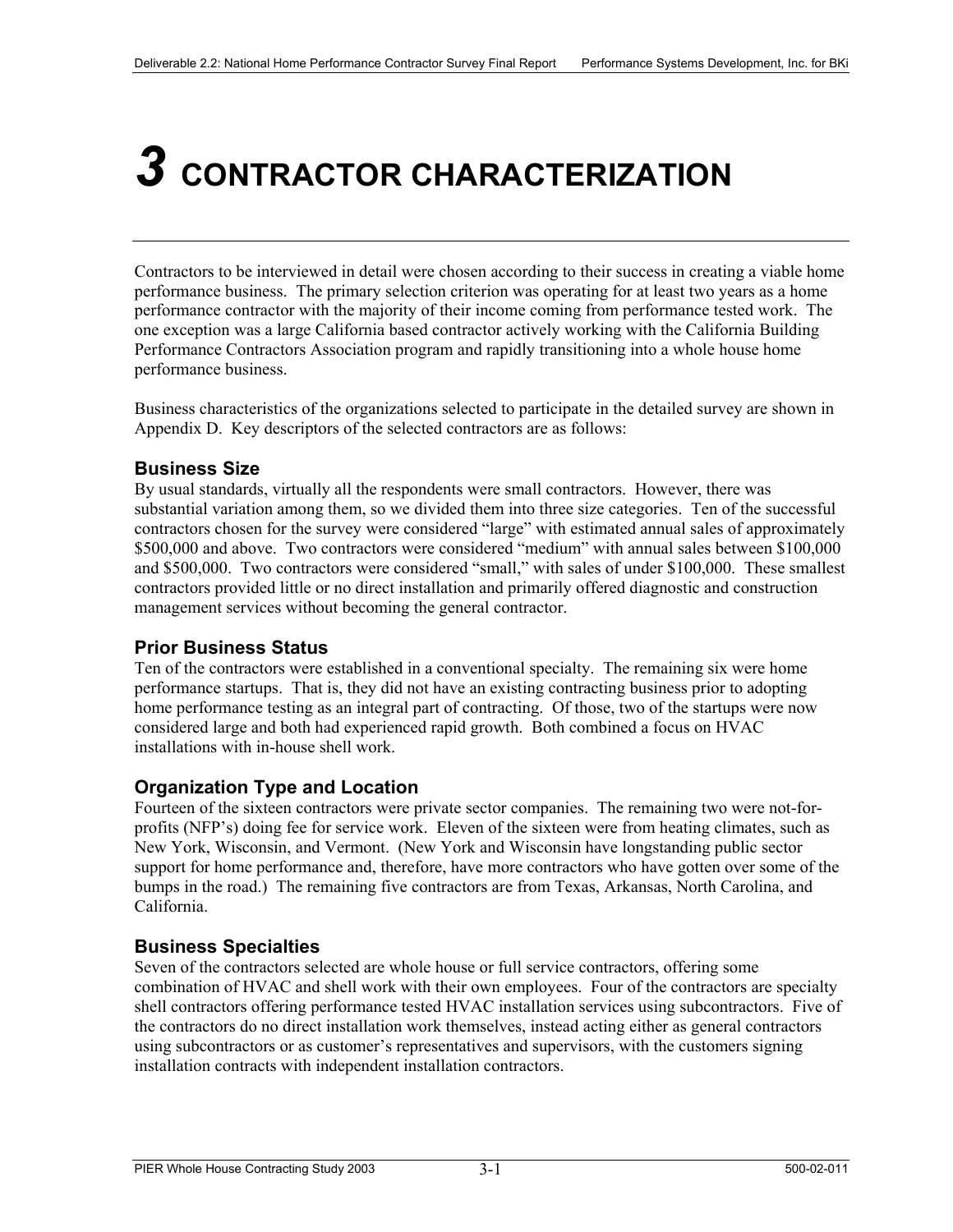#### **Typical Home Performance Project Size**

The average job size for the private contractors doing some significant part of the installation was \$9333. In contrast, the not-for-profits averaged \$4500; these tended to be low-income weatherization specialists. The remaining contractors, who act only as diagnosticians and coordinators of work by others, billed an average of \$2250 since little if any actual installation work was included.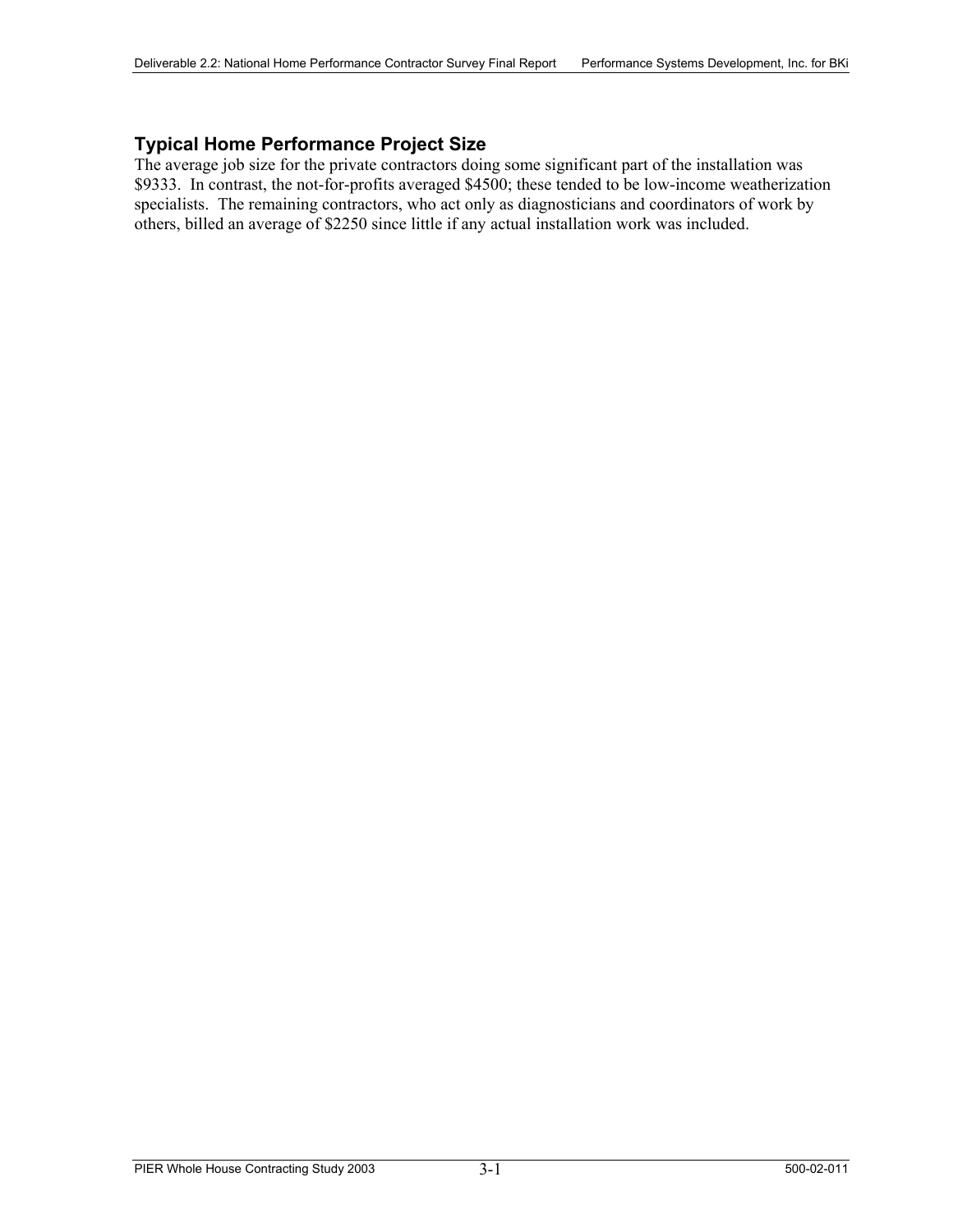### *4* **ORIGINS OF HOME PERFORMANCE CONTRACTORS**

One of the most important lessons to be learned from successful home performance contractors is how different types of contractors can progress from the limited use of home performance testing to the establishment of a successful comprehensive home performance contracting business. Therefore, the phone interviews took a careful look at contractors' base of experience to determine (1) what starting points (or "origins") were most common amongst successful contractors and (2) which variations in origins lead to success with different types of business models.

#### **Benefits of Previous Experience**

Almost all the contractors interviewed had previous experience with some type of energy efficiency program. Many of the contractors were previously involved with utility energy programs or the Weatherization Assistance Program (WAP), and had acquired some level of testing skills in those programs but had not previously used the experience to move into offering home performance, whole house services, or diagnostics outside the scope of the existing programs.

Understanding and experiencing the usefulness of performance testing on a regular basis appears to have made it easier for contractors to consider adopting this new business practice based on testing. The contractors interviewed were able to take their experience in performance testing within the context of a funded energy program—for example, low-income weatherization—and transfer that into private market home performance.

Of course, the interest of these contractors may be due at least in part to program following. Contractors who are already comfortable working in energy efficiency programs, even if they involve no testing, may be more willing to access the support offered by the local home performance program. But even outside locales where formal home performance programs were being offered, most home performance contractors who responded to this survey had some prior testing experience.

#### *Program Implications*

Based on the results summarized above, programs might do well to recruit from a pool of contractors who have participated in other energy efficiency programs. Moreover, in preparation for the introduction of a home performance contracting program, , those existing energy efficiency programs could be modified to introduce key building science principles and skills. These transitional changes in existing programs might include additional performance testing, health, and safety testing, or the use of certification programs such as that of the Building Performance Institute, to help contractors develop key skills and understanding. These coordinated changes would help to develop a more sophisticated contractor base prior to explicit funding of a home performance program.

#### *Contractor Implications*

Contractors interested in moving toward whole house work should consider participating at some level in existing energy efficiency programs that offer performance testing and diagnostics training, even if the program is not whole house. They can use these programs to get their management and crew familiar with testing. The training offered may be as helpful as the work provided.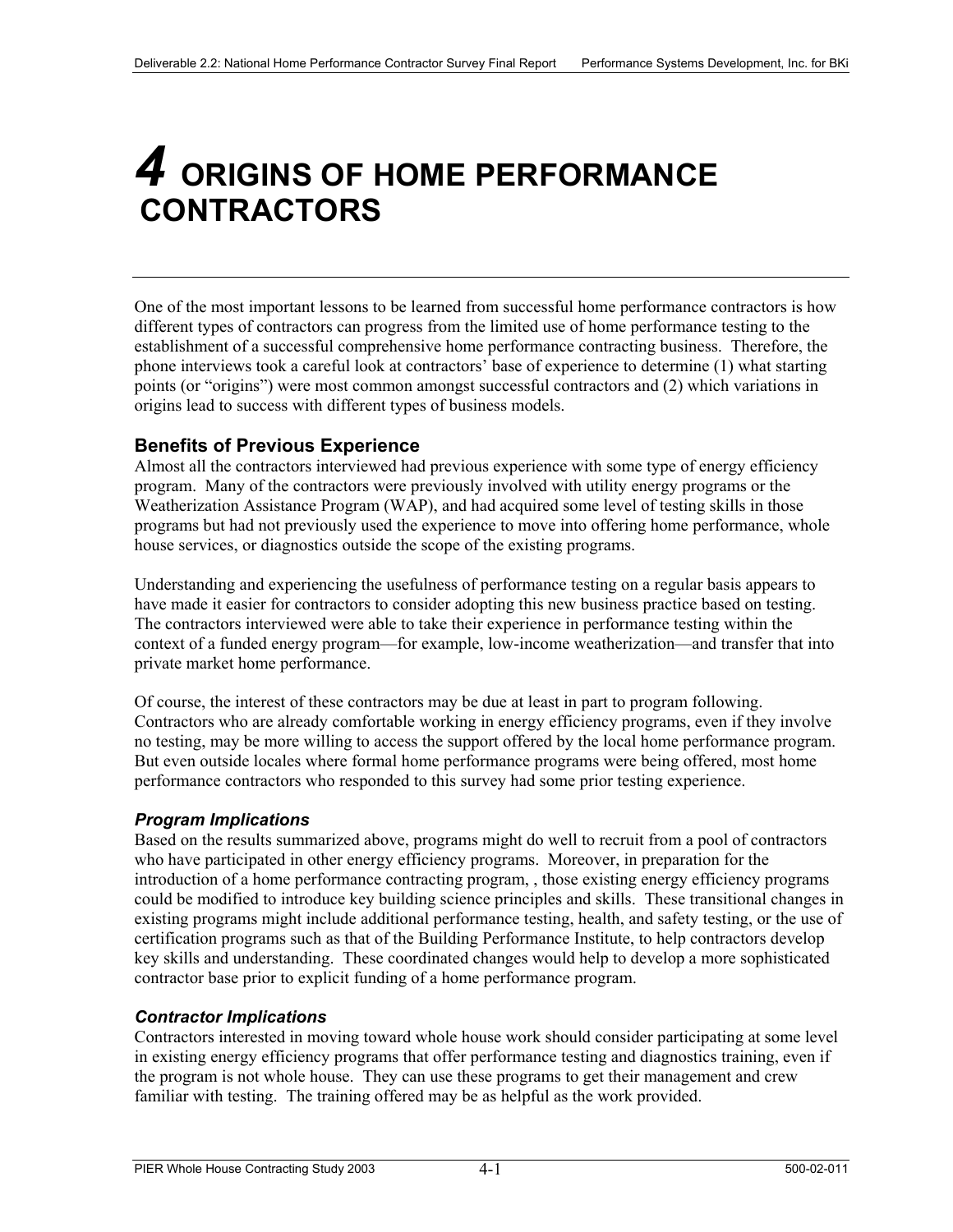#### **Effects of Contractor Specializations**

The potential contractor audience for a home performance program is quite broad. The screening survey respondents included existing shell contractors (windows, insulation, weatherization), existing HVAC contractors, remodelers, and companies that had not previously done installations, such as home inspectors and startup contractors. It appears from both the screening survey and the phone survey that shell contractors and small general contractors are currently the prime source of contractors making the transition into home performance. Surprisingly, HVAC contractors, who typically have greater technical expertise, appeared much less likely to embrace whole house approaches that integrate shell with HVAC disciplines.

#### *Shell Contractors*

Most of the contractors interviewed started as shell contractors. Regardless of the size of the company or their level of experience in home performance, there was a strong tendency for these contractors to subcontract some or all of the heating and air conditioning work that they generate as part of their whole house inspections. But not always: Two of the startup contractors with the highest growth rates brought the heating and air conditioning expertise and installations in-house with their own shell work. One of the larger shell contractors had merged with an HVAC company to offer whole house workscopes.

Why are shell contractors most likely to consider home performance work? The show of interest on the part of the shell contractors, both large and small, may be due to a desire to differentiate themselves in a market where quality and margins are constantly threatened by a low cost of entry. It is much easier to start a business as a window installer or insulation company than as an HVAC contractor. The lower cost of entry into shell work may work to create a situation that makes the home performance option attractive to quality oriented shell contractors, large or small, who want to grow or professionalize themselves by differentiating themselves from low overhead competition.

Shell specialists may also be more motivated by business uncertainties, since they are less likely to have the stability of continuing relationships with their clients than are HVAC contractors, whose business may stress periodic servicing and repair or annual service contracts.

#### *HVAC Contractors and New Contractors*

Although there is a significant financial opportunity for new contractors or existing HVAC contractors who adopt whole house approaches, it appears from the survey that they are not pursuing this opportunity.

In the interview group, there was only one HVAC contractor who had incorporated shell work into his business to support his whole house work. The focus of that business was performance warranties on new construction rather than whole house retrofitting. From the online screening survey, it also appeared that there were few HVAC contractors who were doing significant amounts of performancetested work, and fewer still, who had progressed to offering whole house solutions.

Perhaps the move of a few larger shell contractors into the HVAC business will stimulate some of the conventional HVAC contractors to expand their scope. Those HVAC contractors who are currently content to be subcontractors in home performance projects, with their work performance tested by the shell contractor, are likely to find it more profitable to move towards getting training, performing inspections, and installing performance tested HVAC and even shell improvements.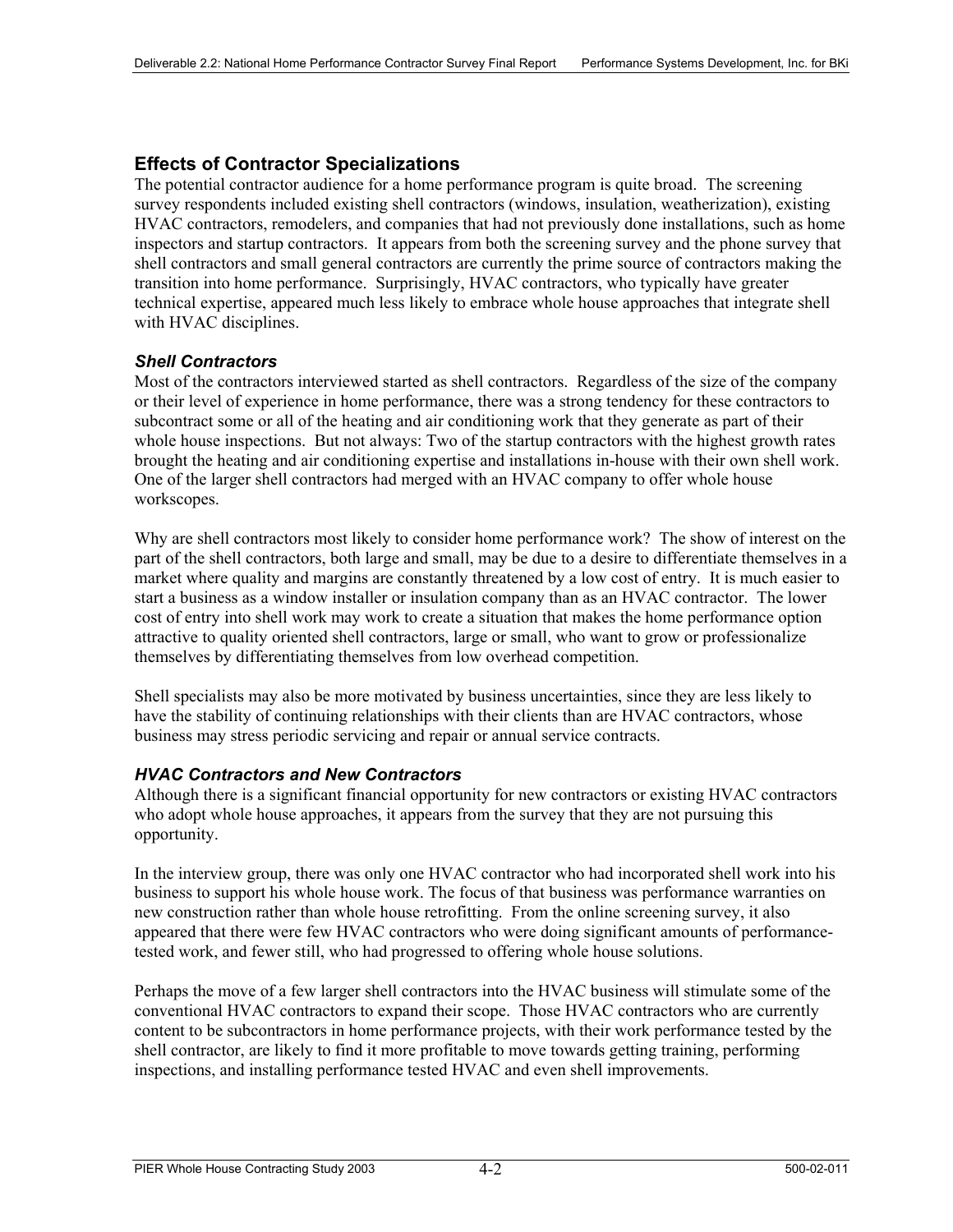Another example of HVAC contractors moving towards whole house service delivery came from survey respondents in some regions who indicated that some HVAC specialists are starting to insulate attics as a part of treating the attic-based duct systems. Air sealing and insulating walls or using cellulose as part of strategic dense packing may not be far behind for these contractors.

#### *Remodelers*

Larger remodelers have a skill set that may make it easier for them to adopt and manage the complex, multi-trade business process of home performance contracting. One of the most successful contractors contacted was a remodeler who has rapidly adopted the multi-trade approach and developed a sophisticated marketing and sales approach. More information is needed on the potential success of remodelers in making this transition.

#### *Program Implications*

Shell contractors may be early adopters of home performance techniques and may partner with HVAC contractors to offer comprehensive solutions. Early recruiting of HVAC contractors may be more difficult, despite their often greater technical skills. Avenues by which HVAC contractors may move towards home performance and whole house work include:

- The move of a few larger shell contractors into the HVAC business, however, may stimulate some of the conventional HVAC contractors to expand their scope.
- HVAC contractors who are currently content to be subcontractors (with their work performance tested by the shell contractor) are likely to find it more profitable to get training, perform inspections, and install performance-tested HVAC- and perhaps even shell improvements.
- According to survey respondents in some regions, HVAC contractors are starting to insulate attics as a part of treating the attic-based duct systems. Air sealing and insulating walls or using cellulose as part of strategic dense packing may not be far behind for these contractors.

#### *Contractor Implications*

All types of contractors should think carefully about how they will incorporate the other necessary home performance trades into their work. They should consider including broader in-house capabilities as an alternative to subcontracting.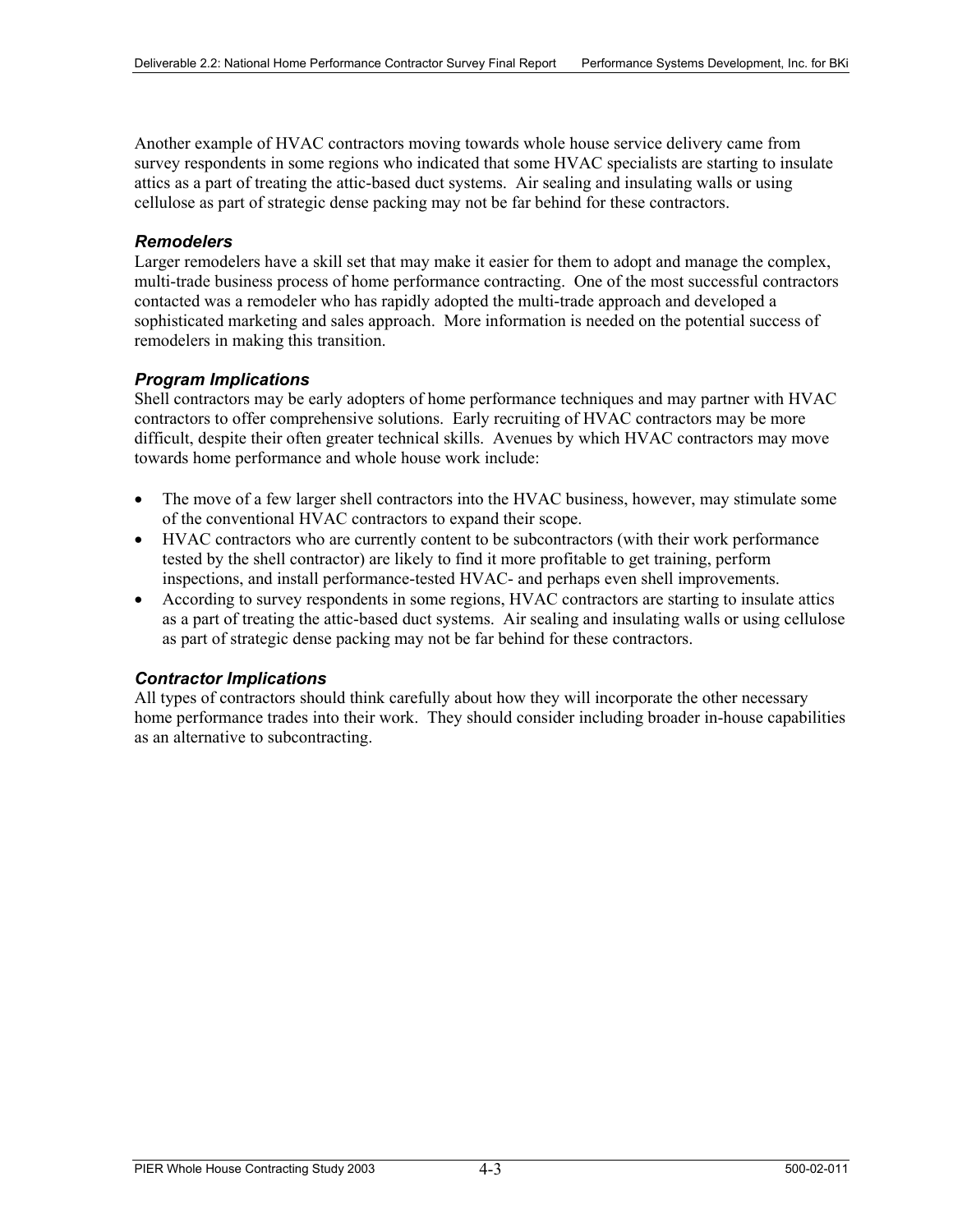### *5* **TRANSITIONS TO WHOLE HOUSE CONTRACTING**

The survey provided a wealth of information on how contractors can maximize their chances of success and overcome common obstacles when building a business around home performance and whole house work.

#### **Increasing Job Size by Taking on Broader Workscopes**

All the largest contractors interviewed, with the exception of the two not-for-profits, tended to sell large jobs—\$8000 or more, averaging over \$9000. This appears to reflect their greater ability or willingness to incorporate a broader range of trades either in-house or via subcontracting. The smaller contractors had an average job size of \$5000 or less, which may be due in part to the fact that the small contractors group included diagnostician/supervisors (who sell only their consulting services rather than actual materials, equipment, and remediation services) as well as shell installers**.**

All the contractors in the interview group use performance testing techniques as part of their business and technical process. But, as indicated by the average job size, the larger contractors are more successful at executing larger (i.e., broader) customer workscopes. Larger/broader jobs also should mean that the contractors are having a greater impact on the performance of their customers' homes. As a result, the capability to do these larger jobs may help contractors create a stream of larger jobs as satisfied customers make referrals and help recruit customers who have an expectation of the project being more than just a furnace replacement or insulating an attic.

Taken together, the online survey and the phone interviews revealed three stages of contractor involvement with performance testing and building science:

- 1. Performance testing with conventional limited workscopes (e.g., HVAC)
- 2. Performance testing with broader workscopes and subcontracting of other trades
- 3. An integrated whole house approach with all services offered in house

#### *Program Implications*

l

Larger home performance jobs mean lots of consumer investment in efficiency. Helping contractors to do these more complete workscopes can result in a lower overall program cost per unit of energy savings because large jobs typically have greater positive impacts on customer energy efficiency than smaller jobs. Also, early evidence of such effects may be an effective way to get more contractors interested in participating in home performance programs. The added investment in contractor selection and training needed to encourage these higher impact jobs may pay off in more cost-effective programs.<sup>2</sup>

 $2<sup>2</sup>$  At the same time, we note that home performance jobs involve a variety of measures that may not all be costeffective based on energy savings alone, because those measures also contribute to non-energy benefits valued by homeowners—such as home safety, equipment longevity, health, and comfort. Home performance programs face funding barriers due to agencies' cost-benefit justification requirements based on energy savings alone.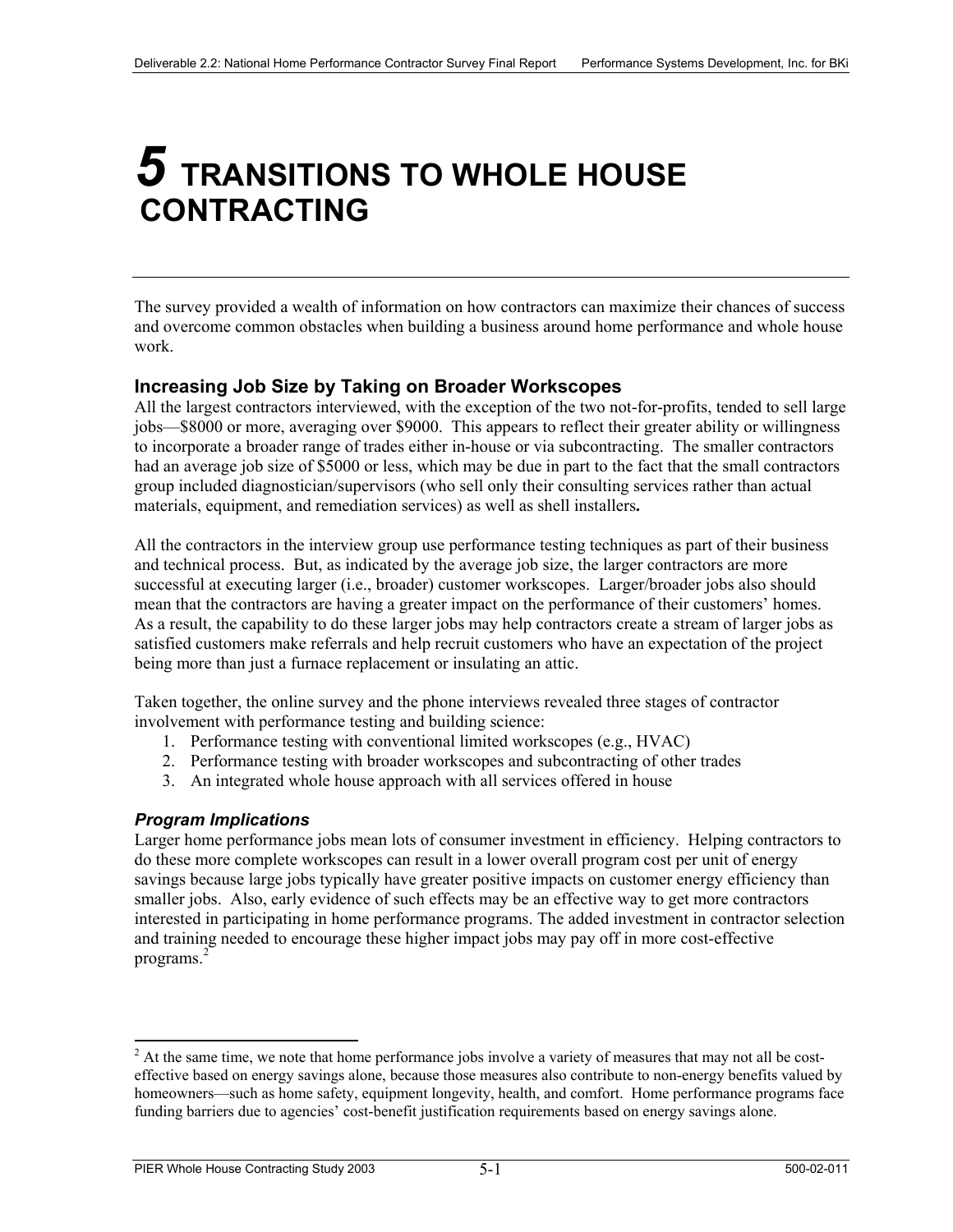#### *Contractor Implications*

Bigger jobs with big impacts on houses provide a great way for contractors to prosper while delivering superior quality and value. Moreover, bigger jobs mean that fewer customers are needed to fuel firm growth, and customers who experience the big improvements in home performance from a whole house job can be excellent sources of referrals. But acquiring the ability to offer a broader workscope requires contractors to offer both HVAC and shell work, either by partnering with other trades or expanding their own in-house capabilities.

#### **Comparing Opportunities for Startups with Those for Existing Businesses**

Only two of the interviewed contractors began as new home performance startups and grew enough to be considered larger contractors. Both are now full service whole house contractors that offer shell and HVAC work with their own staff. One of the startups transitioned very quickly from diagnostics only, to shell work, to doing HVAC work. When this firm began installing HVAC systems with in-house staff, their rate of growth increased significantly. The other company started as an HVAC contractor that also did shell work. Both now generate most of their income from the HVAC aspects of their work. These examples indicate that home performance startups can experience rapid growth and that benefits of adopting home performance are not limited to existing contractors.

The other startups focusing on shell work generally did not experience the growth of the startups focusing on HVAC.

Established contractors, however, may have to educate their existing current customer base on the added value of a performance-tested approach. One contractor effectively used a newsletter and form letter to educate his past customers on his new approach, attempting to stimulate new referrals from old customers that would better fit his new business model.

#### *Program Implications*

Programs should distinguish between issues confronting startups and those challenging existing contractors. Programs can best support startups with home performance customer leads and business planning support to help them access capital. Similarly, programs can best help existing contractors by improving program-related lead generation and customer referrals.

#### *Contractor Implications*

Startups should consider qualifying themselves to do HVAC work in-house. Existing contractors should work to educate their current customer base on the advantages of performance tested comprehensive whole house work.

#### **Using Inspection Fees to Screen for Serious Customers**

The majority of contractors interviewed conduct detailed home performance testing as part of the inspection-estimate process. Most charge for this testing, typically to pre-qualify serious customers with specific problem-based motivations, such as health issues, high bills or uncomfortable rooms. The fees usually do not cover the actual cost of the inspection, and they are not considered a primary source of income, except for a couple of the smaller diagnostic-only contractors in areas without program subsidies. Some part—typically the larger part—of the actual inspection cost becomes part of the contractor's overhead, to be recouped in installation project prices. The typically high sales rates for home performance projects make this strategy possible and fair to all.

Survey results also showed that free inspections can still be effective in some situations. Several contractors operating in areas with home performance-related subsidies and/or whole house competitors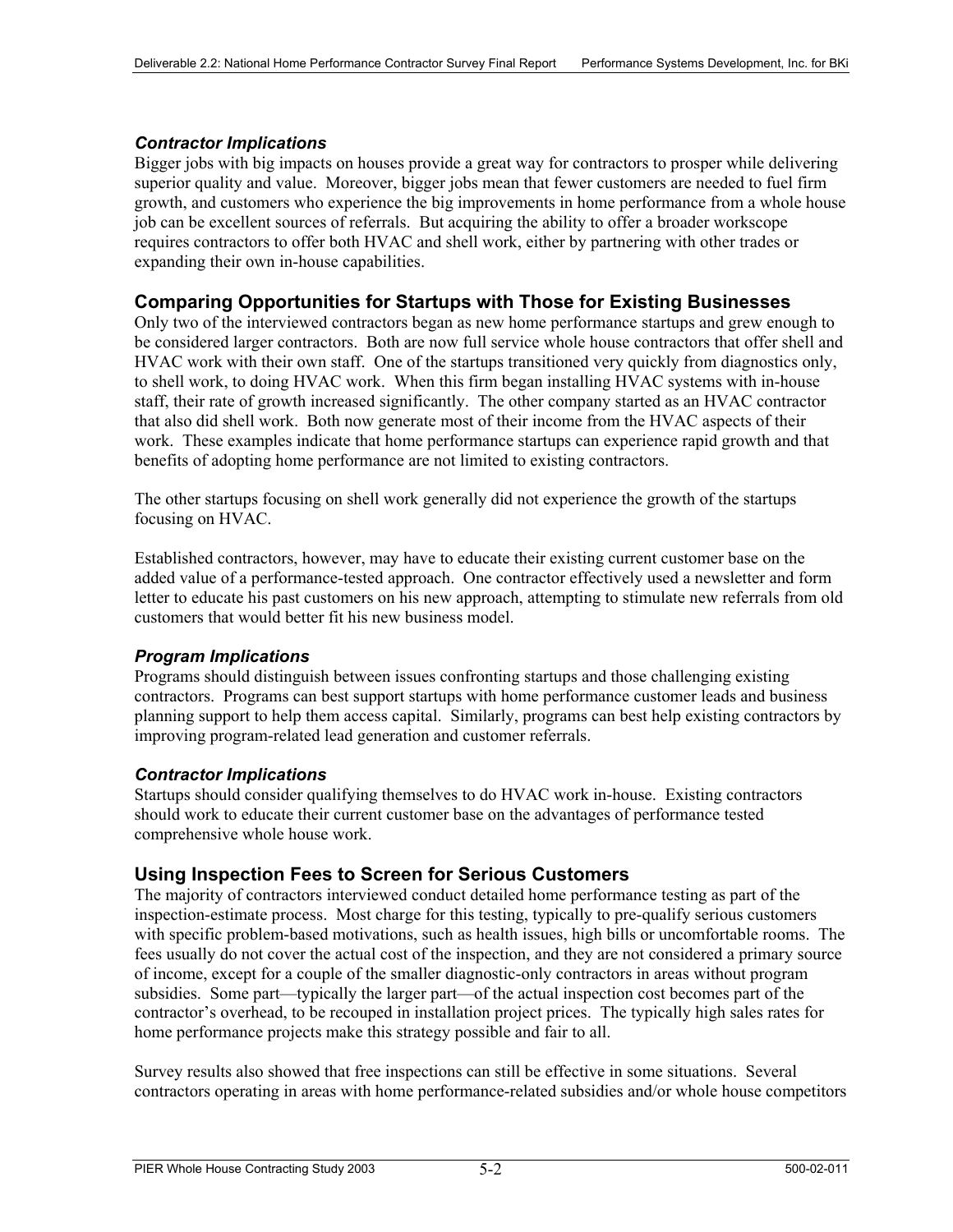offering free inspections provide free inspections, which are also linked to other extra efforts to screen or pre-qualify customers, such as prequalification for financing, and making certain that all decision makers would be at the home for the inspection.

Finally, a single contractor focused on new construction used neither the qualifying inspection fee nor the free inspection strategy but instead included the cost of testing in project bid pricing.

Overall, these results suggest that inspection fees are a critical part of the early home performance business model. The ability to get a high job-closing rate appears to be due at least in part to the customer screening that the inspection fee provides. The inspection fee screens for customers with enough interest, need, and ability to take action, who will pay the fee with the conviction that they will be able to make use of the information the testing will provide. The surveyed contractors charged from zero, as noted above, to \$250 for their home inspections. Most contractors reported charging closer to \$100, both inside and outside any local subsidy programs. Some of the contractors varied the fee based on demand. When jobs are booked at least ten weeks ahead (as an example), the fee is raised until the job backlog drops back below the threshold.

#### *Optimizing Fees*

Determining the optimal inspection fee is a considerable challenge for contractors. Too high an inspection fee may deter many good customers, reducing the contractor's access to income from those potential installations and possibly causing the contractor to become dependent on the income from the inspection fee itself. The surveyed contractors offering inspection-only services without installation or general contracting charge the full cost of their inspections—from \$450 to \$650—since they have no other source of income. This limits their markets. One inspection-only contractor includes postinstallation inspection as part of the initial fee; others include supervision. Although these are excellent practices, they may force the inspector's price even higher. It is essential for contractors starting out in the home performance process to understand this relationship between inspection fee, number of customers and the closing rate on jobs so they can find the "sweet spot" at which their total income and profit (inspection income + installation income) are maximized.

One frequent complaint of the inspection/supervision approach is the amount of time required to educate or oversee the installation contractors on proper practices. A customer who insists on hiring an untrained contractor can significantly increase the cost of supervising the job. Directing the customer to educated installation contractors becomes an important part of the inspection process. This typically will lead the inspecting contractor into general contracting or even installation unless the inspecting contractor has other sources of income that are consulting-focused, such as teaching or building science forensics.

#### *Program Implications*

It is important to encourage contractors to underwrite part of the inspection cost. This will help drive contractors towards business models focused on generating income from the installations rather than the inspections. Treating part of the inspection's cost as an overhead item, coupled with adequate overhead cost recovery in pricing, results in the same total job price but a much more viable business.

#### *Contractor Implications*

Contractors should adjust the inspection fee to find the sweet spot where there are enough leads at a high enough closing rate that profits are optimized. The survey (as well as existing program experience) suggests that this level may be around \$100 to \$150. The contractor must also charge enough for the installations that that revenue more than covers the lost income from the "overhead"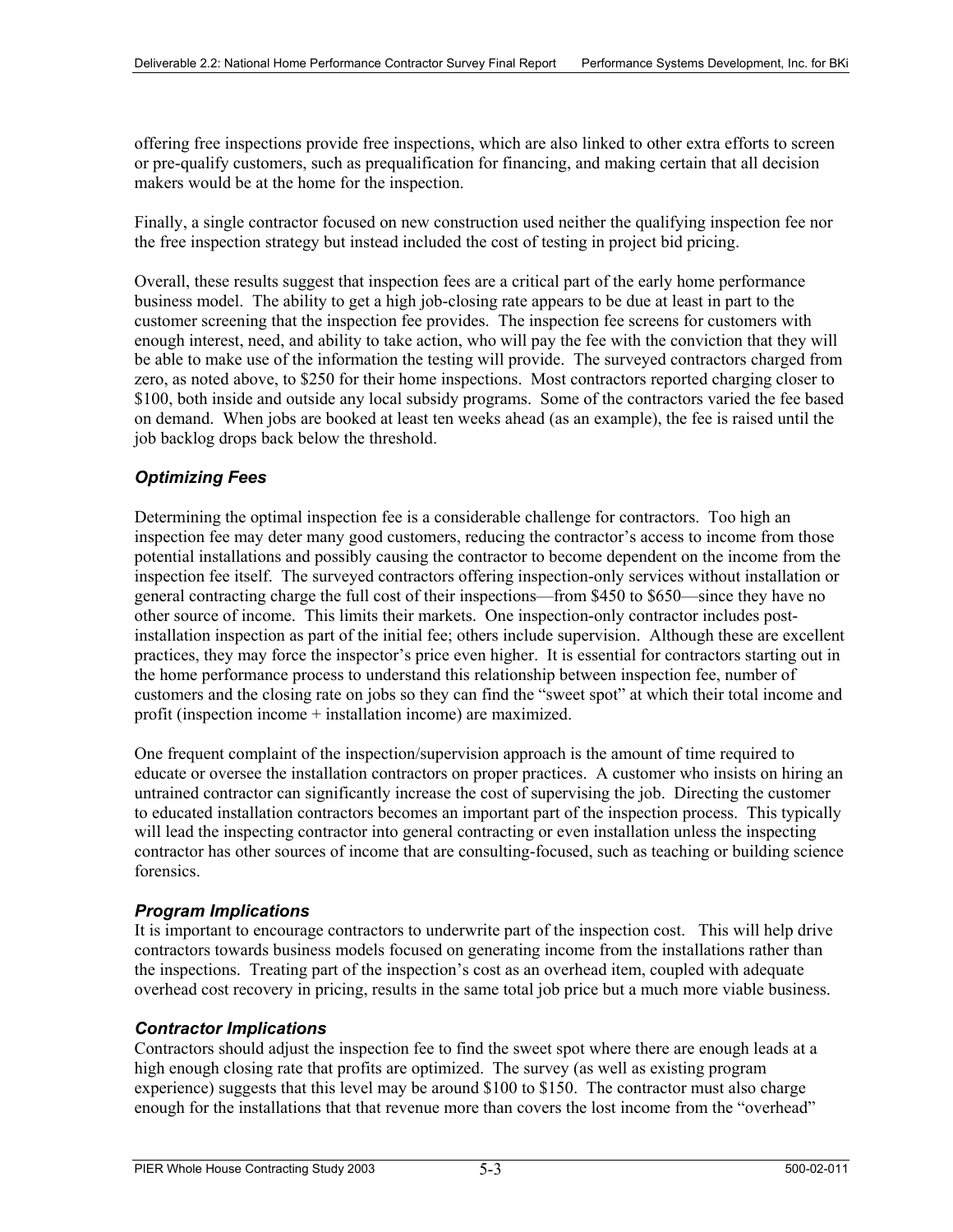time spent inspecting and testing the building and supervising installations. If program subsidies are available for the inspections, strong efforts at customer prequalification before the inspection may replace using the inspection fee to prequalify potential customers.

#### **Building Relationships During the Sales and Inspection Process**

According to the contractors interviewed, customer relations and customer education are more important to the sales process than technical skills.

Techniques that rely on creating relationships and building trust, without the expense of performance testing or whole house inspections, have been taught in the heating and remodeling industries for some time. Those techniques can sometimes backfire due to the appearance of insincerity. However, the hands-on objectivity of the whole house testing process tends to support the development of trust as the customer can actually see the results of the testing. For example, the customer can be asked to accompany and help the inspector with small tasks, such as recording measurements or looking for air leaks during a blower door test. This not only demonstrates the inspector's competence and sincerity but also permits the customer to physically see and believe in the problems in the home, increasing their confidence in the process and the value of the proposed work. No direct sales effort is needed during the inspection process. The sales step is typically a separate later visit to provide results and cost estimates, although the customer is often already sold on the project because of the inspection experience.

Some contractors have adopted a one-stop closing process by verifying that all decision makers are at the inspection, sometimes by waiving the inspection fee. Other techniques include centralization of the sales presentation with an individual who travels between inspectors, visiting as many as six homes in a day. This sales system was supported by a serious and sustained marketing effort that also featured the availability of subsidized financing in its communications.

Of course, referrals from existing, satisfied customers help contractors establish a trust relationship with their new customers. In deed, the most successful contractors interviewed use this approach. Other reported valuable sources of referrals include well-informed friends, independent home inspectors, and program marketing by reputable allies such as a state agency or a utility.

Advertising in the Yellow Pages was not considered by the interviewed contractors to be an effective marketing tool. This is a direct corollary to the observations about the importance of customer referral and relationship building, since such advertising is essentially anonymous and impersonal.

#### *Program Implications*

Sales training that focuses on customer relationship building should be an important part of contractor training. The marketing training for contractors should focus on developing their ability to generate customers by a referral process. This may include educating third party professionals, such as home inspectors, code officials, and health departments. Related trades with frequent contact with prospective whole house customers, such as roofers or painters, can also become referral agents by being trained in the fundamentals of building science and the advantages of a performance tested whole house approach.

#### *Contractor Implications*

Contractors should seek out sales training that focuses on relationship building over the use of formula approaches to closing a sale. The process should be sure to include the customer in the testing. Contractors should develop their business process to maximize customer referrals and should develop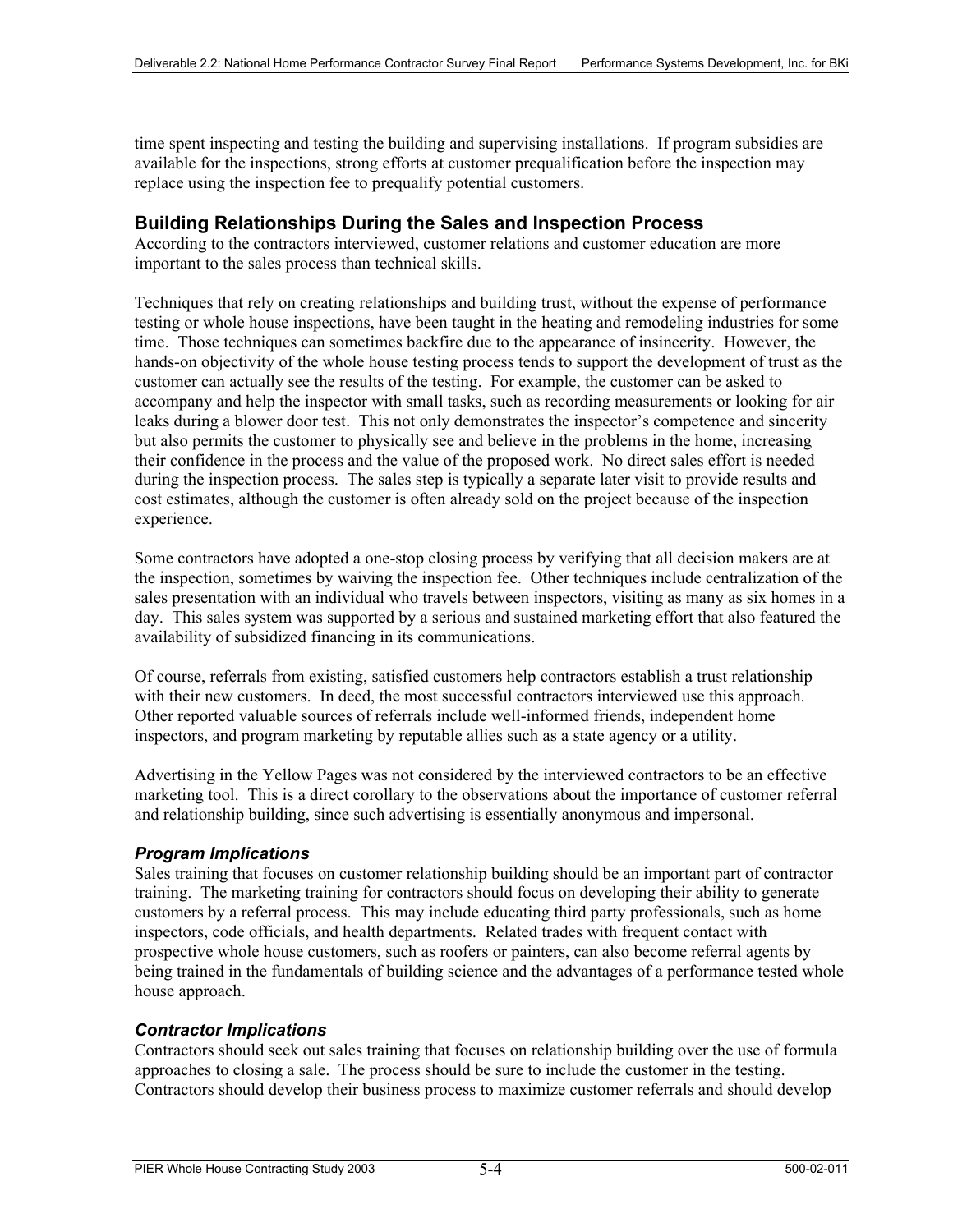relationships with key third parties by offering formal or informal building science education and possibly incentives.

#### **Addressing the Price Objection with In-Home Financing at Hand**

The primary customer resistance occurs when the expanded whole house proposal is being presented and the customer is faced with a price tag that is more than what s/he thought they would see or more than what s/he has readily on hand. Being able to offer financing right at the customer's kitchen table is a huge help to closing the sale, regardless of the interest rate of the financing. A number of the contractors in agency-subsidized programs pointed to their exclusive access to discounted or readily available financing as an important part of their ability to expand their business. Outside those subsidized programs, most of the interviewed contractors used HVAC manufacturer or supply house loan programs or accessed unsubsidized Fannie Mae loans through a local utility or other facilitator.

Answering the price objection with financing may not mean the customer actually uses the financing. It may simply address the customer's initial concern that they may not be able to afford the project. After customers have convinced themselves that they want the work done, they often find other sources of funds. The offered financing package may not often be used—but a low rate of use may not be a true indicator of its value as part of the presentation package.

The contractors interviewed consistently reported that the primary source of whole-house retrofit financing is contractor originated. This means that the contractor can provide the application and get rapid approval for the loan without losing sales momentum. In some areas contractors and local banks collaborate to allow contractors to originate loans, and the Fannie Mae process also works in this way. At least one successful contractor felt that the customer's ability to finance the project is so significant that he requires pre-qualification for financing prior to doing the home inspection.

#### *Program Implications*

Programs should facilitate easy access to financing. Due to the reported importance of financing, programs should consider even a mild subsidy on financing for participating contractors, if budget allows.

#### *Contractor Implications*

Contractors should seek out easy financing through suppliers and manufacturers, utility programs and local banks. Information on financing should be part of every whole-house sales presentation.

#### **Managing Cash Flows with Commodity Bids**

Seven of the contractors indicated that they still did some conventional jobs that were not up to home performance standards. In those conventional jobs they were generally still competing based largely on price. Three of these were large shell contractors who had been in business for some time. Another three were smaller newer contractors just entering the business. One was a remodeling contractor.

In these cases the HVAC and shell contractors are effectively still in transition. They may be small and without enough whole house customer leads to afford to say no to a customer who does not support the home performance business process, or they may be long term businesses with a large existing customer base such that they continue to get requests for price-based or limited workscope bids. The startups that experienced significant growth had no prior customer base but had enough financial strength and access to new customers to be able to focus more exclusively on home performance jobs.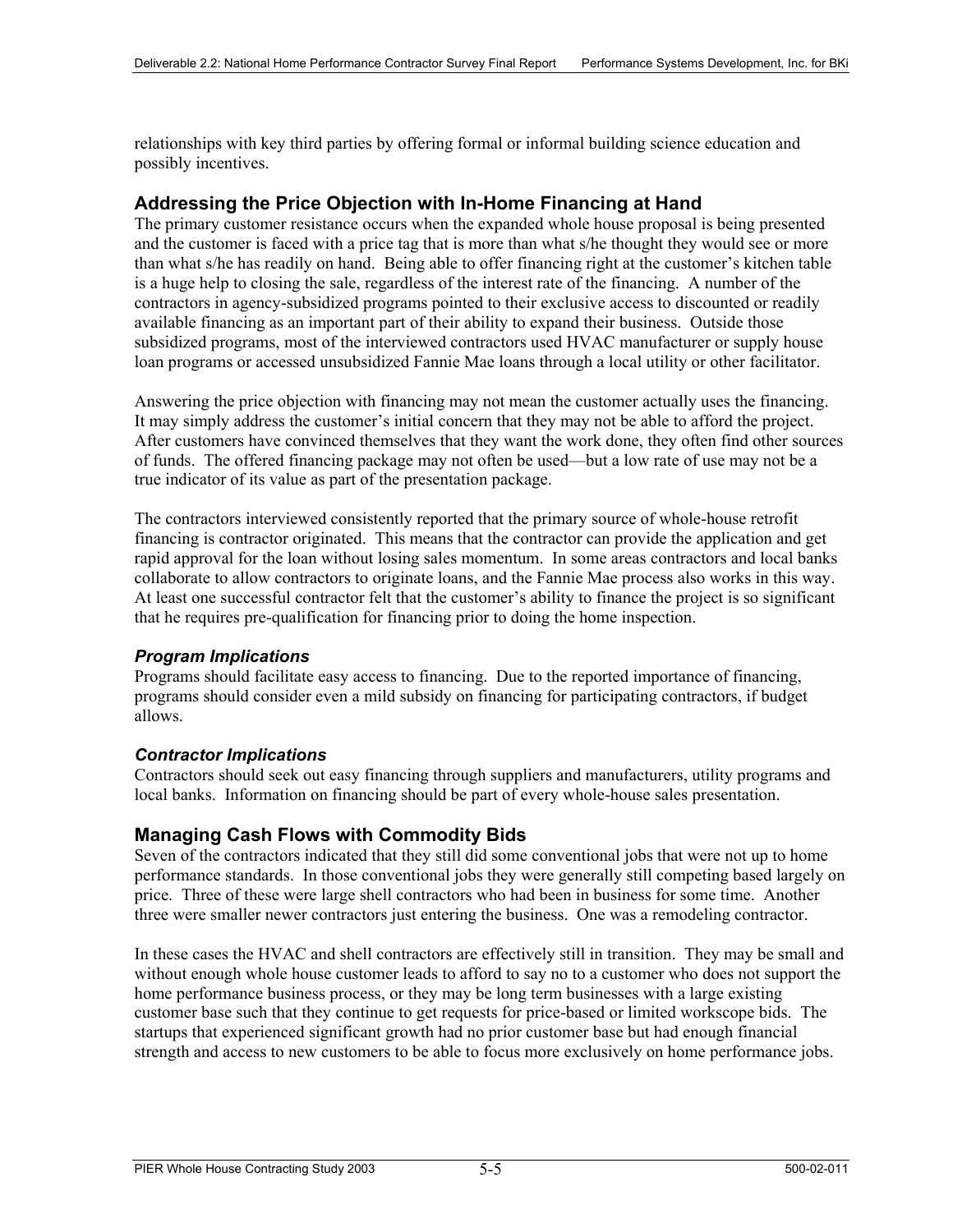Some of the trades contractors reported operating under a double standard, with one set of inspection and installation practices for customers within a funded program and another for customers for more conventional work outside the funded program, where the contractor feels more cost pressure. In these cases the installation workscope is also typically limited to a single improvement type such as windows, sidewall installation, or furnace installation. This may be unavoidable during the contractor's transition to mostly home performance work.

Many of the contractors said that their transition to home performance was most hampered by the initial lack of demand for a higher quality product that was not cost competitive with other bidders. This refers mainly to the contractors' initial transition to client referral-based marketing and to the inability of the contractors to differentiate their installation quality in their early days of adopting home performance practices. Customers may tend to rely on price when they don't have information that they trust regarding other potential differentiating factors.

#### *Program Implications*

Most contractors are unlikely to be able to move all of their work into the home performance model all at one time. In fact it may take some time for many contractors to transition entirely, if ever. A program requirement for all customers of the contractor to be given a home performance level of service may be unrealistic for both new and existing contractors to implement. During this transition period it becomes difficult to establish which customers should be subject to the program's quality assurance standards. Tracking referrals from the program might be used to make sure that contractors are offering the level of service required for participation in the program to the customers provided to them by program marketing.

Contractors may also need support in developing a sales approach that helps them communicate the desirability and effectiveness of performance test-based comprehensive project scopes and their installations over conventional untested piecemeal installation practices. It would be useful for programs to develop information that shows the greater effectiveness achieved when installations are tested.

#### *Contractor Implications*

For maximum success, contractors should work toward a goal of generating enough referrals and other sources of home performance leads to allow them to refuse customers who do not want to pursue the home performance process. Doing home performance work and whole house jobs with significant impact on the customer's living environment is the best way to get more customers who want the same benefits.

Contractors could look for documentation on how performance testing enhances the actual delivered performance of installations and use that information in their presentation process.

#### **Getting the Most out of Subcontracting**

Nine of the sixteen contractors interviewed use subcontractors to install a significant portion of the improvements required. Subcontracting HVAC work was a significant strategy for most of the larger shell contractors. On the other hand, for HVAC specialists, subcontracting shell work was less common even though the shell work is typically the smaller part of a whole house workscope. One reason for this may be that shell subcontractors are often not certified or using performance testing techniques, which places an extra responsibility for performance testing on the prime contractor.

Since there appear to be benefits from offering all services in-house, it will be important to watch the development of these contractors over time, to see if there is a trend towards more work being done by the contractor's own crews. Since customer referral is a key factor in business success for home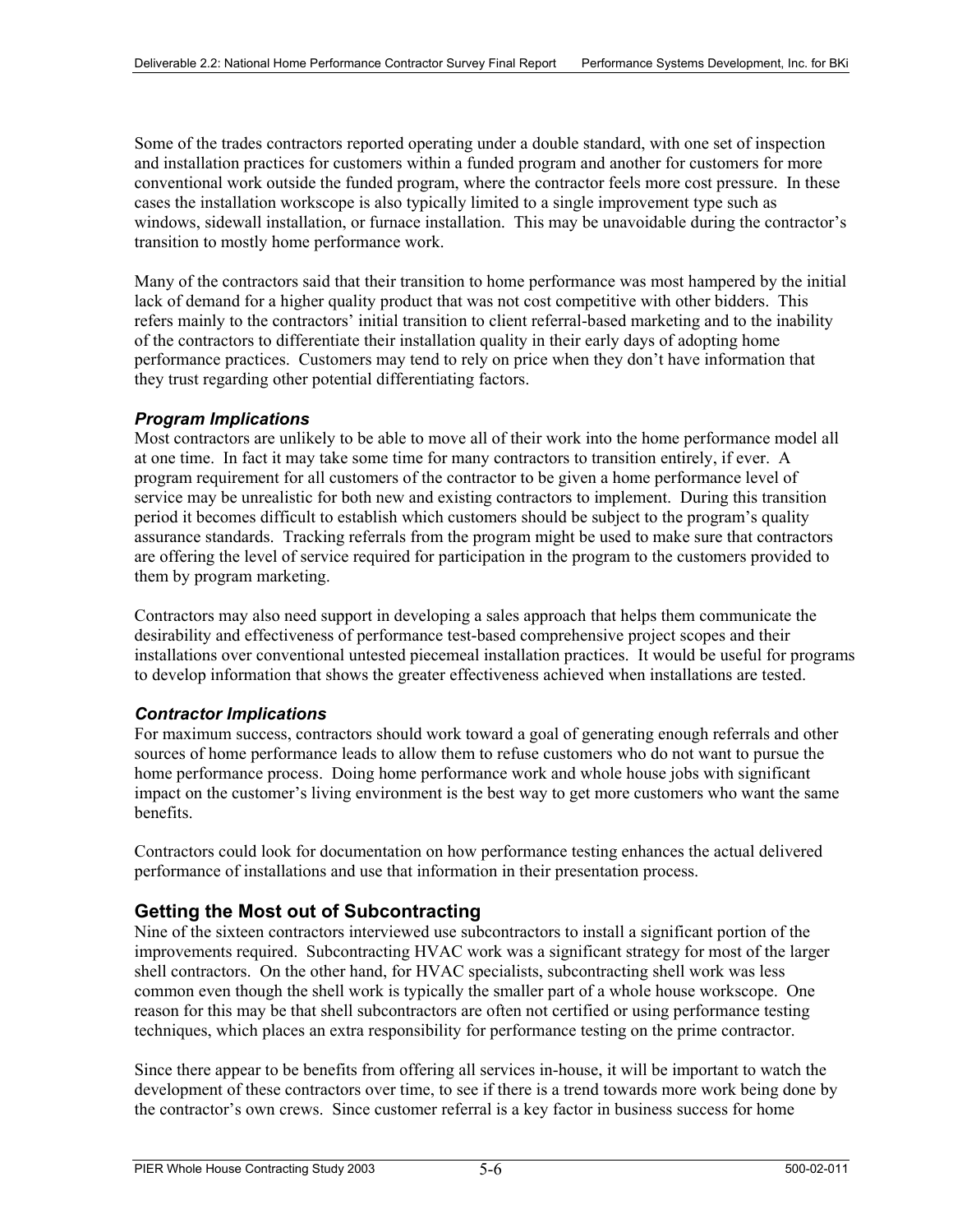performance contractors, it could be important for job performance and referral that there are quality assurance and quality control processes in place for subcontracted work.

#### *Program Implications*

Programs should support contractors' efforts to subcontract work, but require that work to be performance tested.

#### *Contractor Implications*

Contractors can benefit by establishing relationships with quality subcontractors, either program participants or other reliable specialty contractors outside the program.

#### **Ensuring Profitability through Higher Closing Rates and Managing Cost-of-Sales**

Higher closing rates have been promoted as a benefit of home performance, but the evidence from the interviews shows that contractors can succeed with a lower closing rate if they are careful to monitor their profit percentage on jobs. A majority of the contractors reported job-closing rates of over 50% far better than in typical conventional jobs. However, some larger contractors are successful at generating enough work and profits with free inspections despite much lower closing rates. These contractors are apparently using higher gross profit margins to compensate for the overhead of doing more inspections that do not result in installations. This model appears to be less economically efficient than the higher-closing-rate model, resulting in the extra costs of many unproductive inspections needing to be borne by the other customers who do have the work done. Additional effort in customer prequalification also appears to be successful in addressing this issue and increasing the closing rates.

#### *Program Implications*

Contractors need to be informed that the increased cost-of-sales, due to the contractor subsidizing the cost of inspections, can be returned from increased profits from installations. However, they should also understand the economic limitations of the low-price model.

#### *Contractor Implications*

Lower inspection prices may yield more inspections but not enough additional sales to offset the overall increase in the cost of sales. This will require a higher pricing structure to be adopted for installations. This makes the contractor vulnerable to competition from others with more optimal inspection pricing.

#### **Promoting Services versus Promoting Product**

The majority of the contractors interviewed did not specifically promote Energy Star branded products. This is likely because the home performance sales process is service focused, not product focused. The contractors go into buildings with the goal of determining the customers' most pressing needs. They therefore tend not to rely on selling specific brands or promoting product attributes unless those products contribute to the best solution for the key problems in a building. The contractors who successfully establish a trust relationship with their customers may not need the additional selling power of Energy Star products to help them sell jobs—and often the most important home improvements do not involve Energy Star products, in any case. As indicated elsewhere, the contractors were doing very little appliance-related work, so the Energy Star labeling was potentially useful mostly in the area of building products and equipment.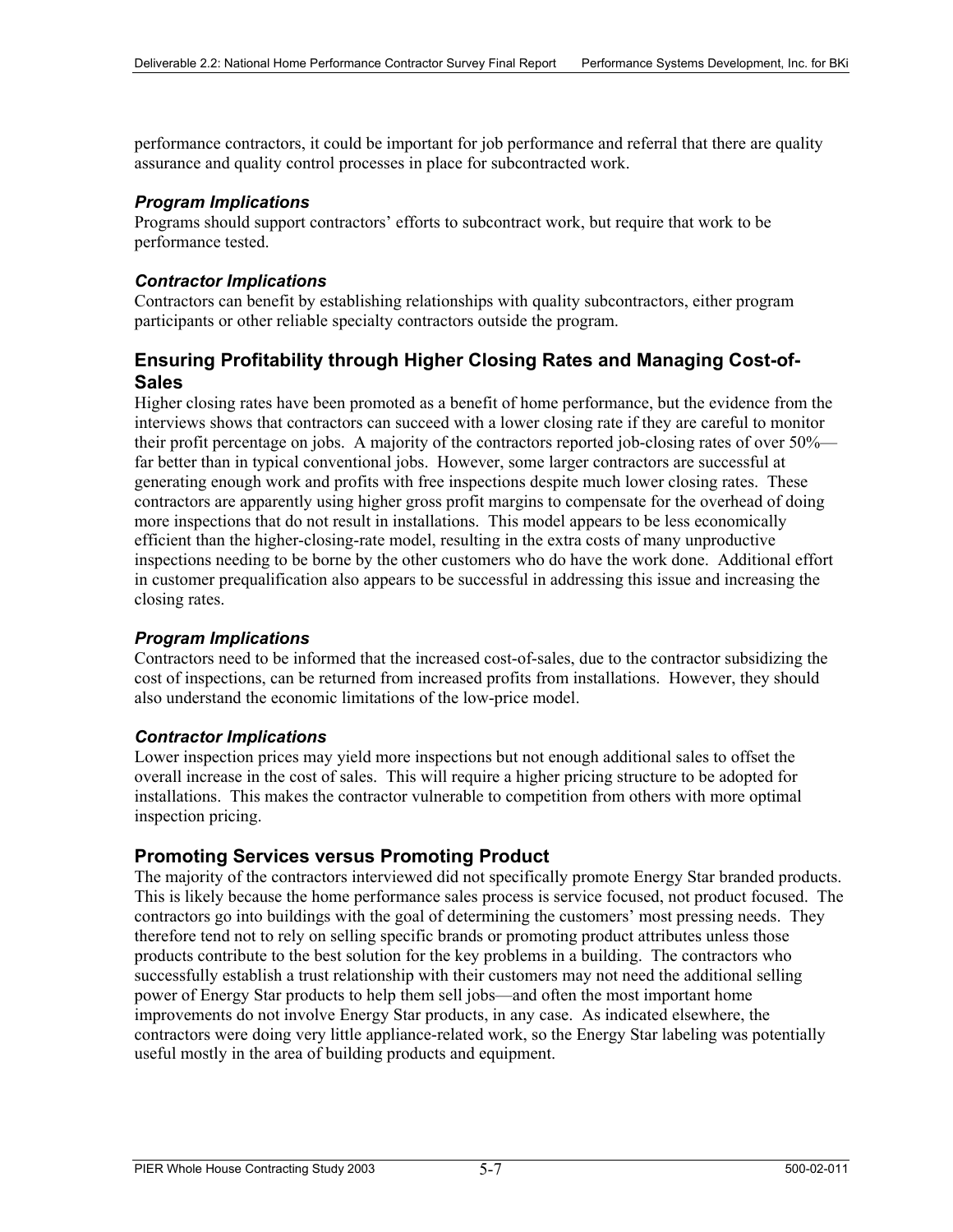This finding applied both inside geographic territories with broad local Energy Star product promotions and in areas without any local Energy Star promotion. The emerging "Home Performance with Energy Star®" programs, in contrast, seek to add the Energy Star branding's credibility to performance-based whole house approaches rather than to specific products. This implies that the Home Performance with Energy Star branding of the service may be an important way to link Energy Star to the home performance contractors' service-based sales approach.

#### *Program Implications*

The Home Performance with Energy Star program should be used to increase consumer confidence. In addition, Energy Star product sales training should be adapted for use in the home performance sales process in order to increase the adoption of Energy Star equipment, materials, and appliances. This also suggests that home performance programs could be expanded to include assessment and encouragement of appliance upgrades not directly connected with HVAC or shell problems, such as refrigerators and laundry equipment.

#### *Contractor Implications*

Energy Star represents a supplemental way to demonstrate to the customer that the contractor is offering quality, if this approach can be coordinated with the overall home performance approach. Energy Star may also provide opportunities to further broaden the contractor's scope and value to the homeowner.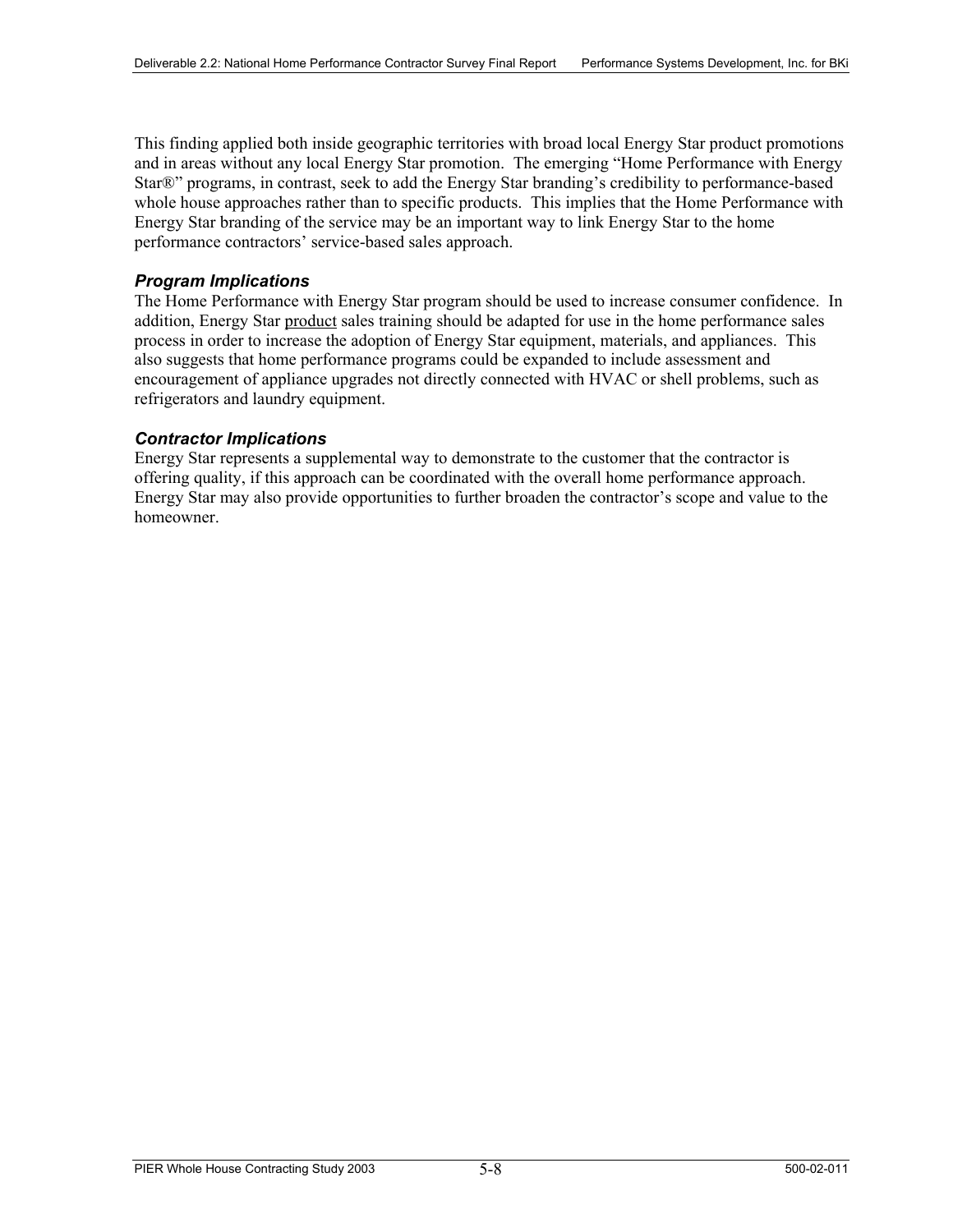# *6* **HOME PERFORMANCE BEST PRACTICES**

The survey provided information on the technical practices most commonly used by successful home performance contractors.

#### **Allowing Three to Four Hours in the House**

Contractors doing inspections reported that they typically spent three to four hours doing the inspection. Including travel plus analysis of the inspection data, pricing, and proposal development, contractors typically reported spending a full eight hours on the inspection and developing the proposal for a customer.

With the process taking this long, it is uncommon to find a one-stop close in this business outside of heavily funded programs with fairly fixed workscopes. In a one-stop close the contractor develops the workscope and prepares the estimate while on the job site. After three to four hours of going through a house, everyone needs a break. The contractor is unlikely to sit down and develop a proposal in front of the customer, although one very successful contractor does this using a two-person inspection and sales team. New contractors are more likely to have to take the work home and then make a separate visit to close the job.

In the case of the contractor using a one-stop close with a two-person team, the testing was separated from the sales and estimation process. This reduces the time required for the inspection and allows the most effective salesperson to do sell more jobs, without the burden of doing all the testing themselves. The salesperson was able to meet with the decision makers and often come to agreement on a contract after the inspection had commenced and initial findings were available for an estimate.

Some of the contractors interviewed incorporate the pre-retrofit diagnostics into the installation, rather than performing the inspection up front before developing their proposal. This can limit the amount of information a contractor is working with and can lead to unpleasant surprises for both contractor and customer during the job. However, it does make sense to limit testing of systems that are known to need a high level of work, such as poorly designed distribution systems that cannot perform even minimally enough for the testing methods to be useful. A good change order process is probably important for contractors attempting this approach.

Listening to the customer and addressing all their performance related needs may take more time but is reported to also lead to larger job sizes.

The average time taken by the interviewed contractors to get back the customer with a proposal is about five to seven working days, although this varied widely in the sample. No contractors reported this interval to be a problem in the sales process. The contractors going beyond this time period indicated that they were not happy with their own performance. Two contractors provided reports the same day. Neither provided customized reports; the response to the customer was described as more of an estimate, with information development such as building energy modeling occurring after the sale. One larger whole house contractor provided a customized report with modeling in two days.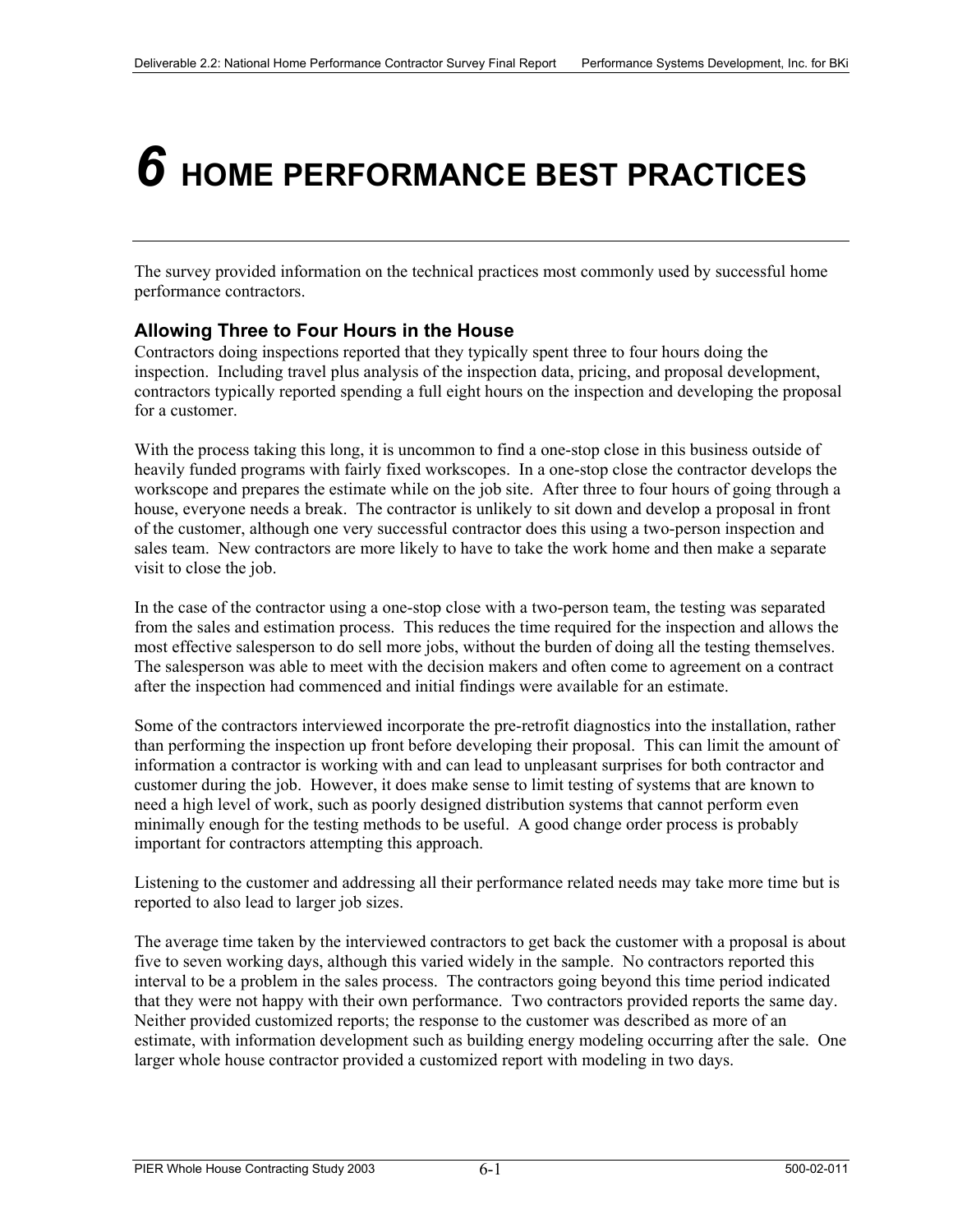#### *Program Implications*

The one-stop close is enticing due to its potentially lower cost of sales. However, unless the improvements subsidized by the program are fairly tightly defined, resulting in consistent workscopes, it may be best to avoid promoting a one-stop closing process. Contractors may evolve to a one-stop close, but this model seems difficult for newly trained entrants.

#### *Contractor Implications*

After the home inspection and analysis, expect to make a second visit to the customer to close the job, at least while learning the home performance business.

#### **Conducting a Wide Range of Diagnostic Tests**

The use of blower doors, duct testing of some type, and combustion safety testing were the most common test procedures. Actual measurements of coil airflow were not common. Duct testing practices were regional due to variations in duct location relative to the outside. Carbon monoxide safety testing is a strong part of contractors' testing protocols. Ventless combustion appliances are considered dangerous, and most contractors interviewed are insuring that ranges and ovens have at least an operable exhaust vent in the area. The one contractor who works on new construction rarely tests for CO. All other contractors routinely perform comprehensive CO testing. Combustion equipment is seldom tested for efficiency. Equipment replacement recommendations tend to be made based on equipment age and condition rather than tested efficiency.

There was a general trend among the contractors to avoid doing detailed testing-in (during a pre-retrofit inspection before the job is sold) that could instead be done during the installation process. A good example of this is duct testing. Testing-in with ducts was less common than testing out, apparently because of the common (and usually correct) assumption that most ducts are inadequately sealed or designed.

Responses indicated a typical level of diagnostic testing centered around combustion safety, including the following:

- Carbon monoxide in ambient indoor air
- Combustion Appliance Zone (CAZ) pressure testing
- Combustion appliance vent pressure testing

The contractors interviewed generally agree that these are the key areas in which they must be sure that problems do not exist before starting work. This concern is due to a combination of program requirements, concern for liability, and peace of mind. Some contractors also worked in housing where the CAZ was not directly associated with the living area. One contractor stated that the CO and vent pressure tests were not routine because potential problems in the CAZ did not translate to problems in the home. The contractors seemed more likely to reduce up front duct testing than to reduce upfront health and safety testing.

In a similar example, thermostats were more often recommended for replacement with electronic devices without checking the anticipators for proper setting.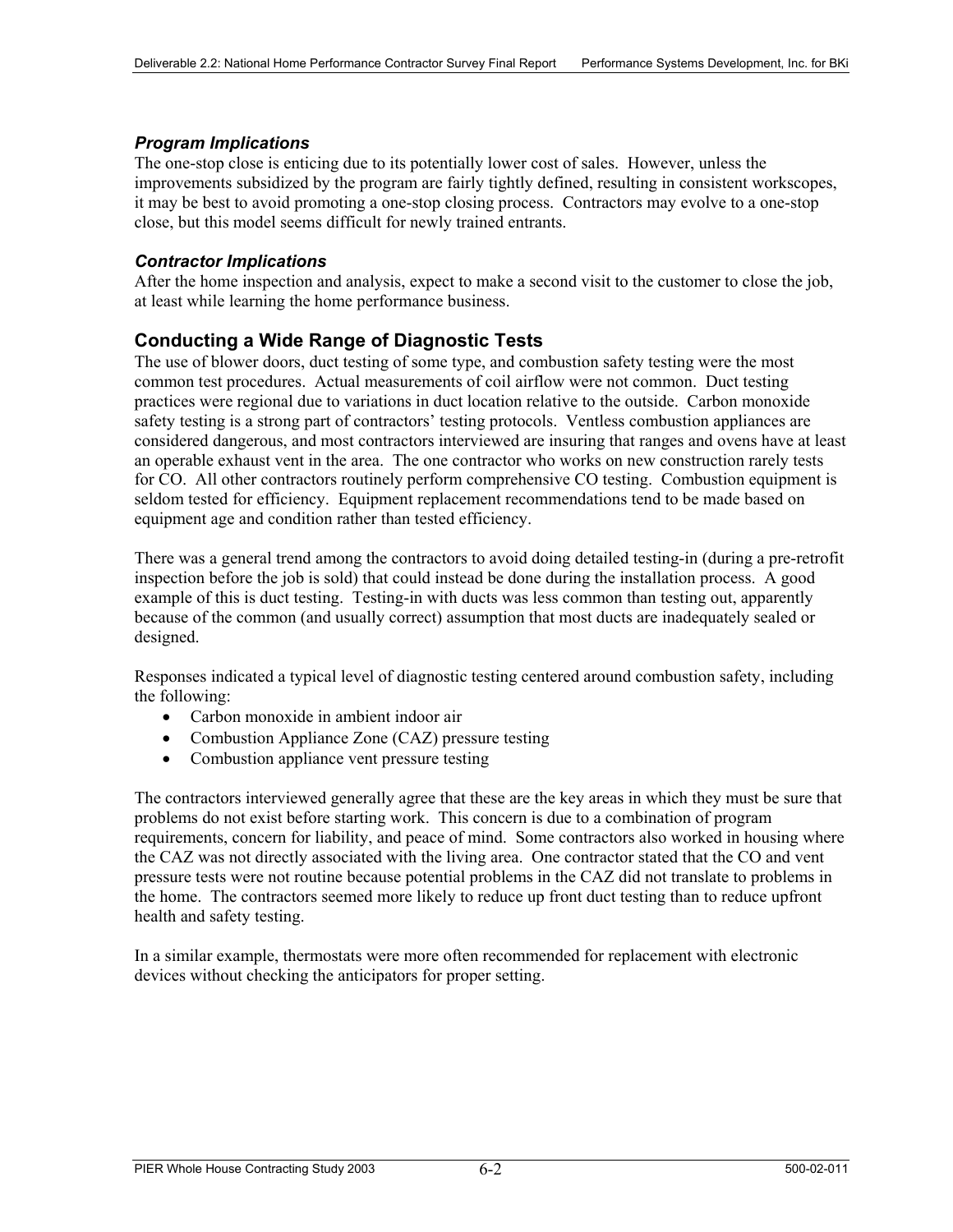#### *Indoor Air Quality (IAQ) and Health & Safety*

Aside from the CO and pressure issues mentioned above, IAQ diagnostics are usually limited to a moisture inspection, without analytical investigation. Molds are not identified, since most contractors agreed that any mold in the building needs to be addressed whether or not it is inherently a health risk. In this view, whether rightly or wrongly, naming the mold species only adds an additional and unnecessary cost. Most of the contractors stated that they corrected moisture problems, not mold problems, and that they did not specifically contract to mitigate/clean existing mold from buildings.

There were only a couple of contractors who have performed any radon testing and they did so only if the customer initiated the request. No contractor was testing for Volatile Organic Compounds (VOC's). Additionally, only contractors working on low income Title X housing are providing leadsafe work practices and lead testing is not performed by any contractor interviewed.

Installation of carbon monoxide detectors did not seem to be a standard operating procedure. Very few contractors interviewed reported installing CO detectors and no one indicated that fire egress was evaluated or discussed with customers.

#### *Building Shell*

Only two contactor performed infrared (IR) imagery, and both used it only on a limited basis. The equipment costs constrains some contractors, but it seemed that the contractors are not aware of how valuable a tool for shell analysis IR imagery can be, or have not considered the added value of thermal imagery in a customer report or analysis when subcontractors are being directed in insulation and air sealing. Programs should seek ways to encourage IR as a sales tool as well as an important diagnostic technique. This could include purchase subsidies or tool sharing arrangements. IR is also an inspection procedure that is commonly recognized and asked for by customers.

#### *Air Distribution*

Duct leakage was usually measured when ducts were placed outside the "Pressure Boundary" of the building. Contractors considered the leakage inconsequential when ducts were located inside the pressure boundary, i.e., a basement or second-floor joist system. Only two contractors responded that they *always* do duct testing; most of them said they "usually" do duct testing, typically at the end of the installation, when the installers are still there to remedy defects.

#### *Pressure Balancing*

During the phone interviews, contractors were asked about the frequency with which they perform pressure-balancing tests of the conditioned zones of the building. Three contactors responded that they do not provide balance tests as part of the Home Performance inspection, while eight contractors routinely provide such testing. In addition, four contractors interviewed occasionally provide such testing, but mostly in cases involving specific complaints or distribution system modifications.

Of those contractors who routinely provide pressure-balancing testing, the larger HVAC companies stated that they did not provide the testing at the time of the general building inspection and diagnostics, but did provide the testing at the completion of all installation work. They stated that pressure-balancing problems usually exist in buildings, and that to test "up front" is an unproductive exercise because the work that is proposed on areas of distribution repair, shell modifications, ventilation, etc., will change the building dynamics and not necessarily for the benefit of balanced pressures. However, at the completion of all scheduled work, a technician can accurately evaluate and correct the levels of imbalance that exist. Their conclusion was that no matter what the findings of the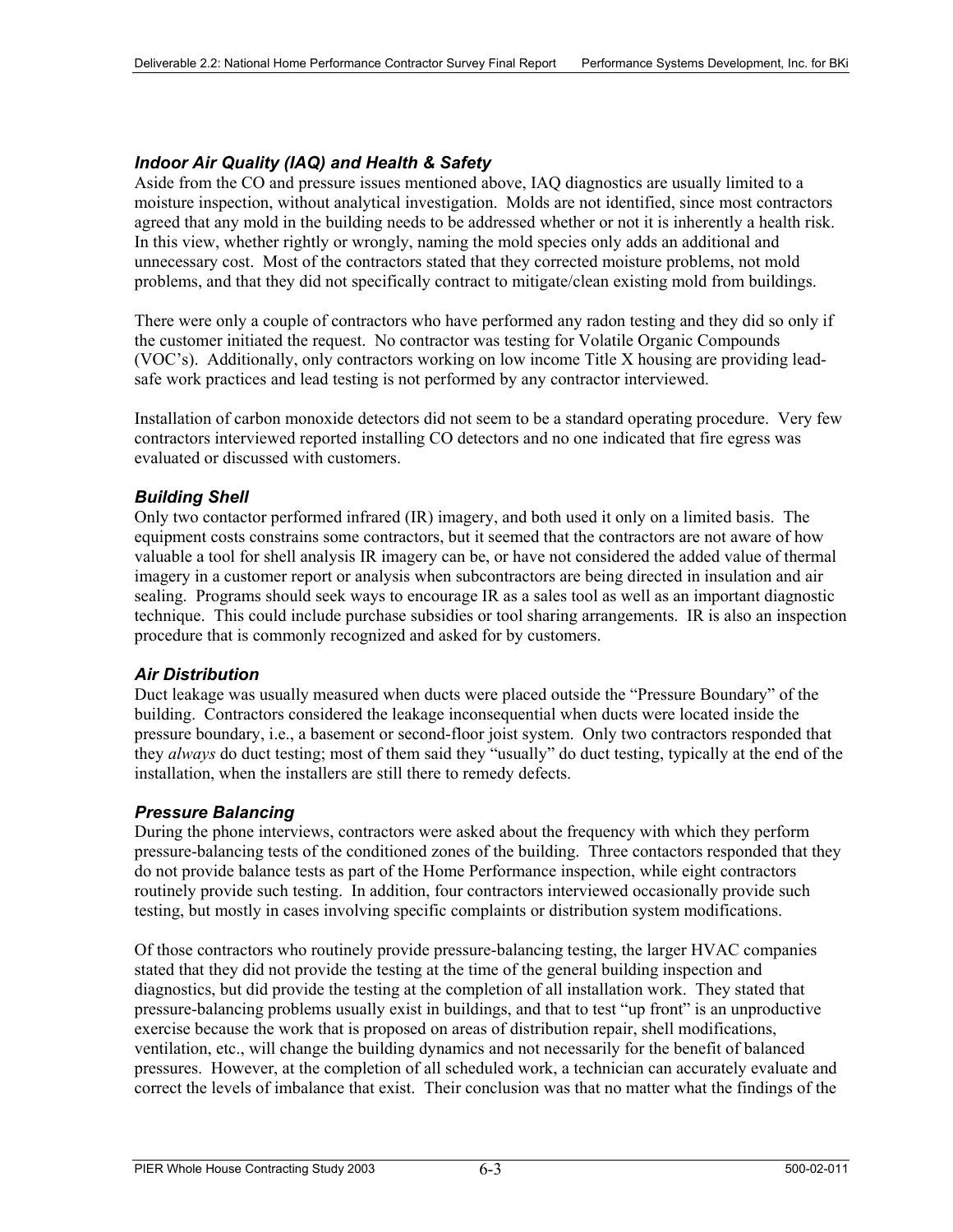initial building inspection, pressure balancing would ultimately need to be performed before the job was complete.

#### *Program Implications*

Careful attention should be given to specifying minimum standard home inspection scope and protocols, in order to assure consistent program quality and customer satisfaction. Scope and procedures may differ among home performance programs, based on program goals, but the standards should be intentional rather than accidental and variations among contractors within a program should be closely monitored to assure that the program is achieving its intended effects.

#### *Contractor Implications*

Home performance contractors must be prepared to meet program standards. Occupant safety is a crucial aspect of any home performance work and must be done properly. Inspection standards should be consistent for every house, and contractors should expect to continue expanding their skills and services with experience in order to provide true whole house retrofits.

#### **Developing Building Models**

All the contractors interviewed develop some sort of building model for a variety of purposes, such as heating and cooling plant sizing, distribution system sizing, estimating savings, providing investment and payback information to customers, etc.

A number of the contractors expressed concerns about the accuracy of models but at the same time very few of the contractors were validating models against fuel bills or collecting post-retrofit billing data for analysis. The difficulty of accessing actual fuel bills and taking into account customer behavior were cited as reasons for not tracking post retrofit performance. Contractors did trust the software to help customers make investment decisions and to compare the relative savings potential of various improvements.

ACCA Manual J-type sizing procedures for HVAC installations were used by contractors not relying on Manual J for modeling, but only when equipment replacement was required. Manual D was used only infrequently for distribution sizing.

There was a stated tendency for some contractors to delay the development of modeling and equipment and distribution sizing information until after the job is sold. This tendency might be correlated to the closing rates in the businesses, with lower closing rates creating an increased tendency to delay investment in the development of the job until after the sale.

#### *Program Implications*

Programs funded as part of energy efficiency initiatives may have an interest in focusing contractor and customer attention on cost effective energy efficiency improvements and may see building modeling as a way to provide accurate information to both the contractor and the customer on where to make investments. Developing a building model is a major time commitment for the contractor but seems to be considered core part of home performance and whole house contracting, even by private contractors outside of programs. Improving contractors' access to pre and post retrofit fuel usage data may assist the contractors in developing more accurate building models and improve both the desire and the accuracy of projecting savings. Providing feedback to contractors on their estimated energy savings may also act as an incentive to model.

The time required to develop a model and project savings for an individual building clearly interferes with the implementation of a one-stop close. One of the contractors doing a one-stop close continued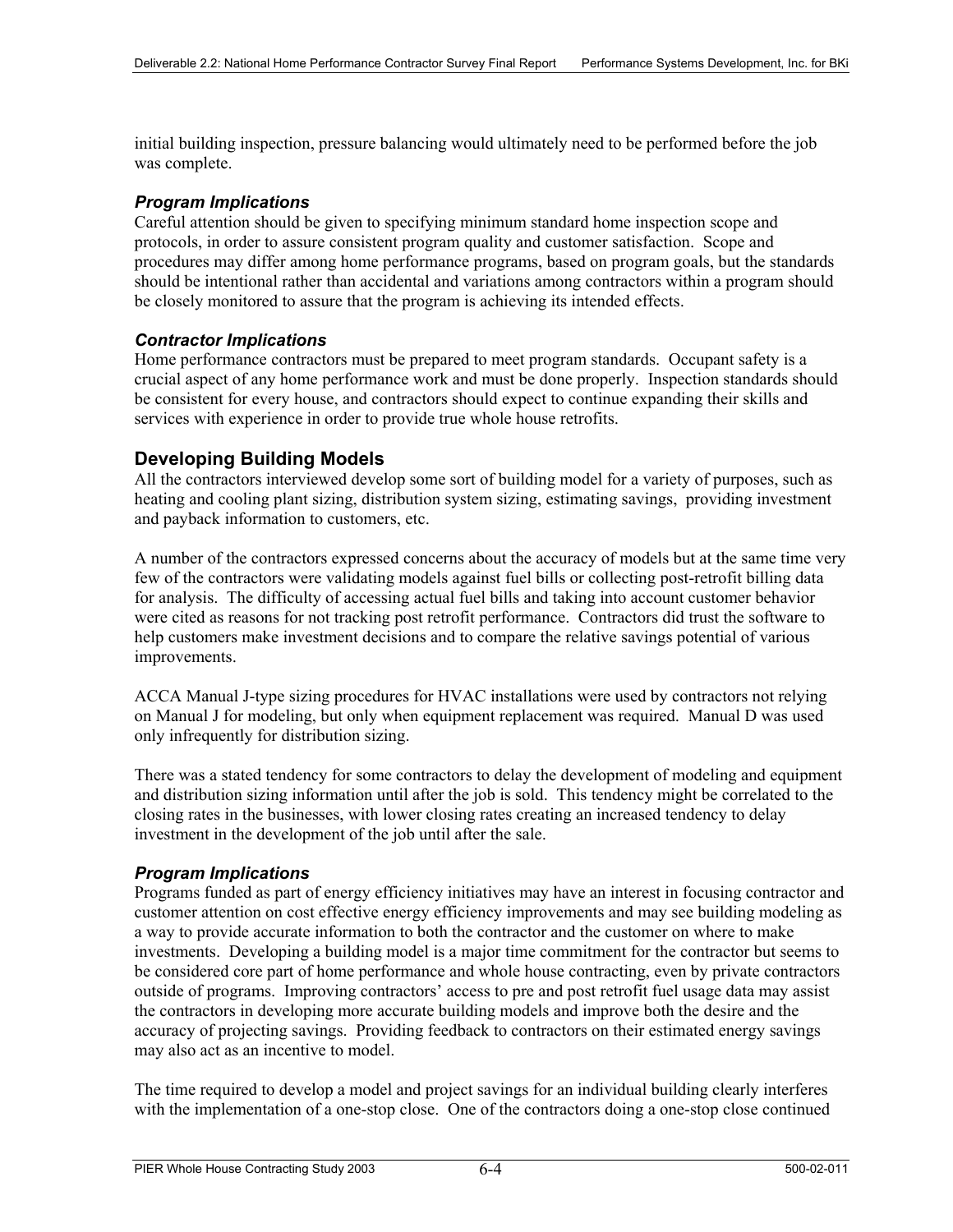forward with modeling and savings projection after the sale. Information on the evaluated success in meeting projected savings in other similar houses was provided at the time of sale to help build credibility for savings claims in the absence of the results of modeling.

#### *Contractor Implications*

Contractors should consider using information from the modeling process to assist in sales and to help increase credibility with the customer. Validating the model against actual energy bills may be necessary to maintain customers' belief in the savings projections.

#### **Activities Falling Outside the Scope of Home Performance**

The survey revealed that environmental hazard mitigation and electric baseload reduction typically did not fall within home performance and whole house contractors' typical workscopes.

#### *Environmental Hazard Mitigation*

Only one of the contractors promoted IAQ mitigation specialty services, in this case radon, even though health was listed as a major concern of their customers. One reason for this might be the mitigation industry's separation of testing from mitigation. Testing specialists in this area typically do not have the specialized building science knowledge of the home performance contractors, resulting in workscopes that contractors may not be comfortable with. Another reason could be the high cost of liability insurance for contractors specially trained in IAQ hazard assessment and mitigation. The additional overhead cost of that insurance can easily impair the home performance contractor's ability to compete against other contractors for non-mitigation jobs.

Home performance work may be done that reduces the growth of mold and minor mold growths may be cleaned up, but none of the contractors reported willingness to do mold mitigation under the supervision of testing specialists.

Similarly, few of the contractors had a specific program in place for addressing lead contamination.

#### **Program Implications**

Programs should consider whether the boundaries of their program should include emerging health and safety practices that may not yet be commonly used by residential contractors. Whether or not such practices are to be included in a program's definition of home performance contracting, the full range of health and safety concerns likely to be encountered must be clearly and consistently treated in training, marketing, and quality control in order to provide boundaries for both contractors and clients.

#### **Contractor Implications**

A business focus on health and safety, as well as energy efficiency, should include developing a clear understanding of how construction may affect the occupants of the buildings. Contractors should also consider expanding their range of expertise to include health and safety topics even if beyond the scope of the local home performance program.

#### *Electric Baseload Reduction*

Unfortunately, high electricity baseload use is not believed to be of customer concern by most of the contractors interviewed. Little home testing is done beyond that required by utility or weatherization programs. Contractors did not seem to be concerned or interested in saving baseload dollars, even though electricity costs are generally higher and paybacks quicker. This may be due in part to lack of easy access to utility bills and the resulting low use of billing analysis as part of the diagnostic process. Increased post-retrofit access to utility bills may also increase contractor and customer interest in reliable sources of savings such as baseload measures.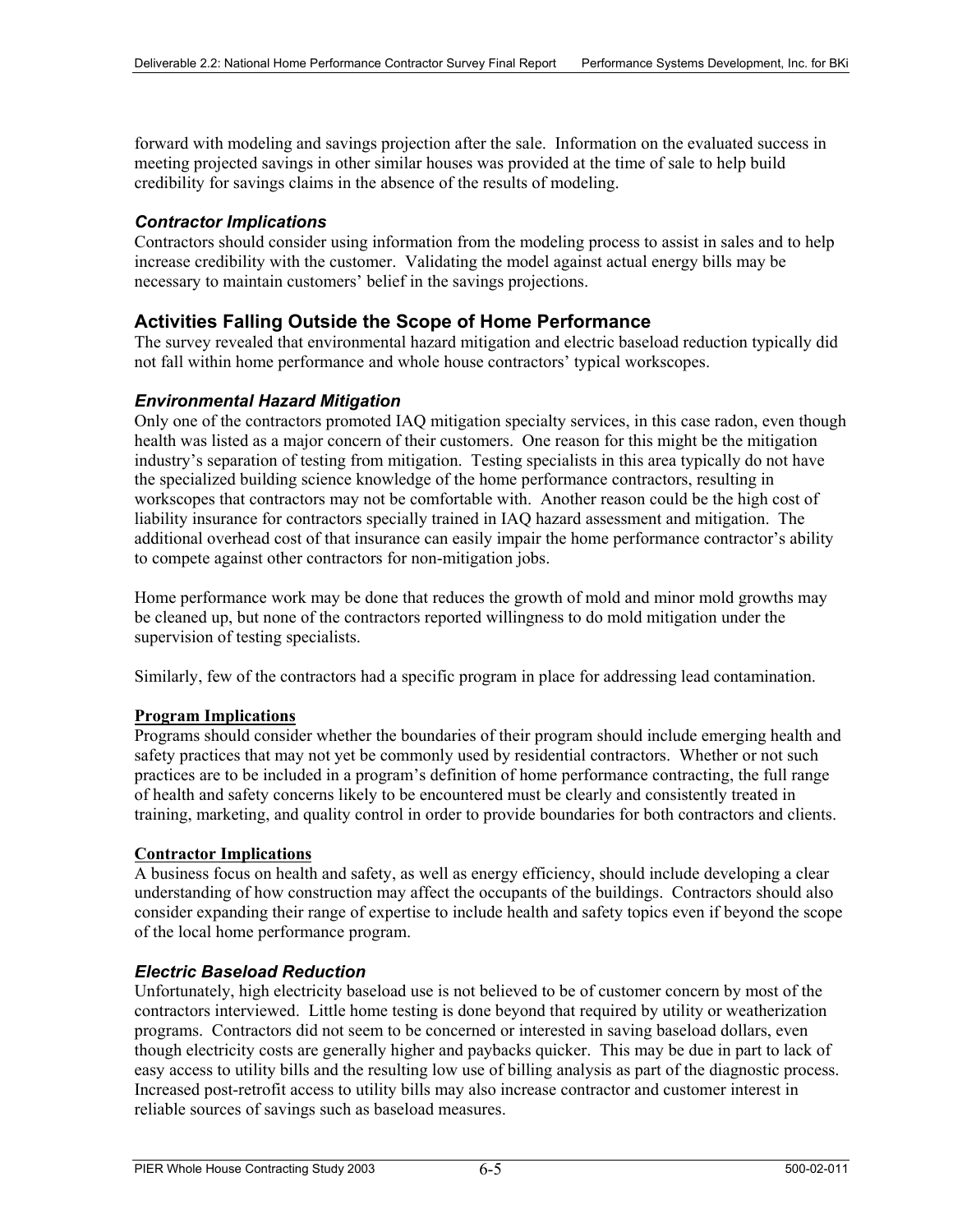Only one contractor routinely separated out baseload as part of the diagnostic process. The new construction contractor approves all types and placements of recessed lighting fixtures, but this may be primarily driven by concerns for air conditioning load and envelope leakage instead of baseload energy use.

#### **Program Implications**

Contractor education and involvement of the contractor in post retrofit energy use scorekeeping are two program design options that may help focus contractors' attention on baseload. This is an area that needs additional study.

#### **Contractor Implications**

If a contractor's business model is going to include saving energy, baseload savings seem an easy way to get fairly secure savings at a low cost.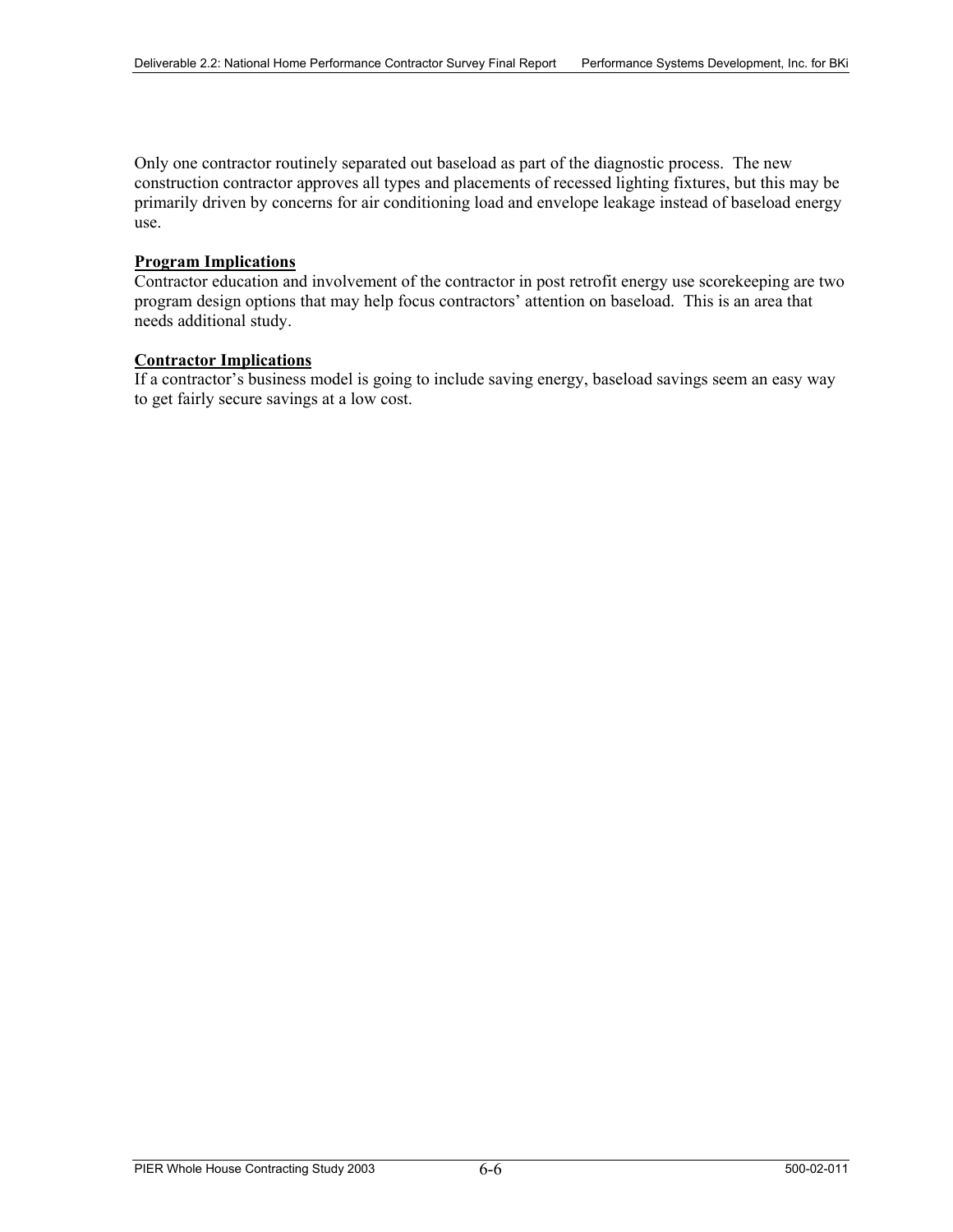### *7* **TRAINING AND EDUCATION**

The survey findings included information on how contractors find home performance information for themselves and for their employees as well as how they educate their customers.

#### **Improving Public Education**

Publicly funded customer education efforts in various regions of the country generally did not receive high marks for effectiveness. Energy efficiency educational efforts were referred to by some contractors as "trite," and as "repeating inaccurate information." The comments came from a mix of contractors, some in areas with home performance programs and some in areas without specific home performance programs. Some of the contractors felt that marketing experts for home performance programs might want to consult some of the participating contractors and gain a better understanding of the home performance process before launching or re-launching their ad campaigns.

Contractors are in close contact with the customer and must develop a trust relationship with the customer in order to make a sale and therefore actually save energy by installing improvements. The concern voiced by the contractors may come in part from encountering consumer focused educational efforts that interfere with the contractors attempts to differentiate themselves from other contractors that do not performance test their work or offer comprehensive workscopes.

As indicated elsewhere above, customer education was considered a key part of the sales process. The reliance on the referral process for customers seems to indicate that the contractors' customers are more readily educated by their peers.

#### *Program Implications*

This is clearly an area needing further study. There may be information available to home performance programs that indicates the effectiveness of their advertising. This could be shared with participating contractors to increase their confidence in the advertising/educational efforts. Other programs may benefit from contractor feedback. The responses from areas without home performance programs may indicate frustration with conventional consumer education that does not promote home performance.

#### *Contractor Implications*

Contractors should consider providing more formal feedback to local or regional marketing efforts, so that the marketing efforts have information on the impact of their education on the contractors attempt to sell performance tested work and comprehensive workscopes.

#### **Enhancing On-the-Job Training**

Training is considered an important investment of time and money. The larger contractors interviewed all had some type of formal on-the-job training system for employees. Most of the contractors were seeking additional training for their staff. The contractors have trouble finding qualified staff. Formal and informal apprenticeship programs, connecting more experienced staff with newcomers, are frequently used to encourage technical staff to learn more and earn more.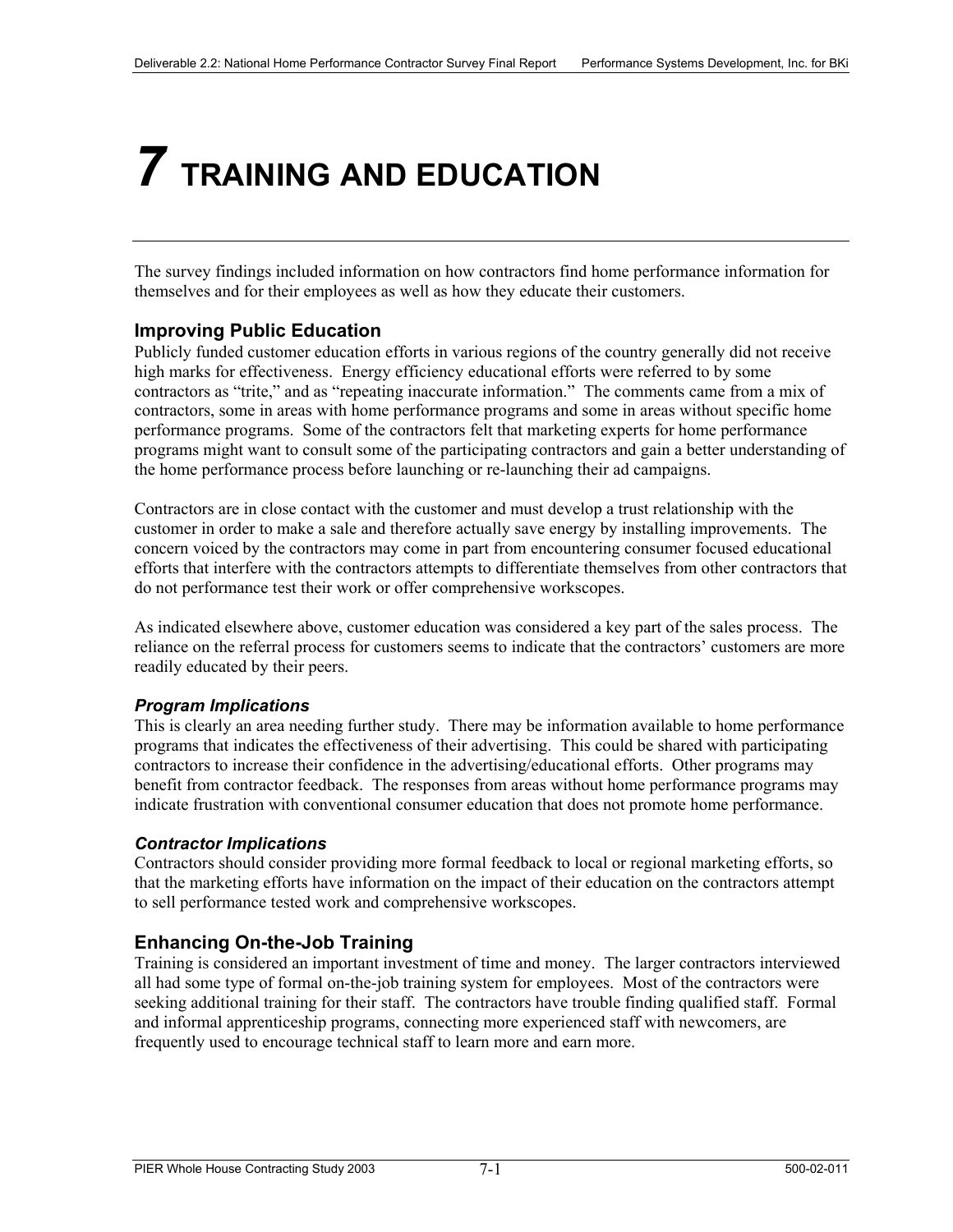Some of the contractors using certification programs had integrated the certifications into their pay scales, providing explicit career direction to their employees and financial incentives for professional development.

Conferences and periodicals were listed by a number of contractors but were considered as sources of basic information and not regarded as sources of the detailed or hands-on information needed to implement new business and technical practices. These sources of information instead served as maps of the home performance territory. Contractors also accessed supplier and manufacturer trainings as a primary source of technical information.

#### *Program Implications*

Enhancing on-the-job training capabilities of smaller contractors and providing additional on-the-job training resources to larger contractors may be a way to engage the contractors in additional cost effective training.

#### *Contractor Implications*

Contractors could consider investing in outside training for certain core staff and using those staff to support the training activities of other staff.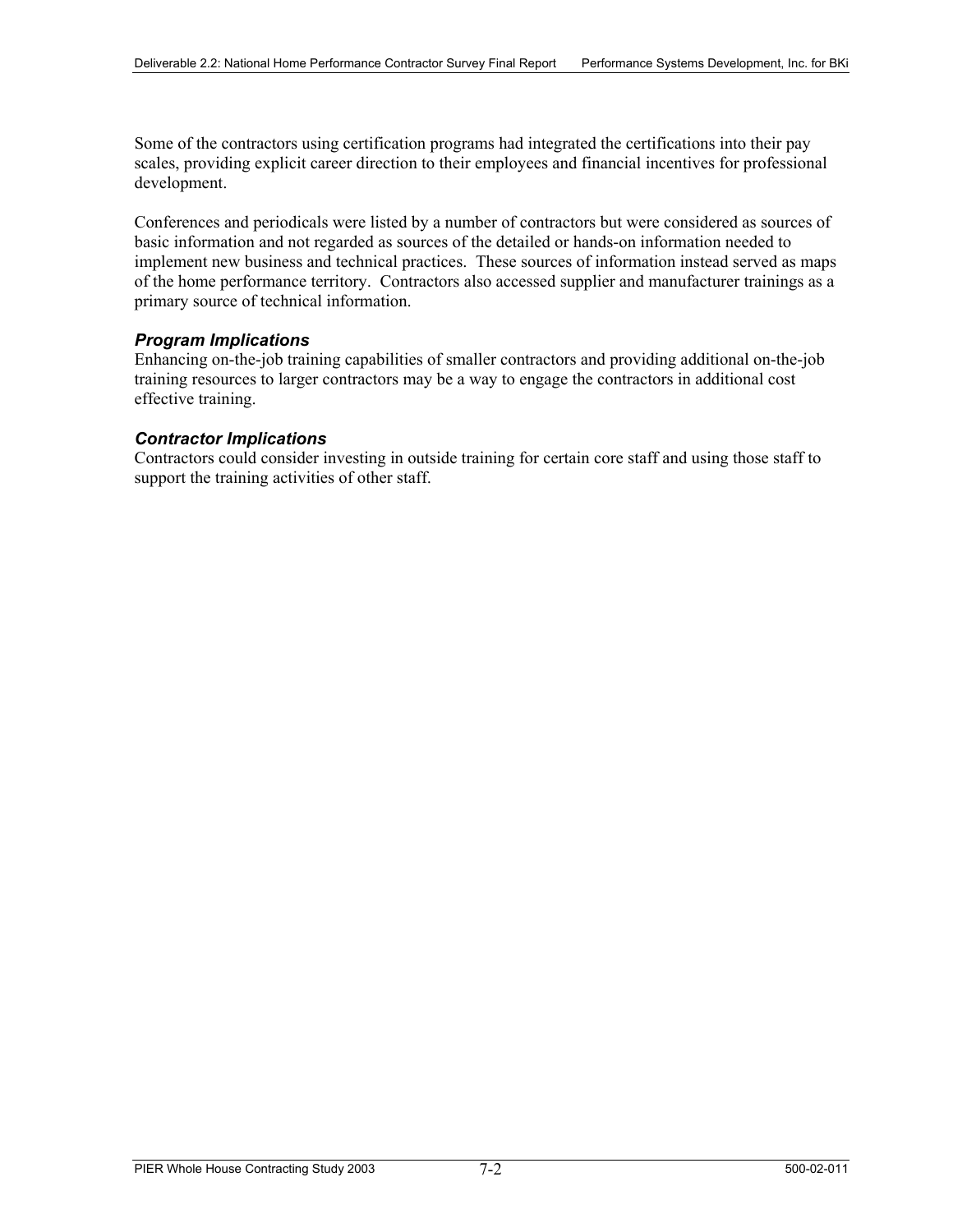### *A* **RESULTS OF ONLINE SURVEY**

#### **Background**

The online survey provided a baseline view on the types of services being provided and on the types of testing being used. The sample was not random, but the diverse response provides an interesting look at what type of work is being done by these self selected contractors and how they use testing. The survey used is provided in Appendix B.

Respondents to the survey were separated out into private contractors, not-for-profits (such as weatherization agencies) and not-for-profits offering fee-for-service installations. After completion of the survey, respondents were individually categorized as being in a region with or without a home performance program.

The survey response was also used to help expand the range of contractors who were contacted for the phone survey.

#### **Summary Charts**

The following charts summarize the results of the survey.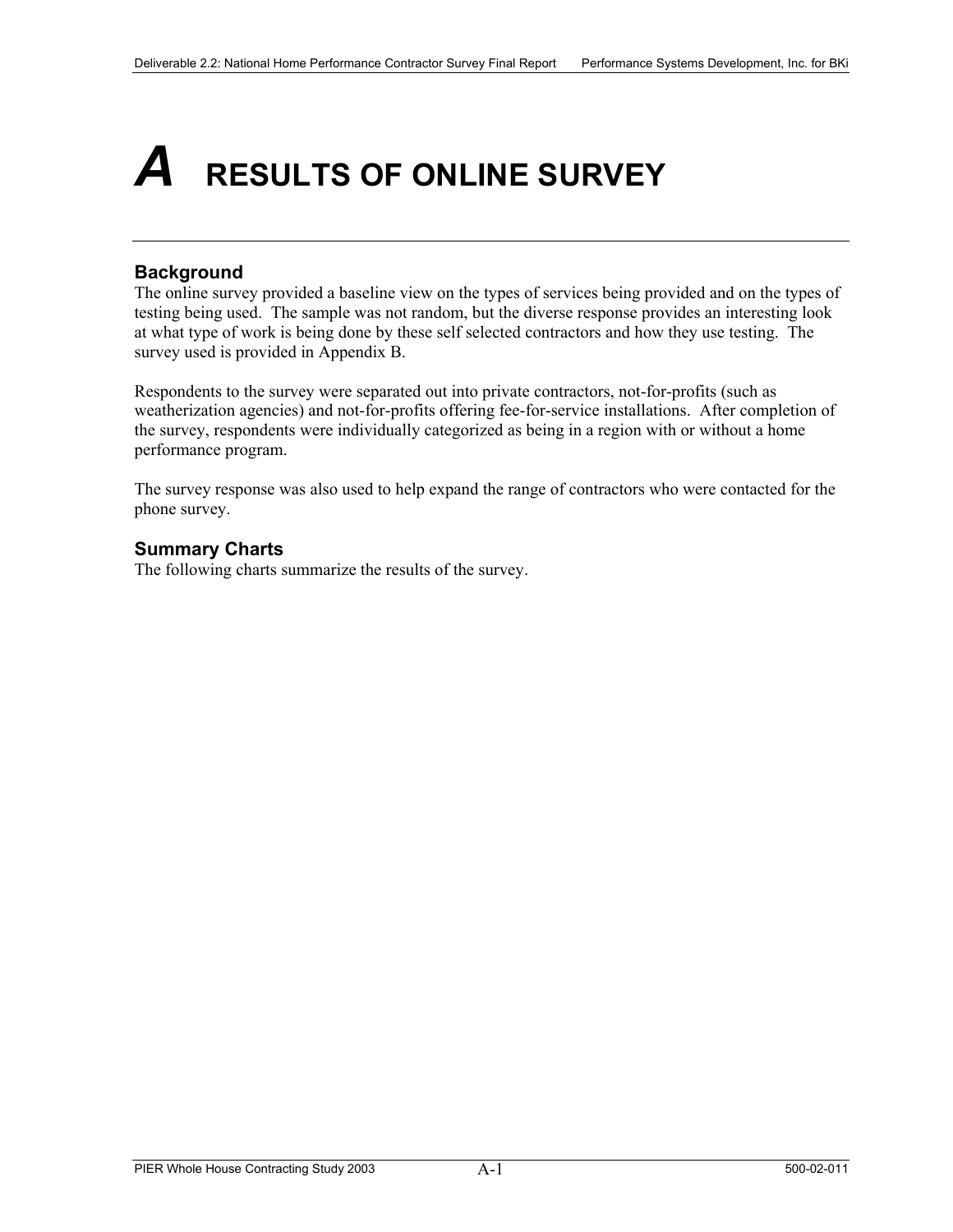

**Distribution Of Sample By State**

#### **Figure 1—Geographic Distribution**

The respondents to the online survey represented a surprising cross section of the country and included some Canadians (ON). States with longer term home performance market development efforts are clearly indicated**.**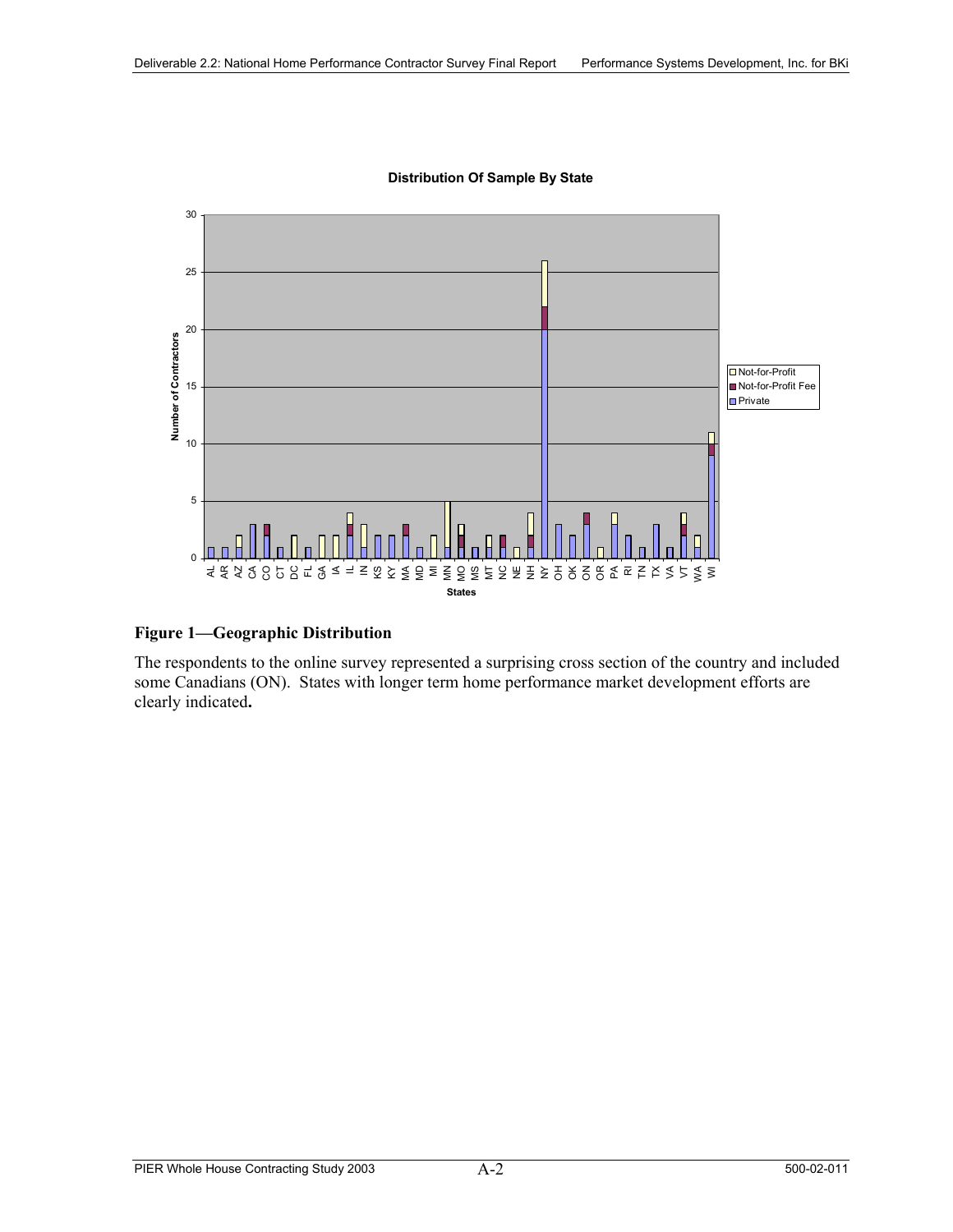

#### **Distribution of Sample by Contractor Business Type**

#### **Figure 2—Distribution of Respondents by Contractor Business Type**

The majority of the respondents to the online survey indicated that they were private contractors. Notfor-profit contractors were asked to indicate if they offered fee for service work.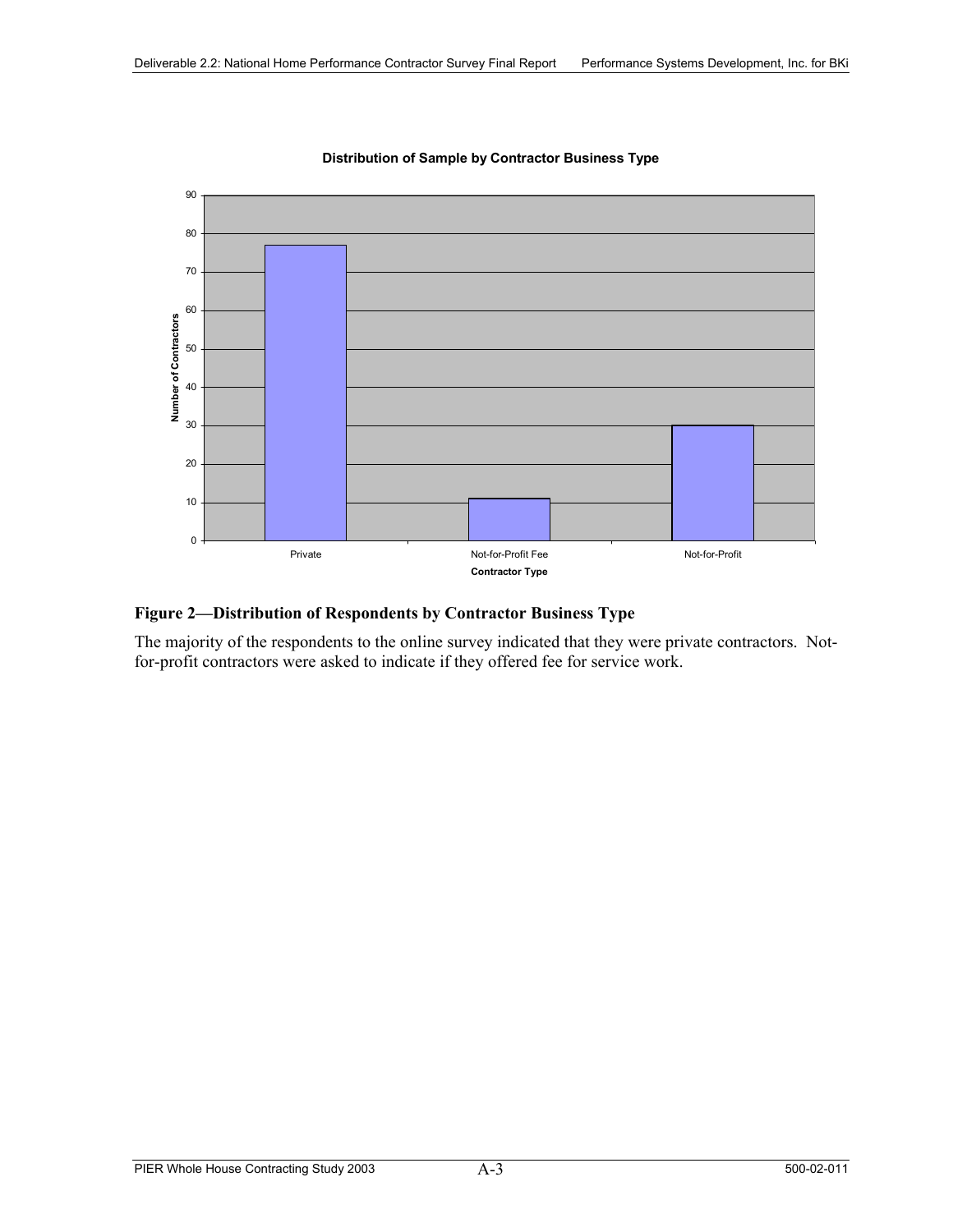

**Distribution of Sample by Years in Business**

#### **Figure 3—Distribution of Respondents by Business Experience**

The respondents to the survey represented a wide range of business experience. A surprising number of the private home performance contractors had been in business for five years or more.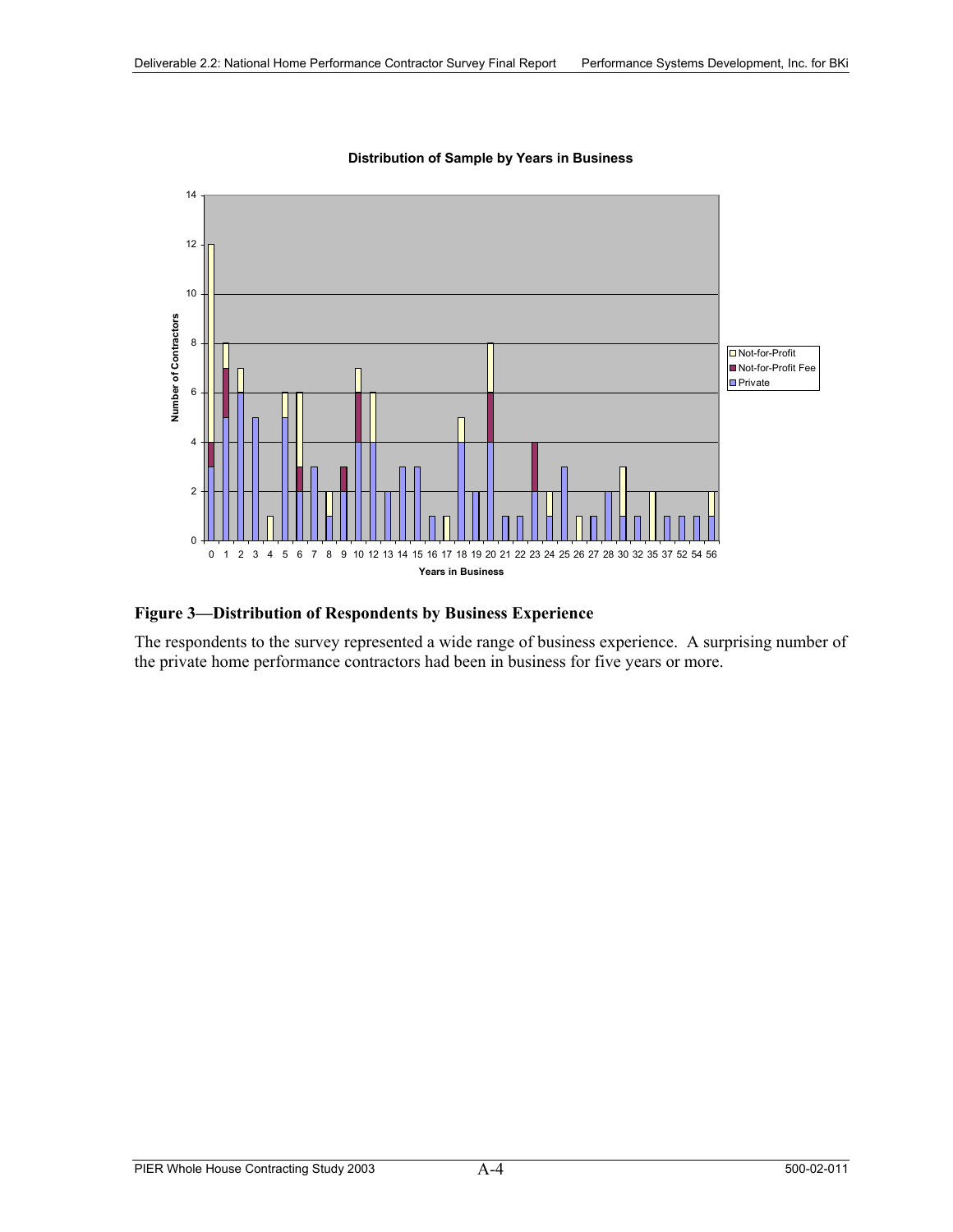

**Distribution by Number of Employees**

#### **Figure 4—Distribution of Respondents by Number of Employees**

The respondents to the survey tended to be mostly smaller companies.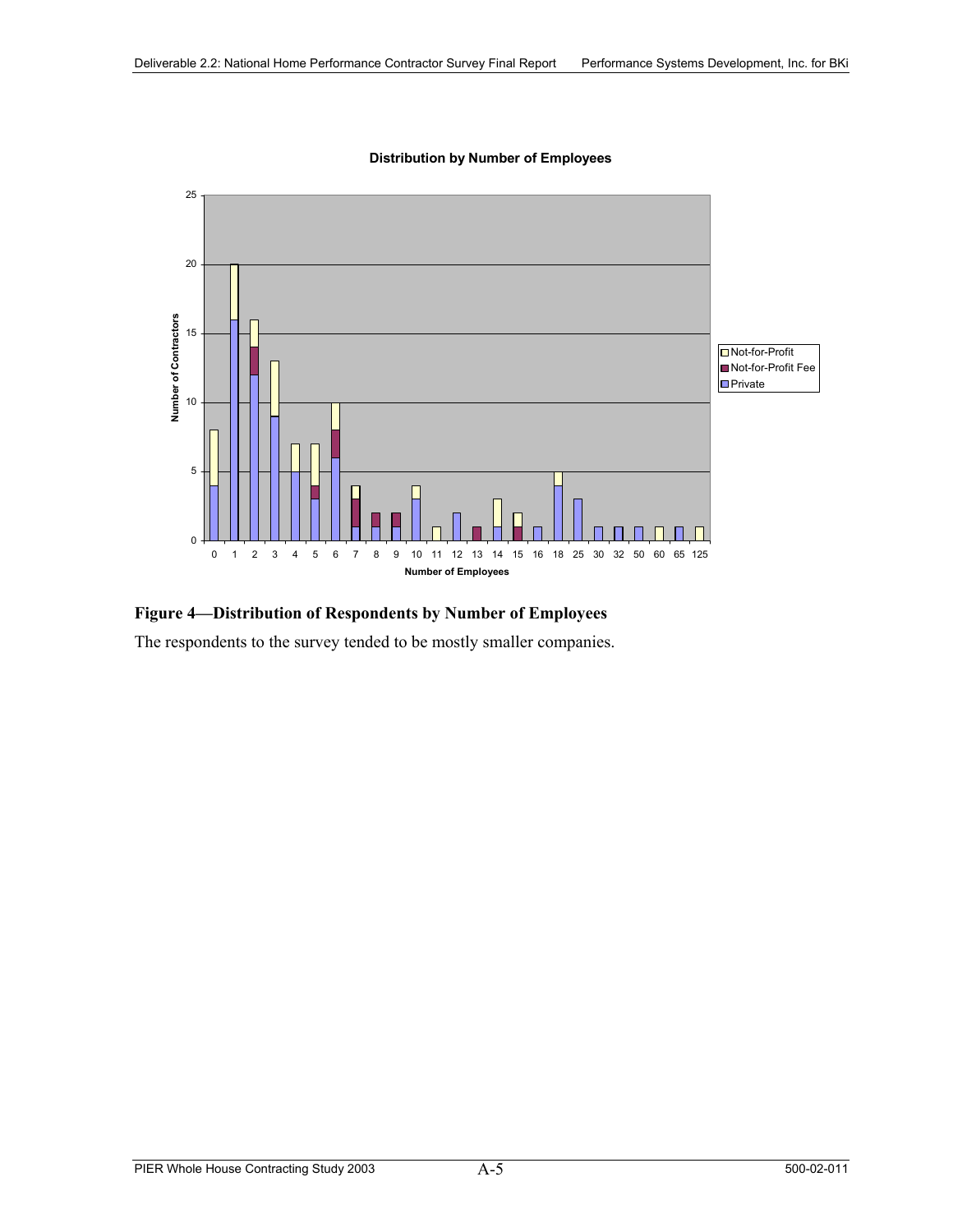

**Average Testing Use Score by Type**

#### **Figure 5—Average Testing Use Scores**

The testing score for each contractor was generated using a value of 0 for tests used rarely, .5 for tests used sometimes and 1 for tested used always. The maximum possible score was 10. The highest score reported was 9.5. The larger whole house contractors had an average score of 6.75.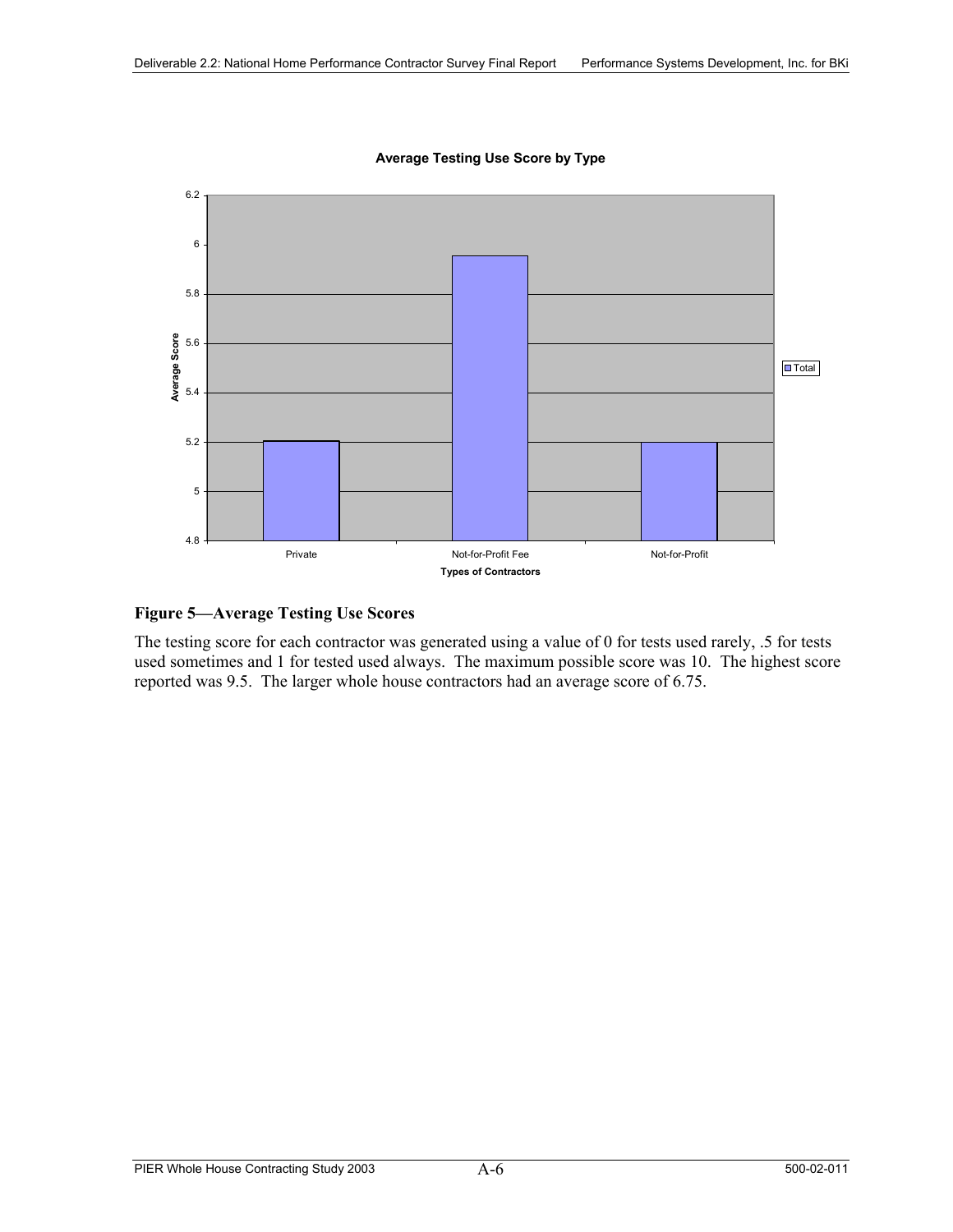

**Business Activities of the Sample Contractors**

#### **Figure 6—Contractor Business Activities**

The business activities of the contractors show some interesting trends, most notably the dramatically increased percentage of HVAC installation activities for what were identified as larger whole house contractors. These contractors were selected based on having non-zero activity in both HVAC and envelope work, including windows, air sealing and insulation. These contractors were also selected based on a minimum score for the use of testing of 5.5 or higher.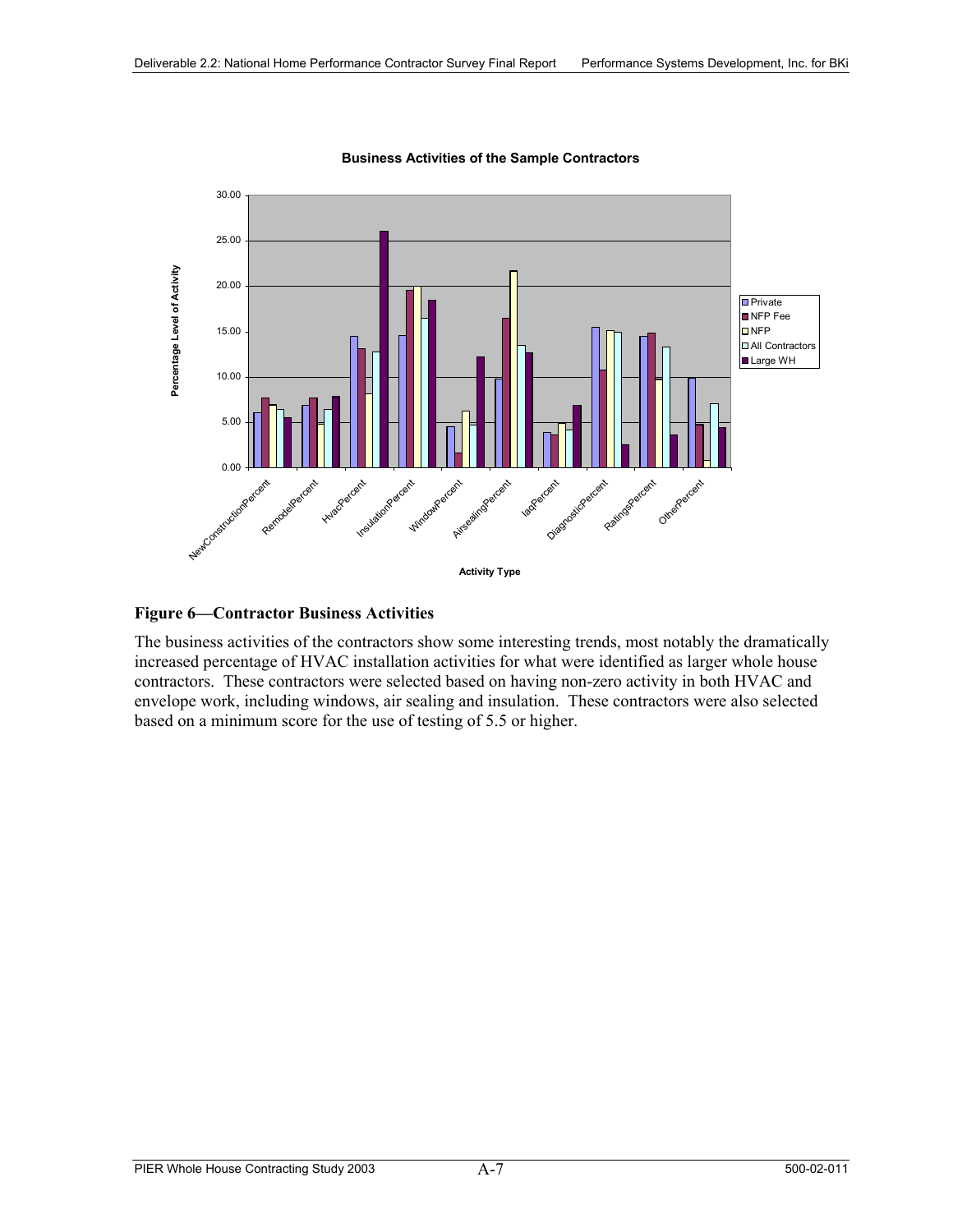

**Likelihood That a Test Will Be Done By Business Type**

**Figure 7—The Likelihood of Contractors Using Various Tests** 

The likelihood that a contractor would use a specific test was analyzed across the various types of contractors. Of interest here is the correlation between not-for-profits with fee for service operations and larger whole house contractors. Also of interest is the commitment of the whole house contractors to billing analysis and lighting baseload analysis, tasks that are much less common for the typical home performance contractor.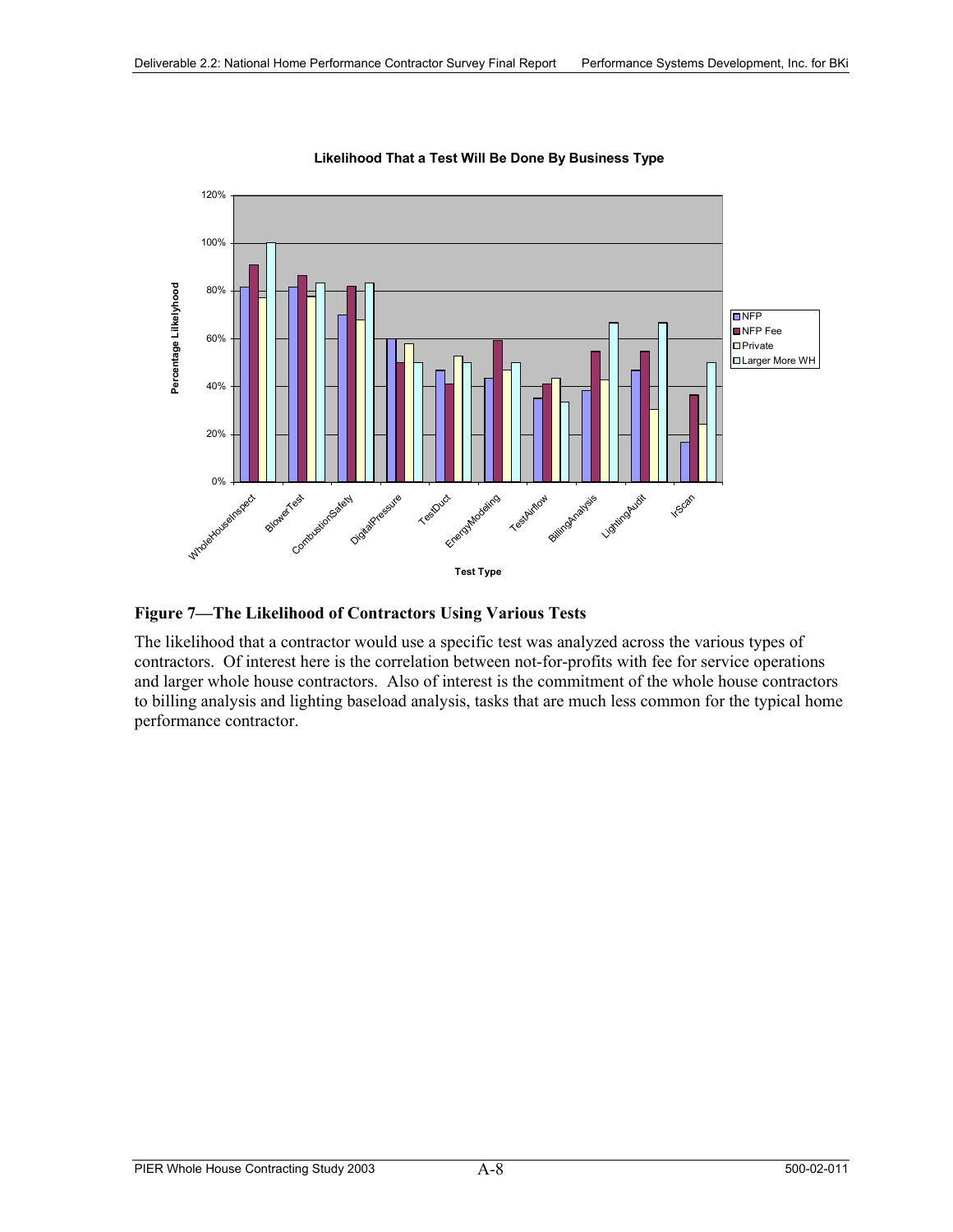

**Combustion Safety Testing Utilization in States with HP Programs and Without HP Programs**

#### **Figure 8—Combustion Safety Testing by Contractors in States With and Without Home Performance Programs**

Private contractors working in states with programmatic support for home performance were more likely to do combustion efficiency testing. But only 13% of the private contractors in other states rarely tested combustion safety, a rate just slightly higher than reported by the contractors from states with home performance programs.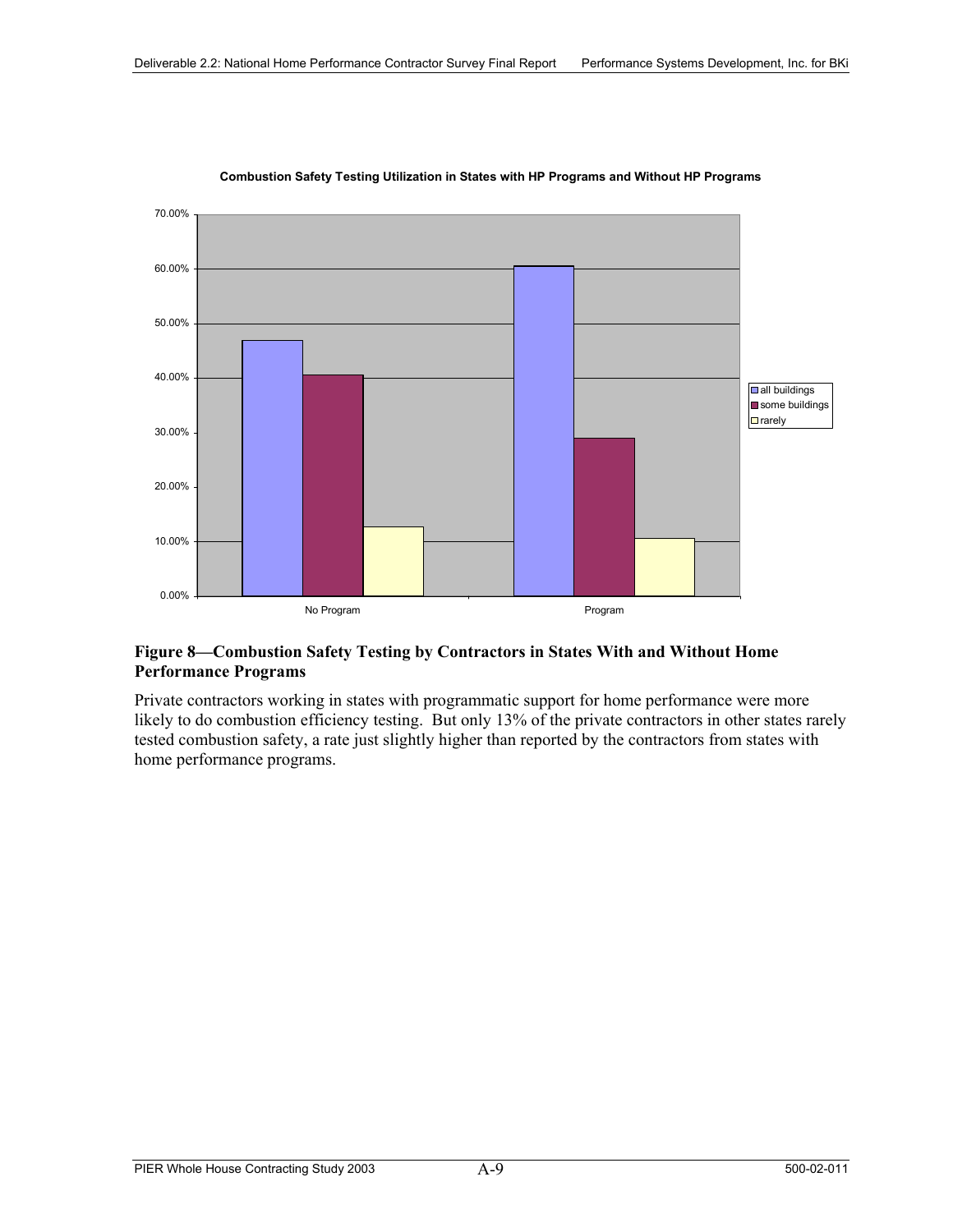

#### **Energy Modeling Utilization in States with HP Programs and Without HP Programs**

#### **Figure 9—Energy Modeling by Contractors in States With and Without Home Performance Programs**

Energy modeling was surprising prevalent in private contractors outside of states with program support for home performance.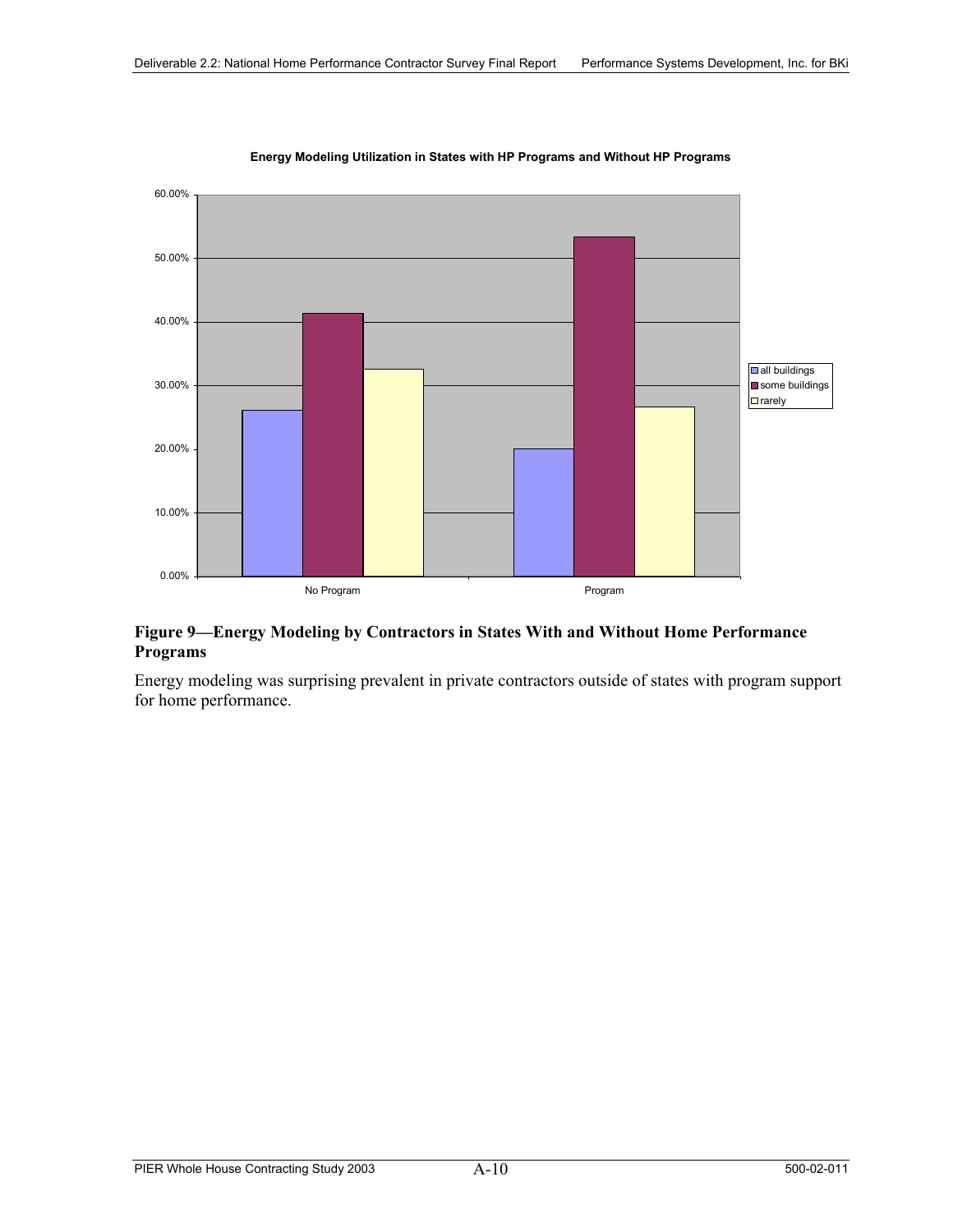

#### **Duct Testing Utilization in States with HP Programs and Without HP Programs**

#### **Figure 10—Duct Testing by Contractors in States With and Without Home Performance Programs**

Probably as a result of the northern states (NY and WI) lead in supporting home performance, the use of duct testing in programs is actually stronger outside of the funded programs. Other testing types were fairly consistent between contractors in funded states and those outside funded states.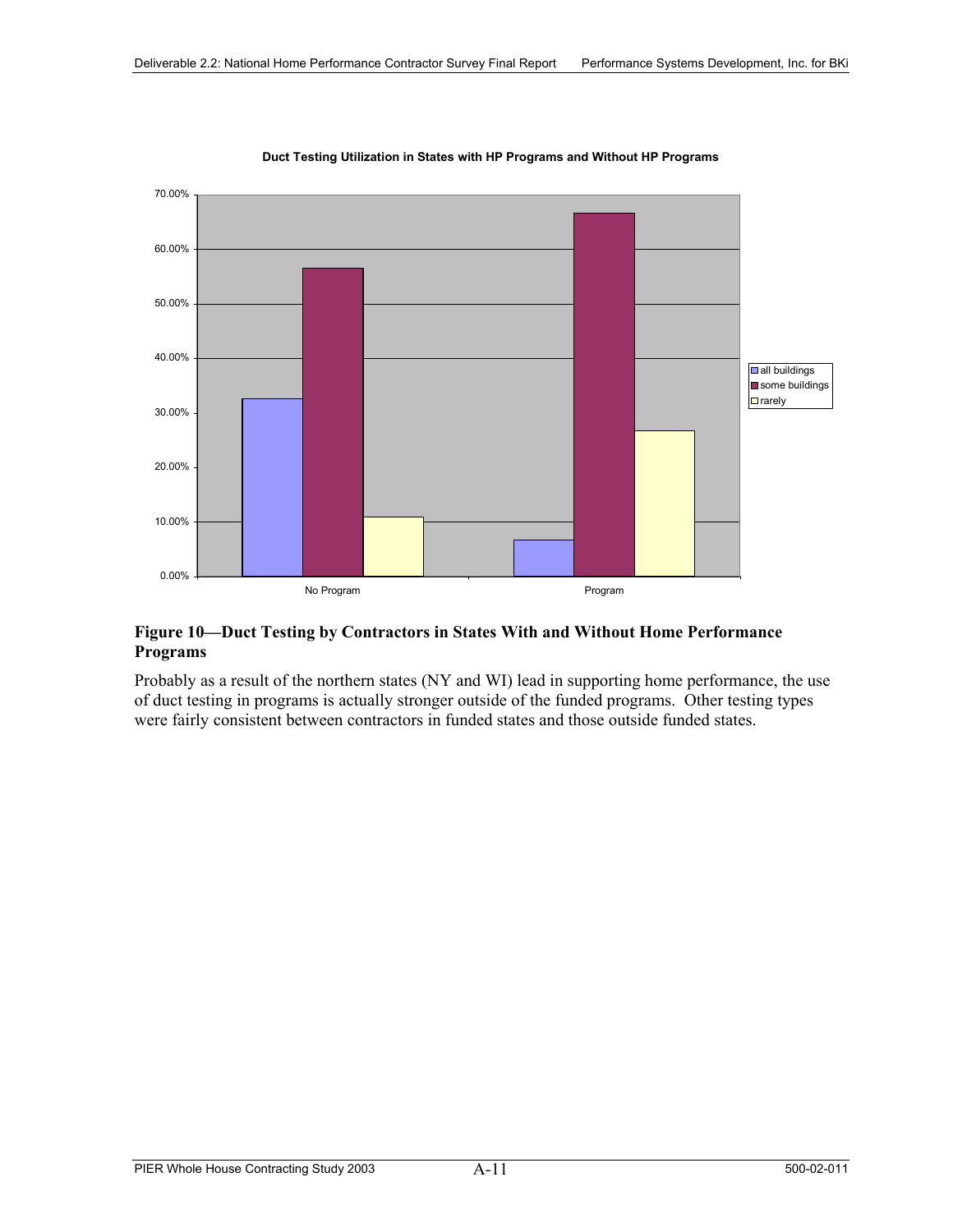# *B* ONLINE SURVEY FORM

|                             | The 24/7 Online Conference + Training Resource<br>www.buildingperformance.net                |
|-----------------------------|----------------------------------------------------------------------------------------------|
|                             | <b>Home Performance Contracting Services</b><br><b>Research Survey</b>                       |
| <b>Contact Information</b>  |                                                                                              |
| Your Name: First            | Last                                                                                         |
| Company Name:               |                                                                                              |
| Address:                    |                                                                                              |
| City:                       |                                                                                              |
| State:                      | Please select State/Province OR International                                                |
| Zip:                        |                                                                                              |
| Telephone:                  |                                                                                              |
| Email Address:              |                                                                                              |
| Website:                    |                                                                                              |
| Your Job: $\blacksquare$    | Owner<br>Auditor/Inspector                                                                   |
|                             | (please specify)<br>о<br>Other                                                               |
| <b>Business Information</b> |                                                                                              |
|                             | Years in business as a contractor:<br>0                                                      |
|                             | Company size (\$ per year)<br>Please select a value                                          |
|                             | О<br>Private Not-for-Profit Doing Fee-for-Service<br>Type of business<br>О<br>Not-for-Profit |
|                             | Number of employees doing this type of work:                                                 |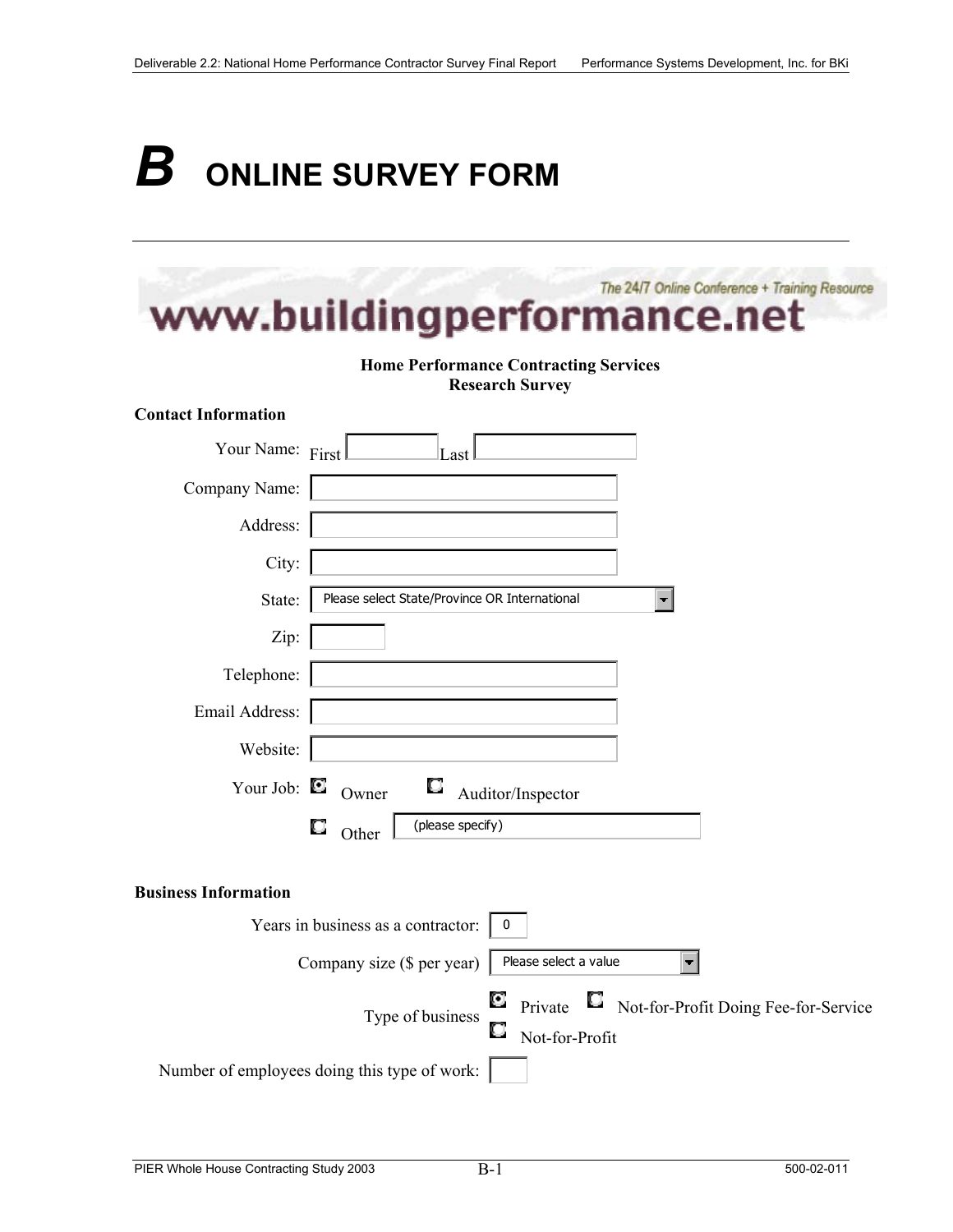*Please indicate the types of services your company provides:*

% of Total Volume

| www.                      |       |
|---------------------------|-------|
| New Home Construction     | $0\%$ |
| Remodeling                | $0\%$ |
| $HVAC$ 0%                 |       |
| Insulation                | $0\%$ |
| Windows                   | $0\%$ |
| Air Sealing               | $0\%$ |
| IAQ Remediation   0%      |       |
| Diagnostic Investigations | $0\%$ |
| <b>Energy Ratings</b>     | $0\%$ |
| Other                     | $0\%$ |

#### **Basic Performance Testing Information**

Do you:

| Do a blower test in:                  |     | $\Box$ All Buildings | $\Box$ Some Buildings | Never | $\bullet$ Rarely or |
|---------------------------------------|-----|----------------------|-----------------------|-------|---------------------|
| Test the duct systems in:             |     | $\Box$ All Buildings | $\Box$ Some Buildings | Never | $\bullet$ Rarely or |
| Do combustion safety testing in:      |     | $\Box$ All Buildings | $\Box$ Some Buildings | Never | $\bullet$ Rarely or |
| Test the airflow of ducts in:         |     | $\Box$ All Buildings | $\Box$ Some Buildings | Never | $\bullet$ Rarely or |
| Do a whole house inspection on:       |     | $\Box$ All Buildings | $\Box$ Some Buildings | Never | $\bullet$ Rarely or |
| Do an IR scan in:                     |     | $\Box$ All Buildings | $\Box$ Some Buildings | Never | $\bullet$ Rarely or |
| Do a lighting $&$ appliance audit in: | U   | All Buildings        | Some Buildings        | Never | $\bullet$ Rarely or |
| Do digital pressure diagnostics in:   | k., | All Buildings        | Some Buildings        |       | $\bullet$ Rarely or |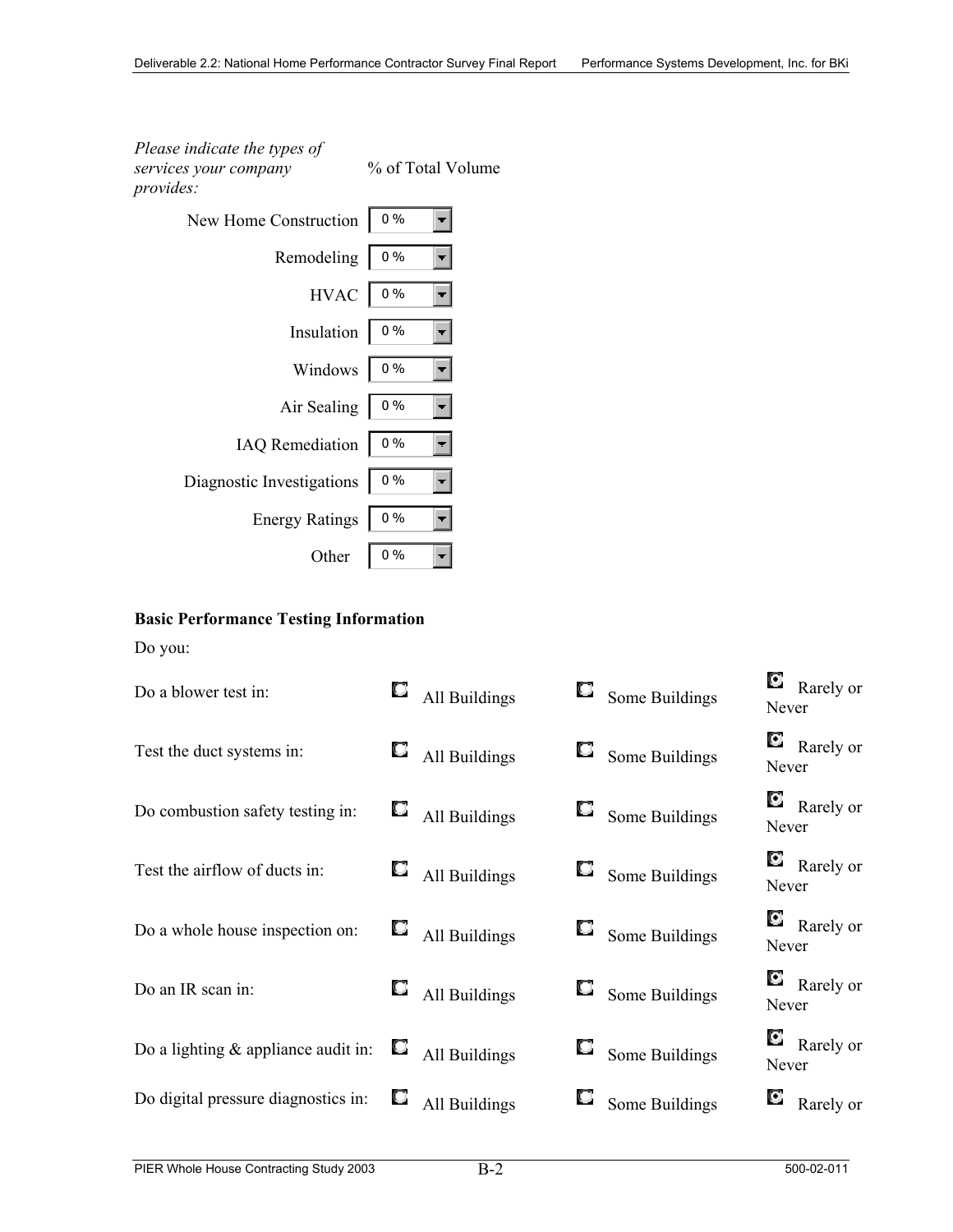

<< Return to previous page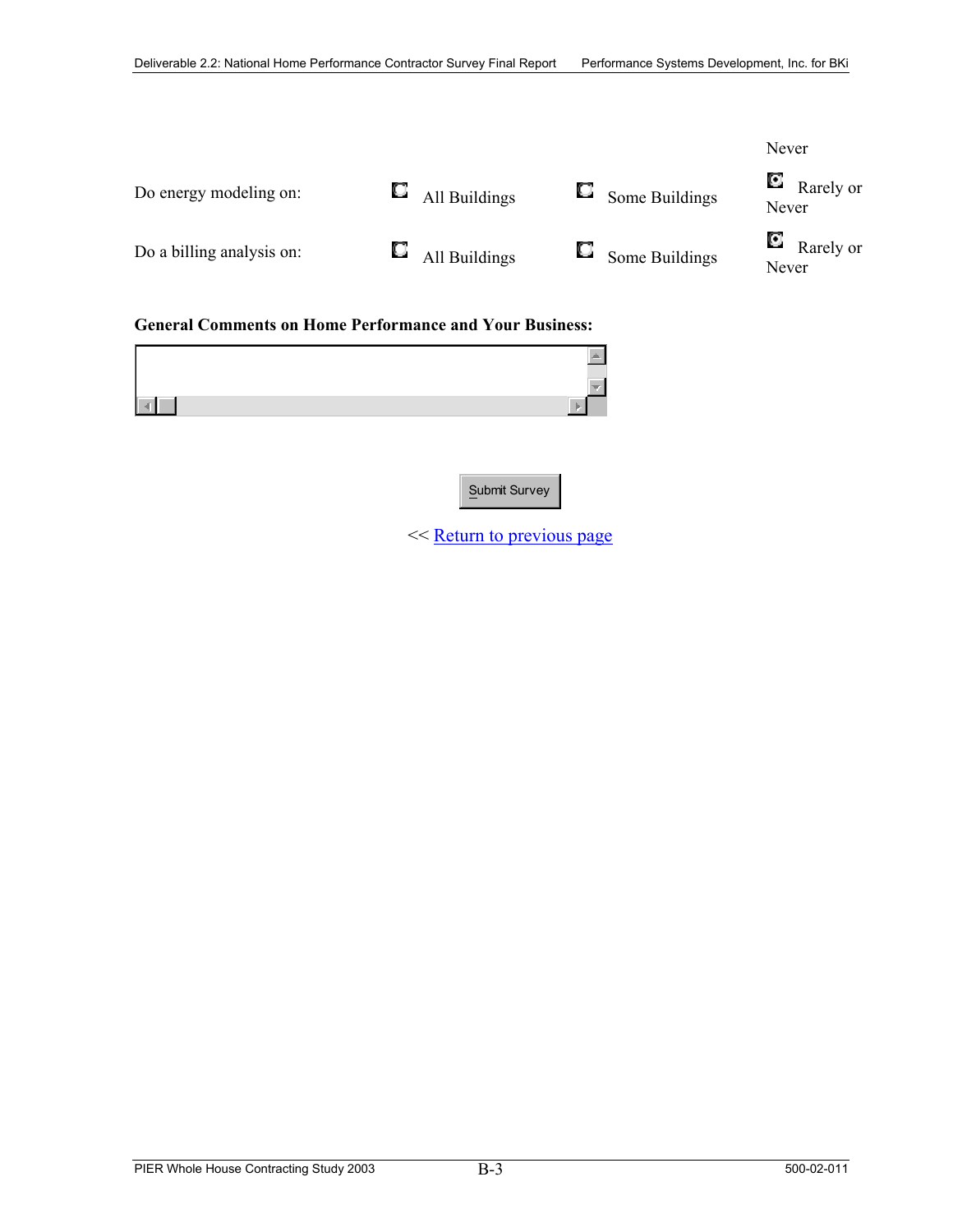# *C* **PHONE SURVEY FORM**

#### **Home Performance Contracting Services Survey**

| <b>Company Name:</b><br>Name:<br>Interviewer:            |                                          |            |       |
|----------------------------------------------------------|------------------------------------------|------------|-------|
| How did you transition to Home Performance? (circle one) |                                          |            |       |
| New Business                                             | Existing                                 | <b>NFP</b> | Other |
| What led you to make the transition?                     |                                          |            |       |
| What was the transition like?                            |                                          |            |       |
| Describe the structure of business model:                |                                          |            |       |
|                                                          | % of total work that is Home Performance |            |       |
|                                                          | # of persons employed and their tasks    |            |       |

#### **Tasks**

| <b>Describe Task</b>               | <b>Number of Persons</b> |
|------------------------------------|--------------------------|
| General Manager                    |                          |
| Repair and Installation Manager    |                          |
| <b>Account Manager</b>             |                          |
| Air conditioning replacement crews |                          |
| W <sub>x</sub> , crews             |                          |
|                                    |                          |

#### **Circle one of the following:**

#### *Full service contractor*

Specialty contractor allied with subcontractors

Diagnostic services with subcontractors

**Other**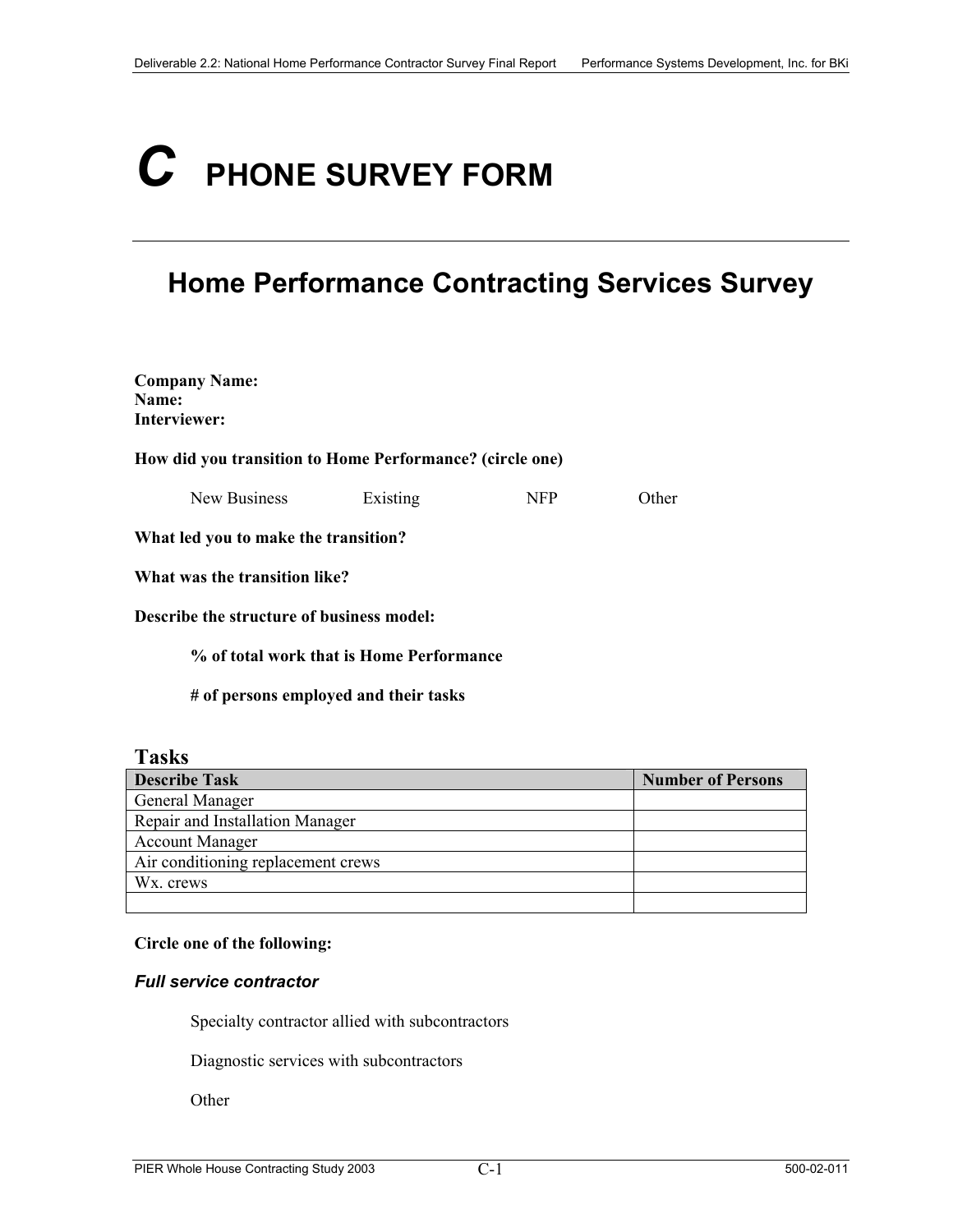**Annual gross sales:** 

**What provided you assistance when making the transition? (Keys to success) Circle those that apply:** 

**What barriers/hindrances exist to your business?** 

**Are there business practices you recommend be part of any Home Performance service?** 

**What are your customer demographics and what are their concerns?** 

#### **Areas of Customer Concerns**

|                              | High, Medium, or Low | <b>Description</b> |
|------------------------------|----------------------|--------------------|
| <b>Energy Efficiency</b>     |                      |                    |
|                              |                      |                    |
| <b>Customer Comfort</b>      |                      |                    |
|                              |                      |                    |
| Health and Safety            |                      |                    |
|                              |                      |                    |
| <b>Building Preservation</b> |                      |                    |
|                              |                      |                    |
| Other (describe)             |                      |                    |

#### **Business Practices**

|                    |                |                     | Never/ | <b>Special</b>        |
|--------------------|----------------|---------------------|--------|-----------------------|
|                    | Always/Usually | <b>Occasionally</b> | Seldom | <b>Considerations</b> |
| Use fees for       |                |                     |        |                       |
| inspections        |                |                     |        |                       |
| Report to customer |                |                     |        |                       |
| in addition to     |                |                     |        |                       |
| estimate           |                |                     |        |                       |
| Average days from  |                |                     |        |                       |
| inspection to      |                |                     |        |                       |
| estimate/report    |                |                     |        |                       |
| Estimating         |                |                     |        |                       |
| software           |                |                     |        |                       |
| Commercial         |                |                     |        |                       |
| Spreadsheet        |                |                     |        |                       |
| Performance        |                |                     |        |                       |
| <b>Guarantees</b>  |                |                     |        |                       |
| Energy             |                |                     |        |                       |
| Comfort            |                |                     |        |                       |
| Other              |                |                     |        |                       |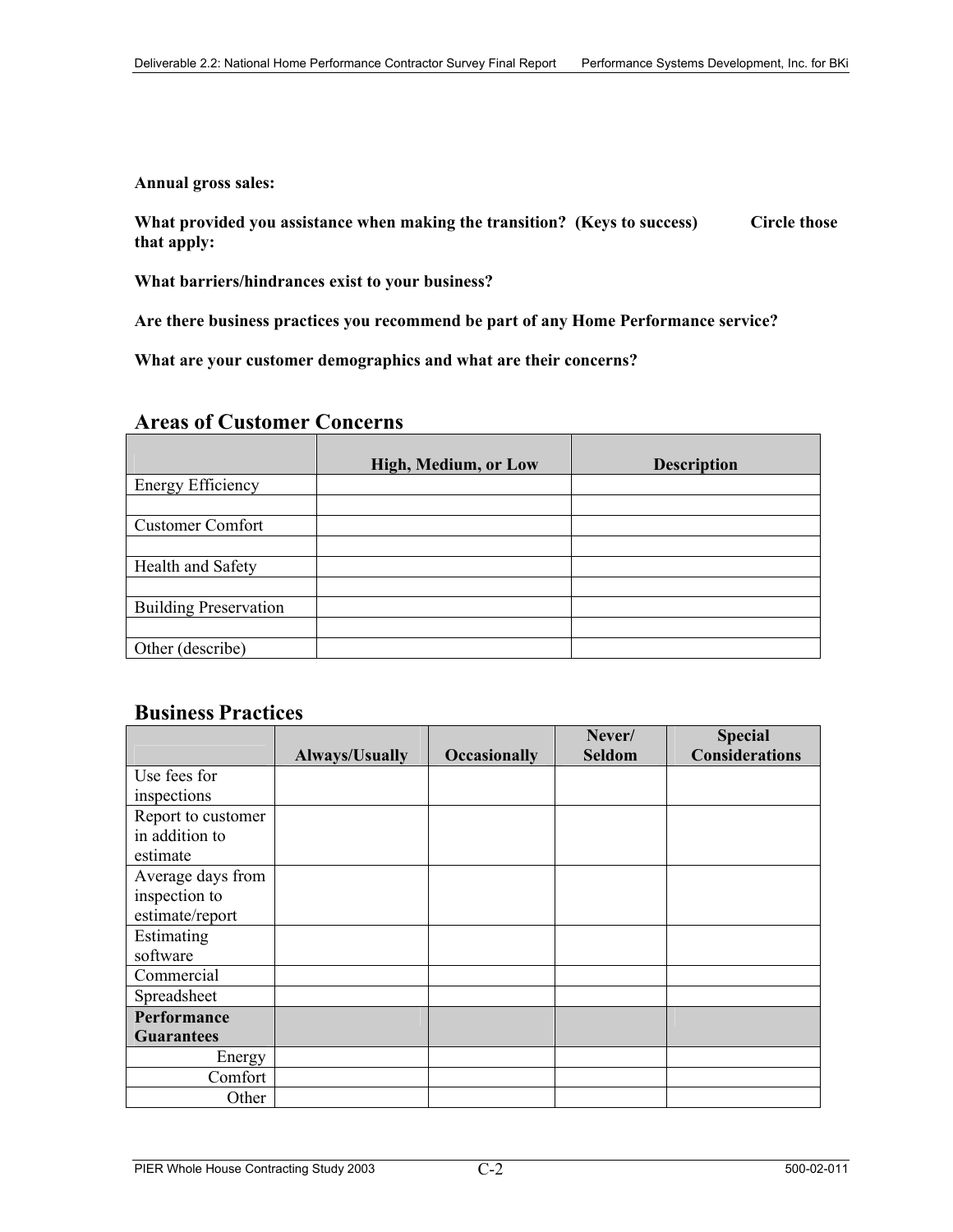| <b>Job Pricing</b>     |  |  |
|------------------------|--|--|
| <b>Fixed Price</b>     |  |  |
| Time and               |  |  |
| Materials              |  |  |
| Unit Pricing from      |  |  |
| preset numbers         |  |  |
| Performance            |  |  |
| <b>Incentives for:</b> |  |  |
| Sales                  |  |  |
| Other                  |  |  |
| Crew                   |  |  |
| <b>Employee Costs</b>  |  |  |
| Pay Scales             |  |  |
| Relative to            |  |  |
| Competition            |  |  |
| <b>Benefits</b>        |  |  |

#### **Capitalization**

| _______________            |                           |
|----------------------------|---------------------------|
| Source of funding for new: | <i>Enter Explanation:</i> |
| Installation Equipment     |                           |
| Diagnostic Equipment       |                           |

#### **Partnering**

| Do you partner with    | Always/Usually | Occasionally | Never | Comments |
|------------------------|----------------|--------------|-------|----------|
| Insulators             |                |              |       |          |
| <b>HVAC</b>            |                |              |       |          |
| Roofers                |                |              |       |          |
| Diagnostics provider   |                |              |       |          |
| Other $-$ Solar window |                |              |       |          |
| screens                |                |              |       |          |

#### **Marketing and Sales Practices**

| <b>Five biggest</b><br>sources of leads | High-Medium- |                 | <b>Special</b>        |
|-----------------------------------------|--------------|-----------------|-----------------------|
| in order                                | Low          | <b>Comments</b> | <b>Considerations</b> |
| <b>Yellow Pages</b>                     |              |                 |                       |
| Customer                                |              |                 |                       |
| Referrals                               |              |                 |                       |
| Third Party                             |              |                 |                       |
| Referrals                               |              |                 |                       |
| <b>Return Customers</b>                 |              |                 |                       |
| Workshops                               |              |                 |                       |
| Home Shows                              |              |                 |                       |
| Mailing                                 |              |                 |                       |
| Email                                   |              |                 |                       |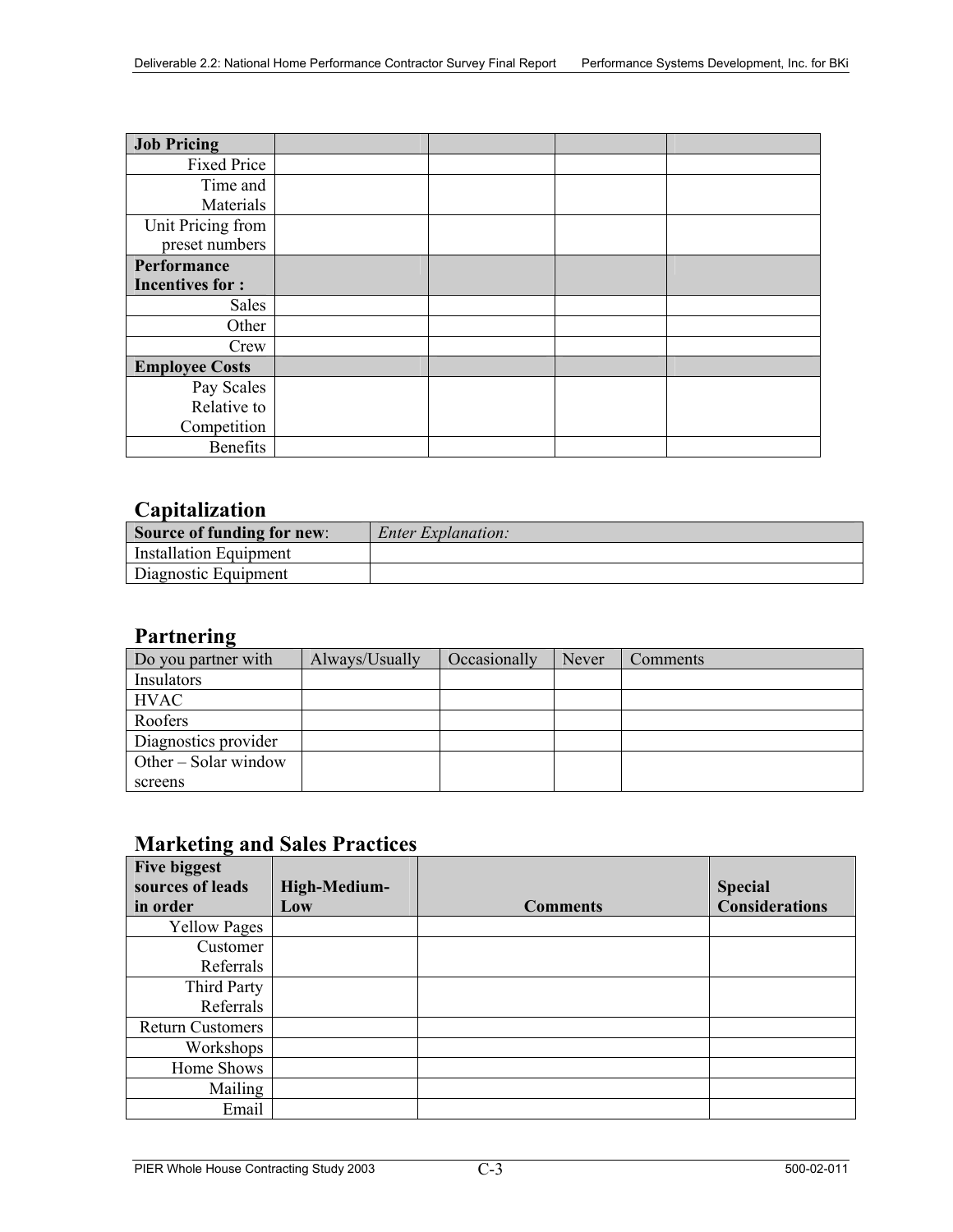| Web       |  |  |
|-----------|--|--|
| Radio     |  |  |
| TV.       |  |  |
| Print Ads |  |  |

#### **Do you use a presentation book?**

**Do you provide references?** 

**Who talks to customers first?** Staff Position:

**Do they use a script or have training to ask certain in depth questions?**

**Who sets appointments?**

How many inspections or estimates per week? #

**Estimated closing rate on jobs:**  $\frac{9}{6}$ 

Average job size: \$

**Average job workscope:** 

How long is your inspection? Hrs

**How long before they get a report or an estimate?** 

**Is the customer present for the inspection?** 

**Do they assist in the process?**

**Do you offer financing?**

**Do you encounter questions about up selling (selling more than customer wanted)?**

**Do you encounter questions about credibility?**

**Does the crew get performance feedback after the job is complete?**

#### **Testing**.

| <b>Testing Procedure/Protocol</b> | Always/        | <b>Occasion</b> | Never/        | <b>Circumstances When Testing is</b> |
|-----------------------------------|----------------|-----------------|---------------|--------------------------------------|
|                                   | <b>Usually</b> | ally            | <b>Seldom</b> | <b>Not Required</b>                  |
| How often are diagnostic tests    |                |                 |               |                                      |
| conducted at the beginning of     |                |                 |               |                                      |
| each building inspection?         |                |                 |               |                                      |
| (standardized test in)            |                |                 |               |                                      |
| How often are diagnostic tests    |                |                 |               |                                      |
| conducted at the end of each      |                |                 |               |                                      |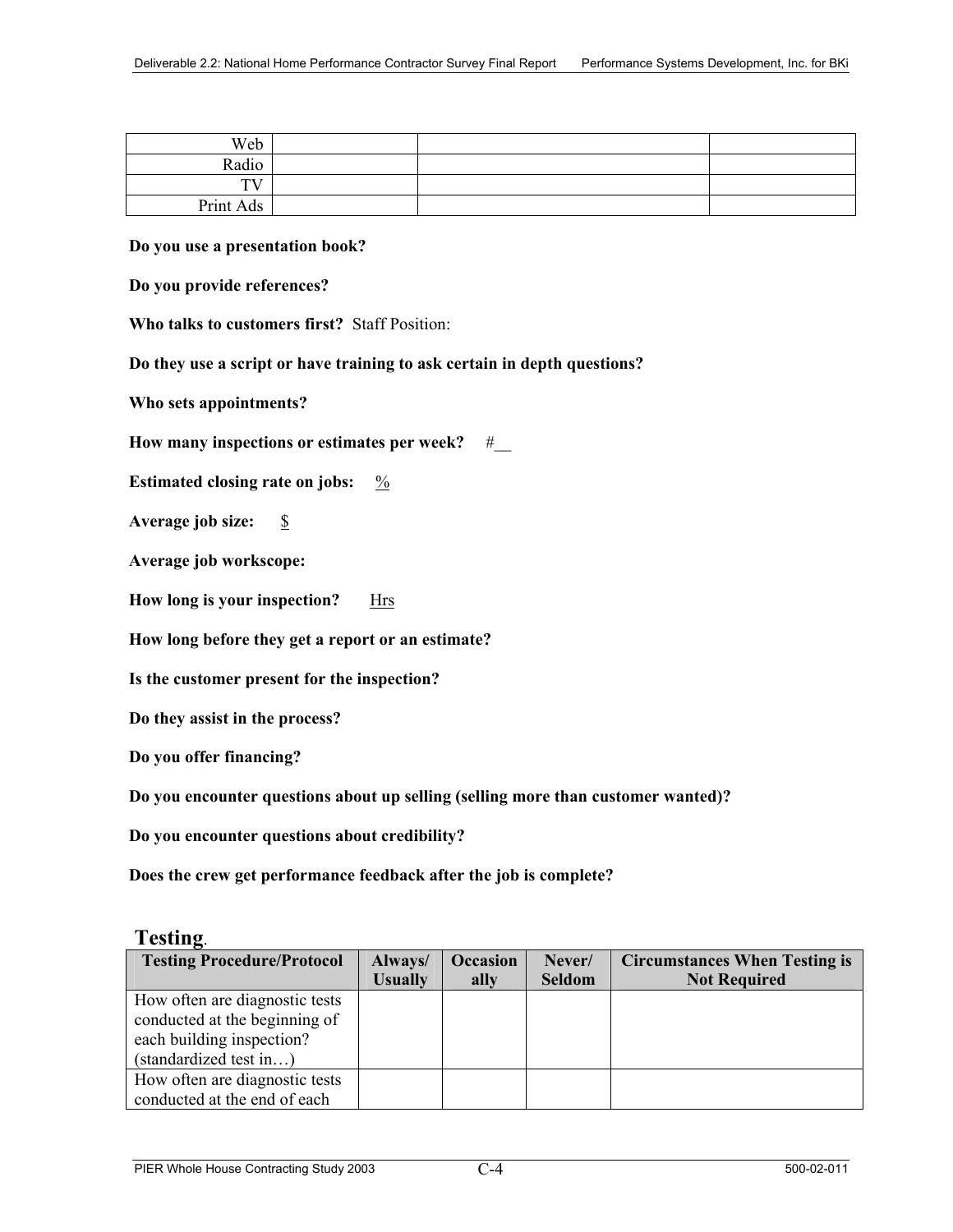| day that work is in progress?    |  |  |
|----------------------------------|--|--|
| How often are diagnostic tests   |  |  |
| conducted at the completion of   |  |  |
| all scheduled work?              |  |  |
| (standardized test out)          |  |  |
|                                  |  |  |
| Within the vents of              |  |  |
| combustion appliances            |  |  |
| Within combustion appliance      |  |  |
| zones                            |  |  |
| Oven vents and range tops        |  |  |
| Ambient house levels             |  |  |
|                                  |  |  |
| Building interior moisture       |  |  |
| level                            |  |  |
| Mold identification/sampling     |  |  |
| Volatile organic compounds       |  |  |
| Radon monitoring                 |  |  |
| Lead (sampling/XRF)              |  |  |
|                                  |  |  |
| Combustion appliance vent        |  |  |
| pressure (draft)                 |  |  |
| Duct leakage - total             |  |  |
| Leakage - to outdoors            |  |  |
| Pressure drops at supply and     |  |  |
| return registers (pressure pan)  |  |  |
| Total airflow measurements       |  |  |
| for heating/cooling distribution |  |  |
| Combustion efficiency (SSE)      |  |  |
| Heat exchanger testing           |  |  |
| Cooling efficiency (EER)         |  |  |
| Thermostat & anticipator         |  |  |
| Exhaust fan flow                 |  |  |
| measurements                     |  |  |
|                                  |  |  |
| Blower door testing              |  |  |
| Pressure balance testing of      |  |  |
| conditioned zones                |  |  |
| Zonal pressures for transition   |  |  |
| areas                            |  |  |
| "Worst case" combustion          |  |  |
| appliance zone testing           |  |  |
|                                  |  |  |
| Intrusive inspection             |  |  |
| (probing/core sampling)          |  |  |
| Infrared imaging                 |  |  |
| Moisture metering                |  |  |
|                                  |  |  |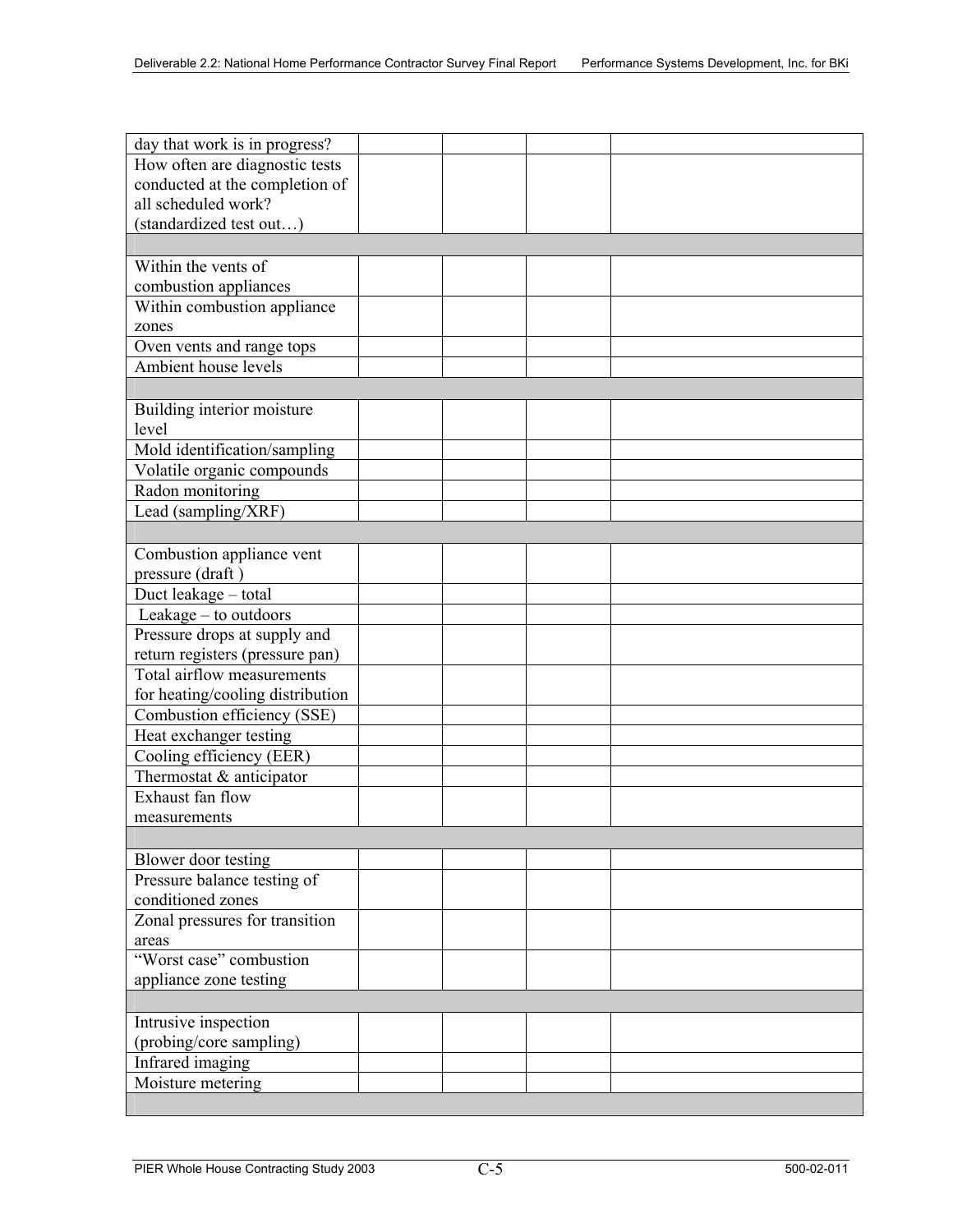| Refrigerator watt/hour        |  |  |
|-------------------------------|--|--|
| Water heater efficiency (SSE) |  |  |
| Water flow rates              |  |  |
| DHW temperatures              |  |  |
| Wattage measurements of       |  |  |
| lighting                      |  |  |

#### **What did you use for technical standards early on or before home performance?**

#### **Any particular order you think is best for home performance diagnostics?**

#### **Short Cuts**

| Are there shortcuts taken or steps |                           |
|------------------------------------|---------------------------|
| omitted?                           | <b>Enter Description:</b> |
| To save time:                      |                           |
| That come with experience          |                           |
| That come from inexperience?       |                           |

#### **Design Practices** .

|                         |                           |                         |                         | <b>Specific Software</b>             | <b>Circumstances</b>                        |
|-------------------------|---------------------------|-------------------------|-------------------------|--------------------------------------|---------------------------------------------|
| <b>Design Procedure</b> | Always/<br><b>Usually</b> | <b>Occasio</b><br>nally | Never/<br><b>Seldom</b> | or Calculations<br><b>Tools Used</b> | <b>When Design is</b><br><b>Not Applied</b> |
| Energy modeling         |                           |                         |                         |                                      |                                             |
| Energy use analysis     |                           |                         |                         |                                      |                                             |
| (billing)               |                           |                         |                         |                                      |                                             |
| Building air flow       |                           |                         |                         |                                      |                                             |
| standards               |                           |                         |                         |                                      |                                             |
| calculated for          |                           |                         |                         |                                      |                                             |
| specific buildings      |                           |                         |                         |                                      |                                             |
| Ventilation rates       |                           |                         |                         |                                      |                                             |
| calculated for          |                           |                         |                         |                                      |                                             |
| specific buildings      |                           |                         |                         |                                      |                                             |
| Manual J (heat load     |                           |                         |                         |                                      |                                             |
| analysis)               |                           |                         |                         |                                      |                                             |
| Manual D                |                           |                         |                         |                                      |                                             |
| (distribution)          |                           |                         |                         |                                      |                                             |
| design)                 |                           |                         |                         |                                      |                                             |

#### **How do you fell about the value of computer generated modeling and analysis?**

**Describe how you use computer generated modeling and analysis** (types of reports and to whom):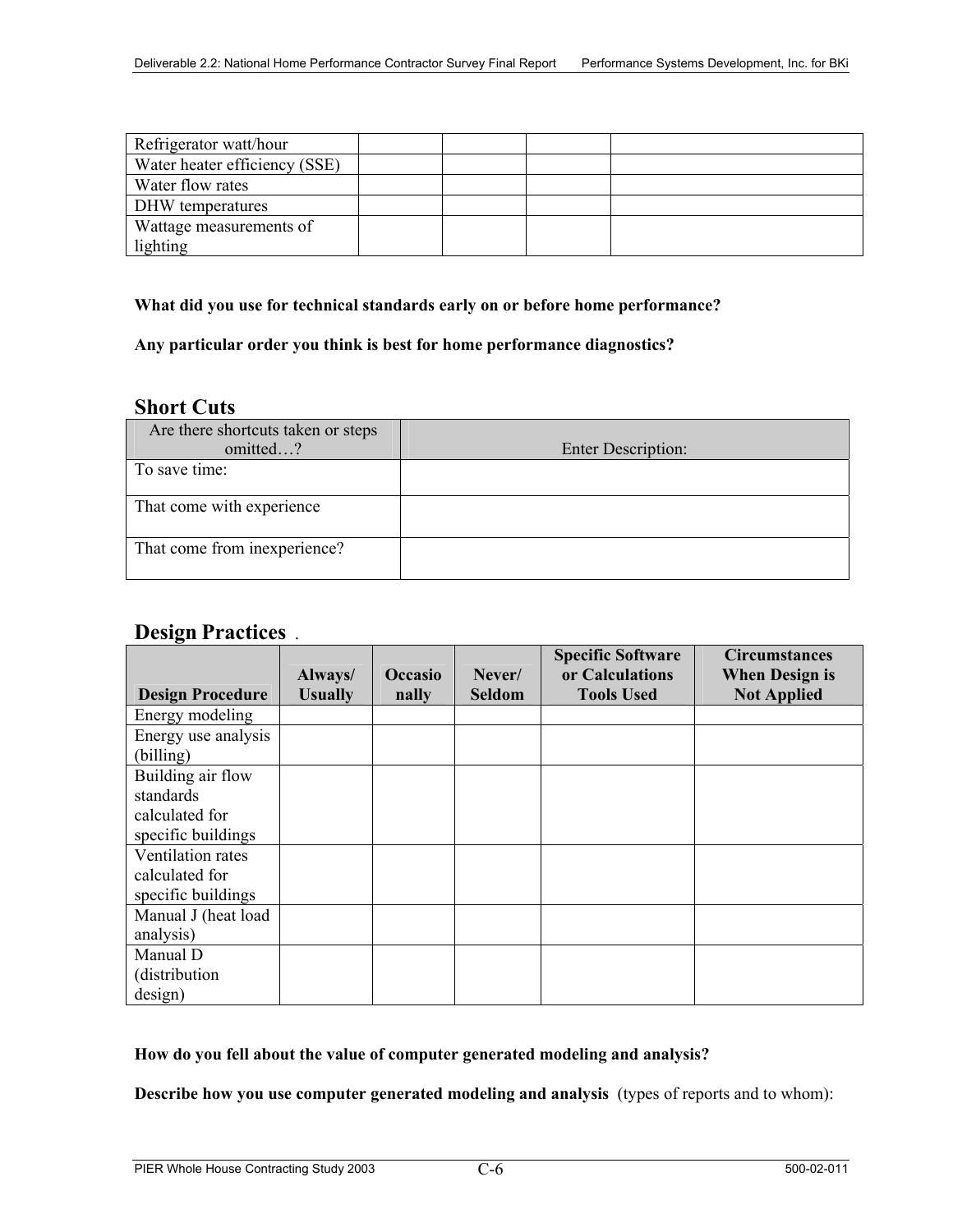|                                                    | Always/        | <b>Occasion</b> | Never/        | <b>Special Considerations /</b> |
|----------------------------------------------------|----------------|-----------------|---------------|---------------------------------|
|                                                    | <b>Usually</b> | ally            | <b>Seldom</b> | <b>Installation Standards</b>   |
| <b>Heating</b>                                     |                |                 |               |                                 |
| <b>Energy Star appliances</b>                      |                |                 |               |                                 |
| selected                                           |                |                 |               |                                 |
| High efficiency sealed                             |                |                 |               |                                 |
| combustion<br>installations                        |                |                 |               |                                 |
|                                                    |                |                 |               |                                 |
| Mid efficiency                                     |                |                 |               |                                 |
| combustion                                         |                |                 |               |                                 |
| atmospheric/powered<br>installations               |                |                 |               |                                 |
|                                                    |                |                 |               |                                 |
| Ventless gas fireplace                             |                |                 |               |                                 |
| installations                                      |                |                 |               |                                 |
| Vented gas and solid                               |                |                 |               |                                 |
| fuel fireplaces/stoves                             |                |                 |               |                                 |
| Combustion appliance                               |                |                 |               |                                 |
| clean and tune                                     |                |                 |               |                                 |
| Combustion appliance                               |                |                 |               |                                 |
| general servicing                                  |                |                 |               |                                 |
| <b>Air Conditioning</b>                            |                |                 |               |                                 |
| <b>Energy Star appliances</b>                      |                |                 |               |                                 |
| selected                                           |                |                 |               |                                 |
| High efficiency (SEER                              |                |                 |               |                                 |
| 13 or greater)                                     |                |                 |               |                                 |
| Mid efficiency (SEER                               |                |                 |               |                                 |
| $10 - 12$<br>Clean/tune service                    |                |                 |               |                                 |
|                                                    |                |                 |               |                                 |
| Refrigerant                                        |                |                 |               |                                 |
| charge/general<br>servicing                        |                |                 |               |                                 |
|                                                    |                |                 |               |                                 |
| Heat pump installations                            |                |                 |               |                                 |
| <b>Distribution Systems</b><br>Hard duct installed |                |                 |               |                                 |
|                                                    |                |                 |               |                                 |
| Flex duct installed                                |                |                 |               |                                 |
| Sealed with metal tape                             |                |                 |               |                                 |
| Sealed with mastic                                 |                |                 |               |                                 |
| Supply duct insulation                             |                |                 |               |                                 |
| <b>Ventilation</b>                                 |                |                 |               |                                 |
| <b>Energy Star appliances</b>                      |                |                 |               |                                 |
| selected                                           |                |                 |               |                                 |
| Bathroom exhaust fans                              |                |                 |               |                                 |
| Kitchen range hoods                                |                |                 |               |                                 |
| Central exhaust system                             |                |                 |               |                                 |
| Whole house fans                                   |                |                 |               |                                 |
| Supply only ventilation                            |                |                 |               |                                 |
| Balanced supply and                                |                |                 |               |                                 |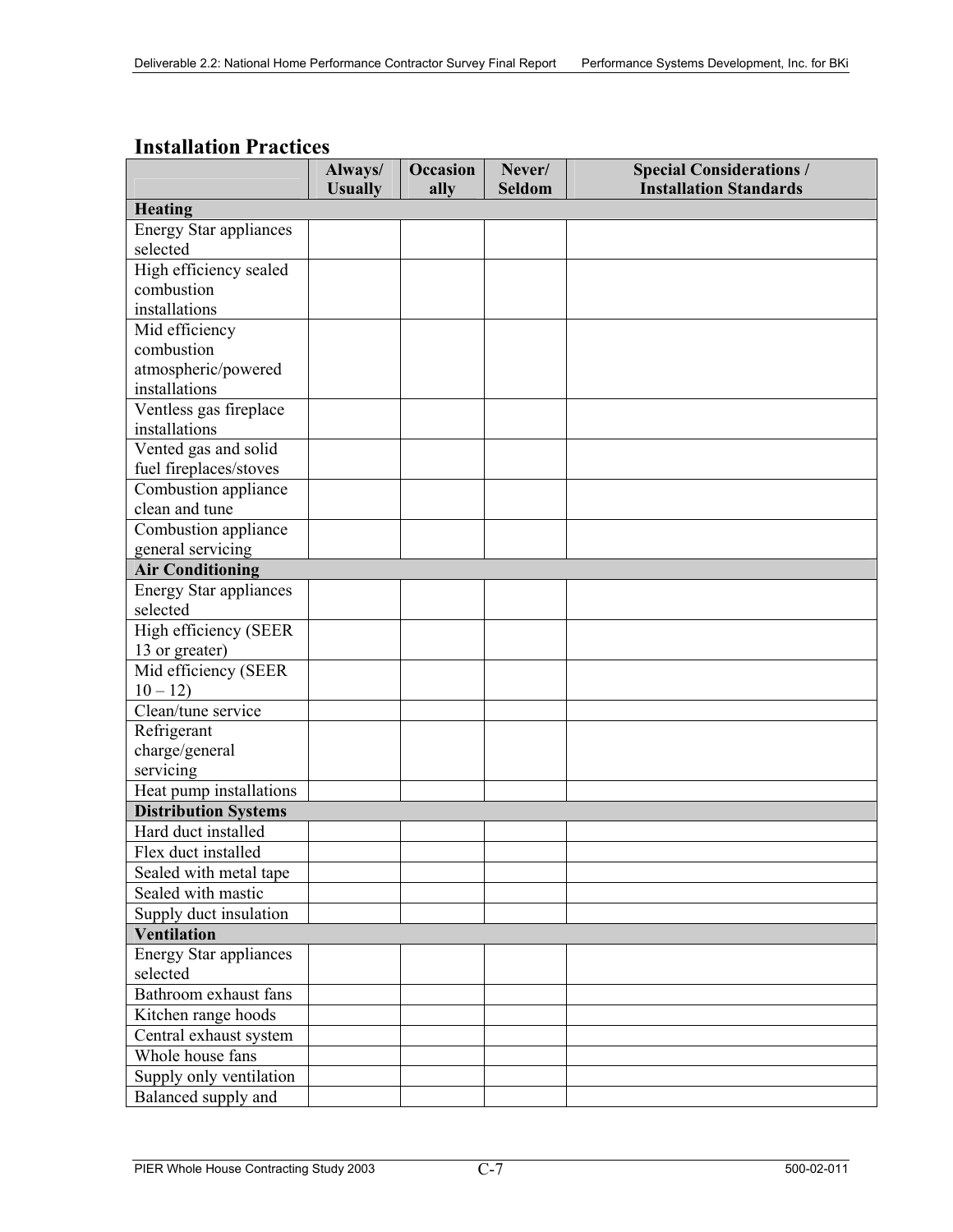| exhaust                          |  |  |
|----------------------------------|--|--|
| Combustion make-up               |  |  |
| HRV & ERV                        |  |  |
| <b>Insulation</b>                |  |  |
| High density cellulose           |  |  |
| High density fiberglass          |  |  |
| (BIBS)                           |  |  |
| Lead safe work                   |  |  |
| practices                        |  |  |
| <b>Windows</b>                   |  |  |
| Energy Star labeled              |  |  |
| units selected/installed         |  |  |
| Lead safe work                   |  |  |
| practices                        |  |  |
| <b>Air Sealing</b>               |  |  |
| Blower door assisted             |  |  |
| Lead safe work                   |  |  |
| practices                        |  |  |
| High density cellulose           |  |  |
| used in air sealing              |  |  |
| (interstitial framing)           |  |  |
| <b>Appliances &amp; Lighting</b> |  |  |
| Energy Star labeled              |  |  |
| appliances/lighting              |  |  |
| High efficiency                  |  |  |
| appliance installations          |  |  |
| High efficiency lighting         |  |  |
| <b>Fixture</b> installations     |  |  |
| Compact florescent               |  |  |
| lighting installations           |  |  |
| DHW clean and tune               |  |  |
| Oven/range clean &               |  |  |
| tune                             |  |  |
| <b>Health &amp; Safety</b>       |  |  |
| Lead abatement                   |  |  |
| Asbestos abatement               |  |  |
| Radon mitigation                 |  |  |
| Smoke, fire, carbon              |  |  |
| monoxide detectors               |  |  |
| Moisture control                 |  |  |
| Mold remediation                 |  |  |
| Hygrometer installation          |  |  |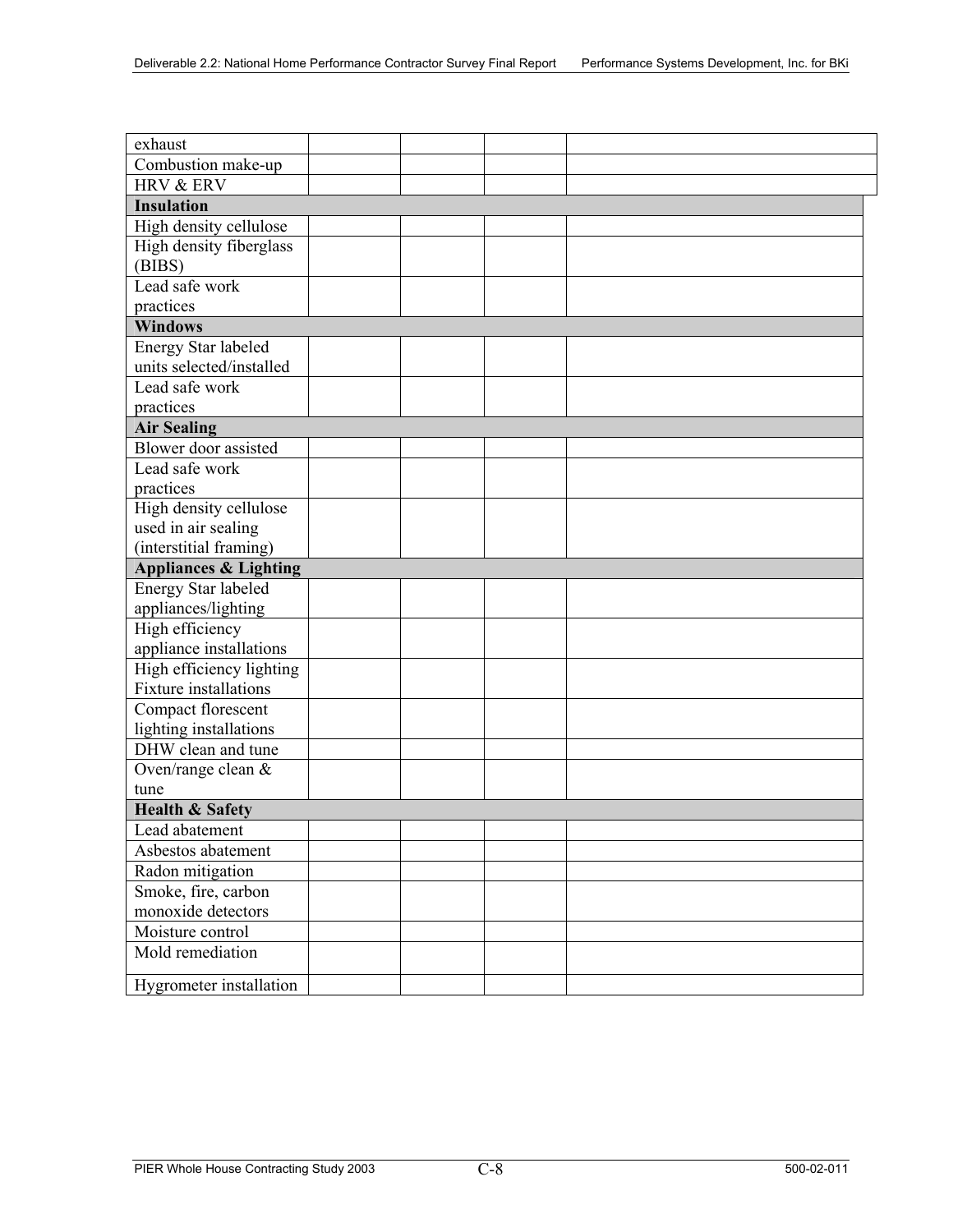#### **Quality Assurance**

|                                        | Always/        | <b>Occasion</b> | Never/        |                               |
|----------------------------------------|----------------|-----------------|---------------|-------------------------------|
|                                        | <b>Usually</b> | ally            | <b>Seldom</b> | <b>Special Considerations</b> |
| Standardized building report completed |                |                 |               |                               |
| for all work                           |                |                 |               |                               |
| Quality assurance inspections          |                |                 |               |                               |
| performed during work in progress      |                |                 |               |                               |
| Quality assurance inspections at       |                |                 |               |                               |
| completion of work                     |                |                 |               |                               |
| Tracking fuel/energy consumption on    |                |                 |               |                               |
| completed buildings                    |                |                 |               |                               |
| Comprehensive "testing out" of         |                |                 |               |                               |
| completed buildings                    |                |                 |               |                               |
| Customer satisfaction survey utilized  |                |                 |               |                               |
| 3rd party inspections                  |                |                 |               |                               |

#### **Training**

| $\cdots$<br>Where have you<br>gotten training on<br>building science |                                 |                                   |              |                |
|----------------------------------------------------------------------|---------------------------------|-----------------------------------|--------------|----------------|
| and performance<br>testing?                                          | <b>Primary</b><br><b>Source</b> | <b>Secondary</b><br><b>Source</b> | <b>Never</b> | <b>Comment</b> |
| Conferences                                                          |                                 |                                   |              |                |
| Fee Based<br>Workshops                                               |                                 |                                   |              |                |
| Low Income<br>Weatherization                                         |                                 |                                   |              |                |
| <b>Community College</b>                                             |                                 |                                   |              |                |
| Vocational School                                                    |                                 |                                   |              |                |
| Apprenticeship                                                       |                                 |                                   |              |                |
| Online                                                               |                                 |                                   |              |                |
| <b>Books</b>                                                         |                                 |                                   |              |                |
| Other (What)                                                         |                                 |                                   |              |                |

#### **Where do your employees get trained?**

**What do you consider the most important training resources?** 

**How many days a year of training do your employees get, on average?**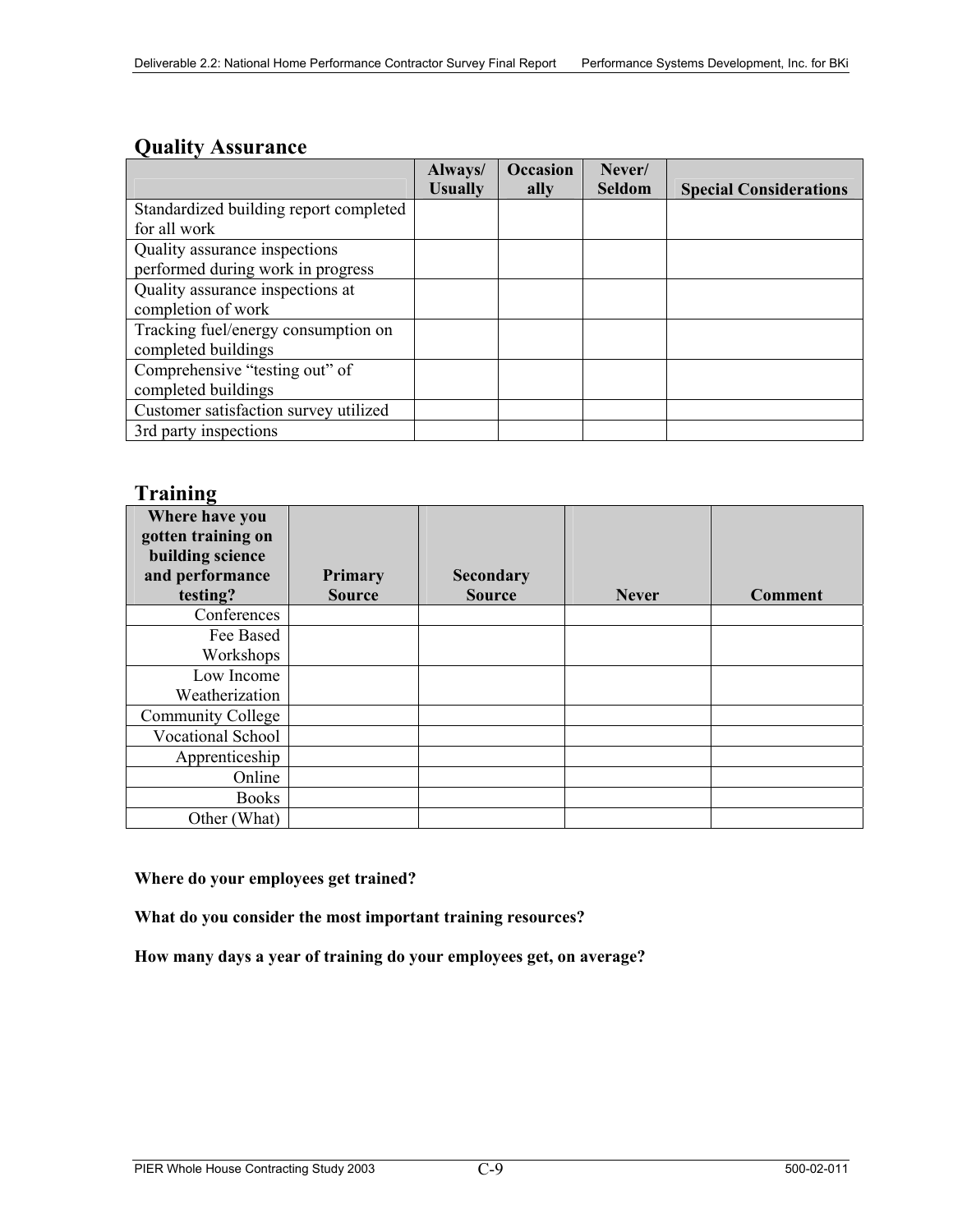#### **Problems and Barriers**

| What do you see<br>as your core<br>problem areas in<br>developing this | Primary        | <b>Secondary</b> | <b>Not An</b> |                       |
|------------------------------------------------------------------------|----------------|------------------|---------------|-----------------------|
| business model?                                                        | <b>Barrier</b> | <b>Barrier</b>   | <b>Issue</b>  | <b>Describe Issue</b> |
| Training                                                               |                |                  |               |                       |
| Diagnostics                                                            |                |                  |               |                       |
| Sales                                                                  |                |                  |               |                       |
| Marketing                                                              |                |                  |               |                       |
| <b>Business</b>                                                        |                |                  |               |                       |
| Installation                                                           |                |                  |               |                       |
| Other                                                                  |                |                  |               |                       |